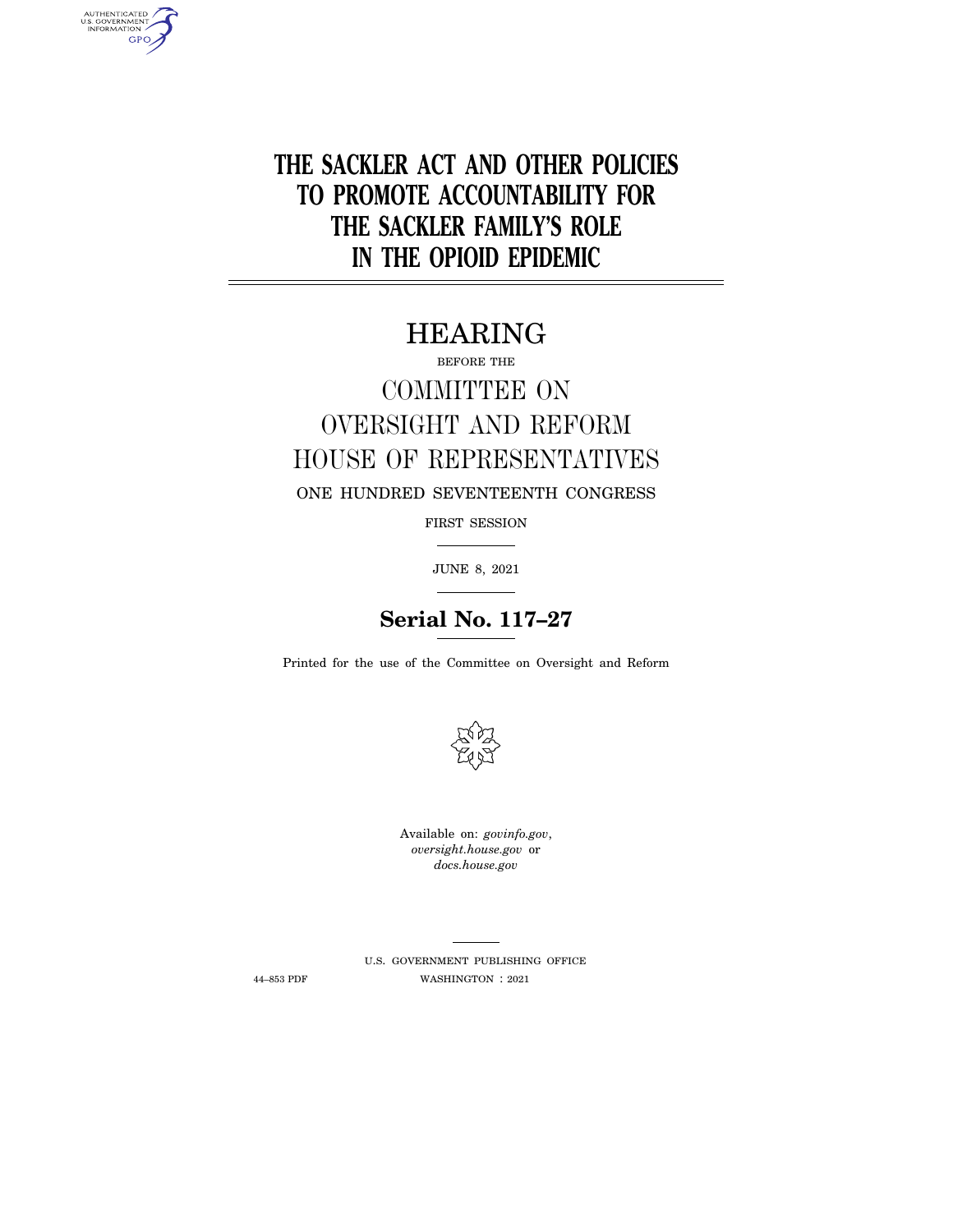### COMMITTEE ON OVERSIGHT AND REFORM

#### CAROLYN B. MALONEY, New York, *Chairwoman*

ELEANOR HOLMES NORTON, District of Columbia STEPHEN F. LYNCH, Massachusetts JIM COOPER, Tennessee GERALD E. CONNOLLY, Virginia RAJA KRISHNAMOORTHI, Illinois JAMIE RASKIN, Maryland RO KHANNA, California KWEISI MFUME, Maryland ALEXANDRIA OCASIO-CORTEZ, New York RASHIDA TLAIB, Michigan KATIE PORTER, California CORI BUSH, Missouri DANNY K. DAVIS, Illinois DEBBIE WASSERMAN SCHULTZ, Florida PETER WELCH, Vermont HENRY C. ''HANK'' JOHNSON, JR., Georgia JOHN P. SARBANES, Maryland JACKIE SPEIER, California ROBIN L. KELLY, Illinois BRENDA L. LAWRENCE, Michigan MARK DESAULNIER, California JIMMY GOMEZ, California AYANNA PRESSLEY, Massachusetts MIKE QUIGLEY, Illinois

JAMES COMER, Kentucky, *Ranking Minority Member*  JIM JORDAN, Ohio PAUL A. GOSAR, Arizona VIRGINIA FOXX, North Carolina JODY B. HICE, Georgia GLENN GROTHMAN, Wisconsin MICHAEL CLOUD, Texas BOB GIBBS, Ohio CLAY HIGGINS, Louisiana RALPH NORMAN, South Carolina PETE SESSIONS, Texas FRED KELLER, Pennsylvania ANDY BIGGS, Arizona ANDREW CLYDE, Georgia NANCY MACE, South Carolina SCOTT FRANKLIN, Florida JAKE LATURNER, Kansas PAT FALLON, Texas YVETTE HERRELL, New Mexico BYRON DONALDS, Florida

RUSS ANELLO, *Staff Director*  MILES LICHTMAN, *Senior Health Policy Advisor*  ELISA LANIER, *Chief Clerk*  CONTACT NUMBER: 202-225-5051 MARK MARIN, *Minority Staff Director*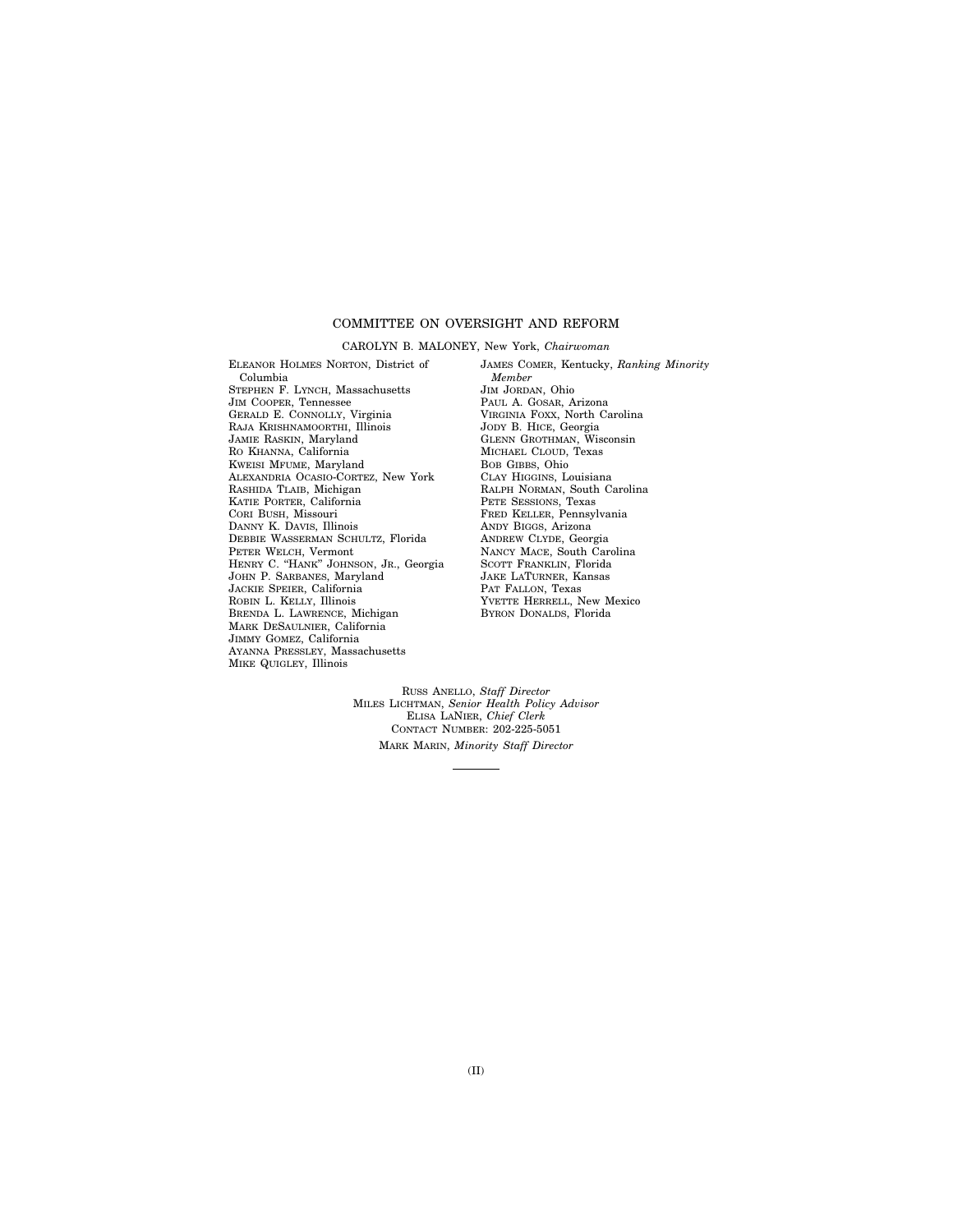## C O N T E N T S

|                                                                                                   | Page |
|---------------------------------------------------------------------------------------------------|------|
| WITNESSES                                                                                         |      |
| Alexis Pleus, Founder and Executive Director, Truth Pharm                                         | 5    |
| The Honorable Maura Healey, Attorney General, Commonwealth of Massa-<br>chusetts                  | 7    |
| The Honorable Jim Carroll, Former Director, White House Office of National<br>Drug Control Policy |      |
| The Honorable Lawrence Wasden, Attorney General, State of Idaho                                   | 9    |
| Patrick Radden Keefe, author, "Empire of Pain: The Secret History of the                          | 11   |
| Sackler Dynasty"                                                                                  | 13   |
| Opening statements and the prepared statements for the witnesses are avail-                       |      |

*able in the U.S. House of Representatives Repository at: docs.house.gov.* 

### INDEX OF DOCUMENTS

*No additional documents were entered into the record for this hearing.*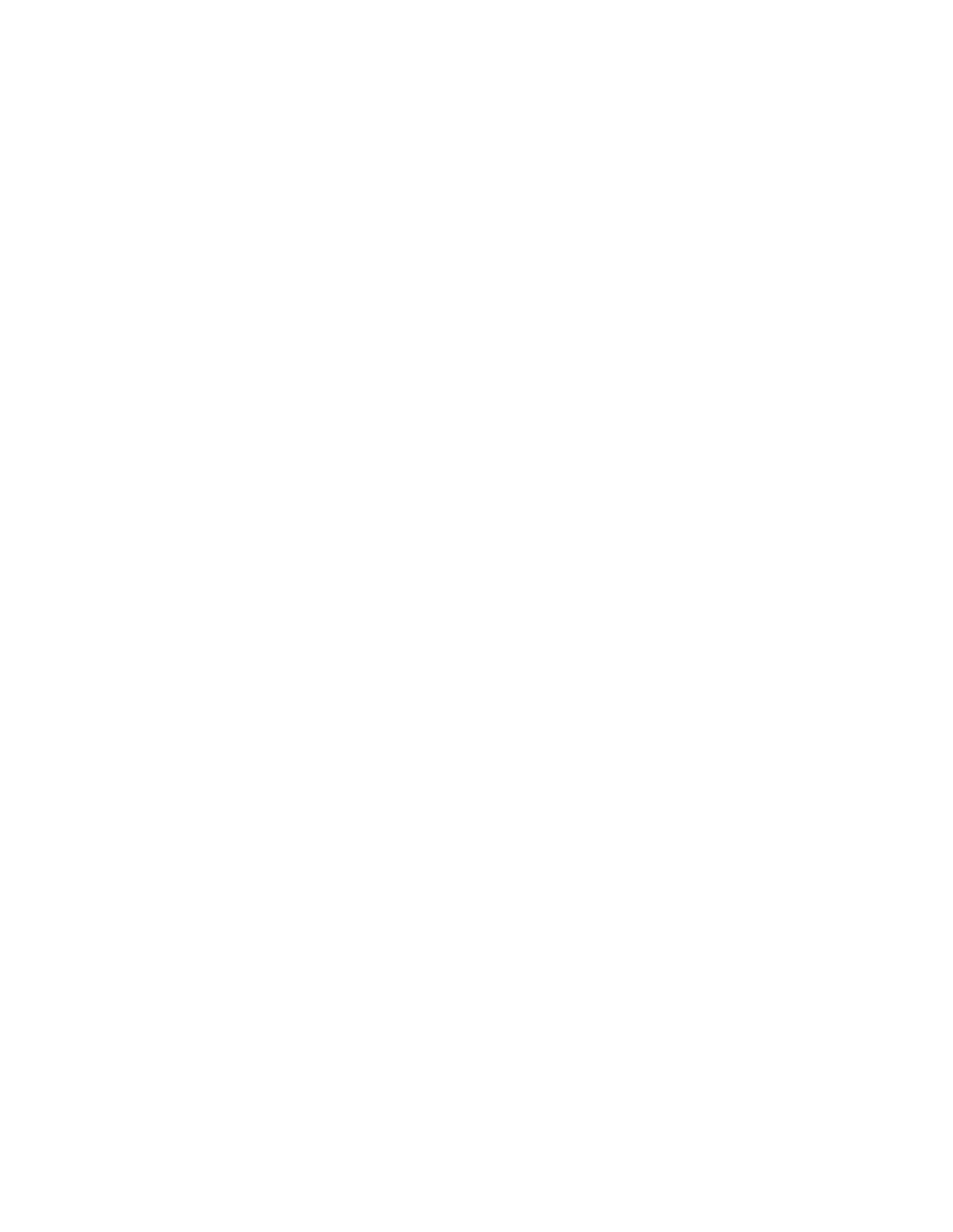### **THE SACKLER ACT AND OTHER POLICIES TO PROMOTE ACCOUNTABILITY FOR THE SACKLER FAMILY'S ROLE IN THE OPIOID EPIDEMIC**

### **Tuesday, June 8, 2021**

HOUSE OF REPRESENTATIVES, COMMITTEE ON OVERSIGHT AND REFORM,

*Washington, D.C.* 

The committee met, pursuant to notice, at 12:05 p.m., in room 2154, Rayburn Office Building, and on Zoom; Hon. Carolyn Maloney [chairwoman of the committee] presiding.

Present: Representatives Maloney [presiding], Norton, Lynch, Cooper, Connolly, Krishnamoorthi, Raskin, Tlaib, Porter, Bush, Davis, Welch, Johnson, Sarbanes, Speier, Kelly, DeSaulnier, Pressley, Comer, Gosar, Foxx, Grothman, Cloud, Gibbs, Keller, Sessions, Biggs, Mace, LaTurner, Fallon, Clyde, and Franklin.

Chairwoman MALONEY. The committee will come to order.

The chair is authorized to declare a recess of the committee at any time.

I now recognize myself for an opening statement.

Today, the Committee on Oversight and Reform will hold its second hearing to examine how the Sackler family caused America's opioid epidemic, one of the deadliest public health crises in our Nation's history. We will hear how they researched it, how they planned it, how they manufactured it, how they sold it, how they marketed it, and, ultimately, how they profited billions from the sale of OxyContin. And we will hear also of the pain and suffering of the people who became addicted to it.

Last December, after being threatened with subpoenas, David Sackler and Kathe Sackler testified before this committee about how their family pushed Purdue Pharma executives to flood the market with the dangerous painkiller, OxyContin, and deceived the public about its addictive potential. During the hearing, Kathe Sackler, who previously served as vice president of the company and on its board of directors, refused to apologize for her family's central role in causing the opioid epidemic. When I asked her whether she would apologize for the role she played in the opioid epidemic, she said, and I quote, ''There is nothing I can find that I would have done differently.'' Over the past 2 decades, nearly a half a million people in the United States have died as a result of the opioid epidemic, yet there is not a single thing that the Sacklers would have done differently? It is shocking and appalling, and it shows why we desperately need accountability for the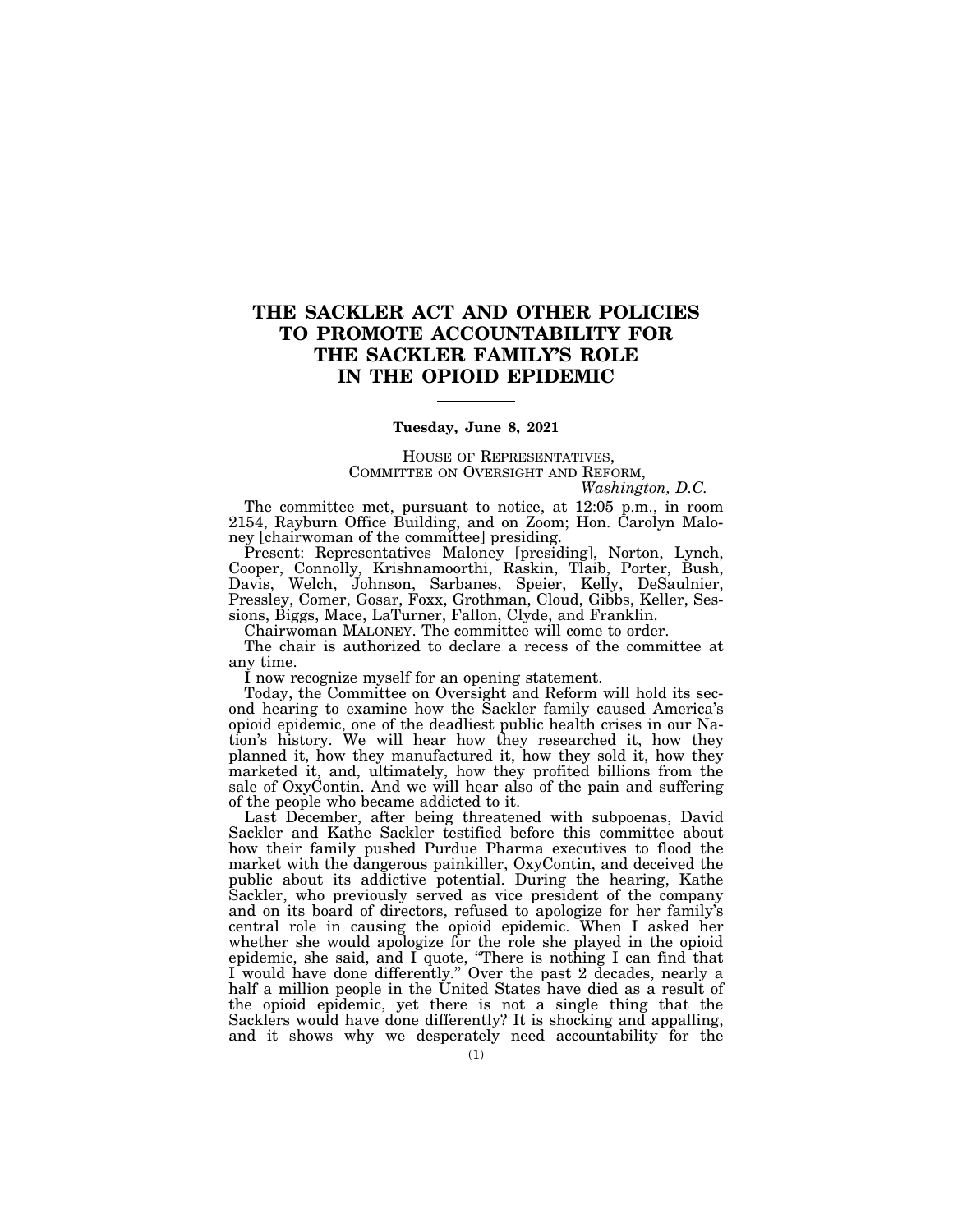Sacklers' deadly, outrageous conduct. COVID–19 has claimed 597,000 American lives, so the opioid epidemic is nearly as deadly as the worst pandemic in modern history, and there is no vaccine for opioid addiction.

Since the committee's December hearing, even more information has come to light concerning the Sacklers' deadly disregard for human life. Much of this information has been brought forward by Patrick Radden Keefe, whose recently published book, "Empire of Pain'', reveals disturbing new details of the Sacklers' stewardship and leadership at Purdue Pharma and the opioid epidemic. In his book, Mr. Keefe provides a horrifying account of how the Sacklers disregarded reports of OxyContin's misuse as the opioid crisis ignited, pushed executives to sell more and more and more of the dangerous prescription painkiller as the crisis raged, and heartlessly blaming those experiencing addiction in order to protect OxyContin and its profits. Mr. Keefe's book also raises serious questions about how our Federal regulatory agencies fell short in their mission to keep Americans safe, and how a lack of proper guardrails between government and industry fueled this deadly public health crisis. It is a privilege to have Mr. Keefe with us

today.<br>Since Purdue brought OxyContin to market in 1996, the company has generated more than \$35 billion in revenue from its sales. During that same period, the Sackler family withdrew more than \$10 billion from the company. I am outraged that the Sackler family and Purdue Pharma have profited off of the suffering of so many families and communities, and instead of accepting responsibility for the harms that they have caused, the Sacklers are seeking to use a loophole in our bankruptcy system to evade accountability.

In March, I introduced the SACKLER Act with Congressman DeSaulnier. The SACKLER Act would ensure that bad actors who have not filed for bankruptcy, but are hiding behind their companies that have filed for bankruptcy, like the Sacklers, to make sure that they are not prohibited from using the bankruptcy process to obtain legal release from government lawsuits brought against them. The Sacklers can't have it both ways. For years, they have falsely claimed that the family is not involved with Purdue's reckless marketing and dishonest marketing of the addiction prospects of OxyContin, but at the same time, they are trying to evade accountability by obtaining legal releases for themselves through the Purdue bankruptcy. What is worse, they are actually going to retain their ownership of their foreign opioid manufacturers for several years, and they are contributing the \$4.2 billion they are giving to the settlement by selling more opioids overseas. It is deeply disappointing that the Department of Justice has been complicit in devising this plan to let the Sacklers off the hook, and I will be writing Attorney General Merrick Garland to ask him to reconsider DOJ's position. The plan is a slap in the face to the millions of people who have been directly harmed by their actions.

The SACKLER Act is commonsense reform that has been cosponsored by 50 Members of Congress, has been endorsed by dozens of patient treatment and corporate accountability organizations, and is supported by both Democratic and Republican state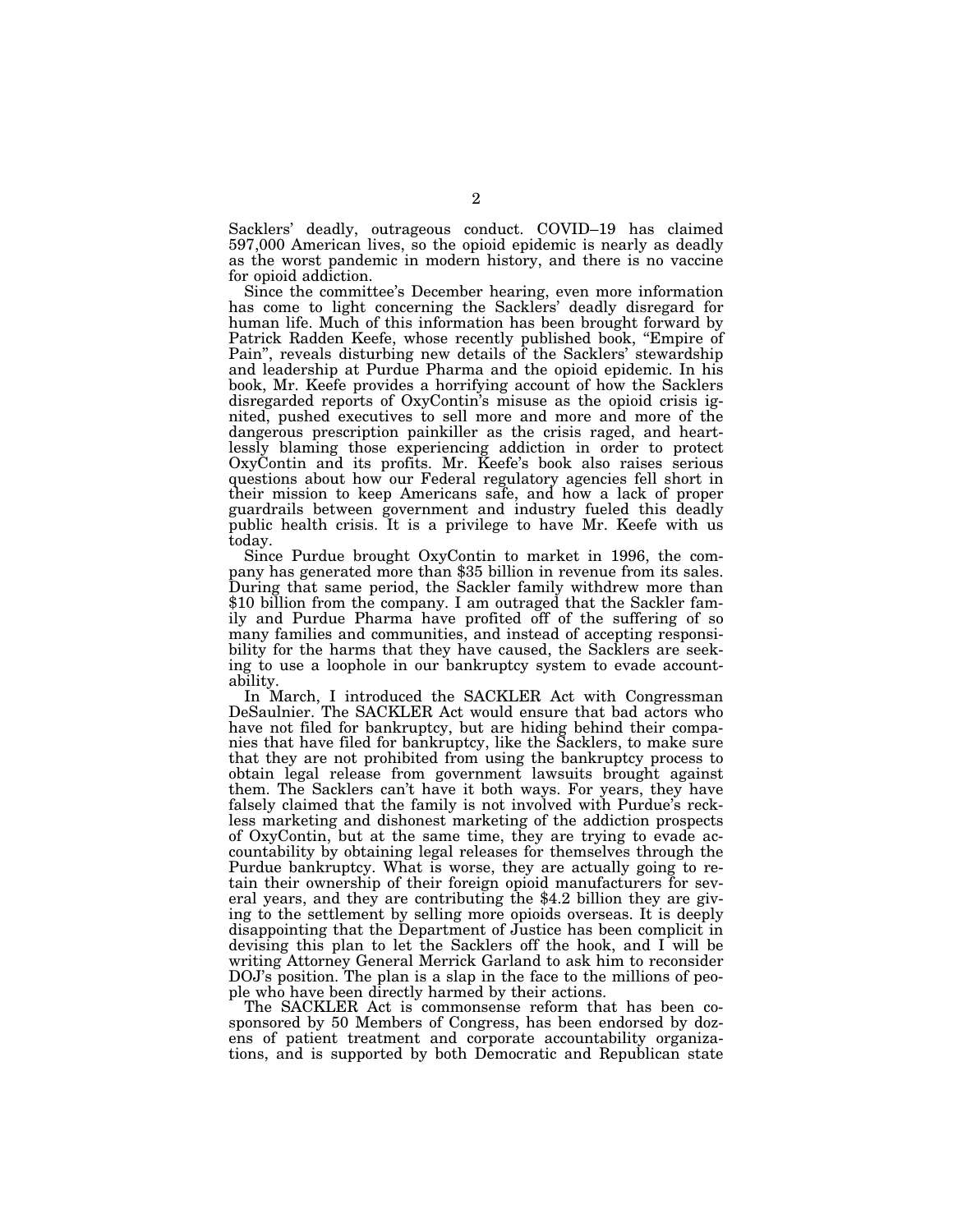attorney generals. I would like to insert the list of groups that have endorsed the bill into the record and also editorial boards that have endorsed the SACKLER Act.

Chairwoman MALONEY. The *Boston Globe* said that Congress needs to pass this bill to ''ensure that state attorneys general never again have to rely on the individual judges to guard against this misuse of bankruptcy courts.'' And the *Scranton Times Tribune*  wrote, and I quote, "People harmed by others' wayward misconduct should not be precluded from compensation through inappropriate use of bankruptcy protections. Congress should pass the bill.<sup>5</sup> It is imperative that Congress act swiftly to prevent the Sacklers and other bad actors like them from manipulating the bankruptcy system to evade accountability for their actions. The Sacklers have gotten away with a slap on the wrist before. They have done it before, and it didn't deter them. They went right back into selling even more potent, dangerous versions of OxyContin, so we need real accountability this time, not just another slap on the wrist. Usually when you kill someone, you go to jail. When you read all the documents, they killed almost half a million people.

Before I turn to the ranking member, I would like to recognize the distinguished gentleman from California and a leader in this committee's efforts to hold the Sacklers and Purdue Pharma accountable, Congressman Mark DeSaulnier. You are now recognized. Congressman DeSaulnier?

Mr. DESAULNIER. Thank you, Madam Chairwoman. I really want to thank you for your comments, your passion, your partnership with myself, and everyone else involved. I also want to recognize our dear friend, your predecessor, Elijah Cummings, who was so passionate and determined to provide leadership on this issue. And, again, I just really want to thank you for your comments.

Back in December, we held a hearing on the Sackler family's role in the opioid crisis and had family members come and testify in front of this committee. The family's greed and the devastation they have caused cannot be overstated. Since the release of OxyContin in 1996, the Sackler family has withdrawn more than \$10 billion from Purdue Pharma, a privately held company that they own. While the Sackler family was earning billions, 500,000 Americans lost their lives to opioids. Five hundred thousand American families still suffer with no pain relief for their loss, all from opioid overdoses from 1999 to 2019. According to the CDC, opioid abuse in America costs us almost \$80 billion a year, but the Sacklers, in their tentative settlement agreement with the Department of Justice, are willing to spend only two percent of their net worth—\$212 million—\$212 million hundred once—for what the CDC says now is costing American taxpayers and the American economy almost \$80 billion a year. The United States has four percent of the world's population, but over the last 20 years, has grown to consume 80 percent of the opioids.

Our focus has to be on justice and accountability. The Sackler family is trying to use legal loopholes to avoid accountability for their actions. I am so proud to be leading on the SACKLER Act with Chairwoman Maloney, which would prevent the Sackler family from receiving immunity against government lawsuits through Purdue Pharma's bankruptcy. I am really proud of our witnesses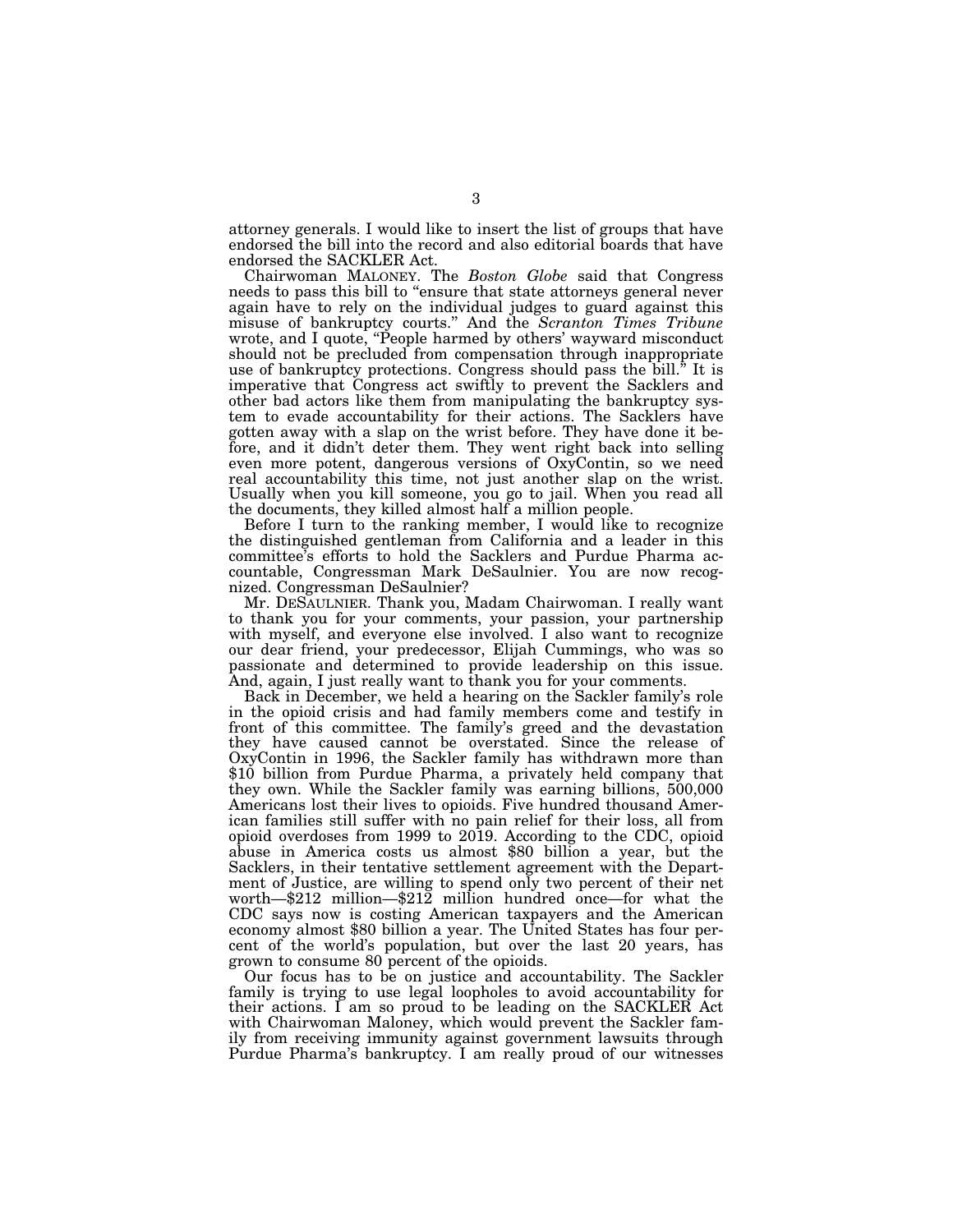today, the attorney generals, the advocates, and Mr. Keefe, representing dozens of journalists, a real statement of why we need independent, accountable journalism in this country. Across this country, many books and articles have been written to shed light on this crisis. Holding the Sackler family accountable to the fullest extent of the law would provide some measure of justice, but it will never bring back the hundreds of thousands of lives cut short by this epidemic. Today's hearing is a bright spot in a dark saga of the opioid epidemic.

I want to thank, again, our witnesses for being in the front lines of exposing the greed behind the opioid epidemic and for fighting to enact change to make sure this never happens again. Thank you all so much. I yield back.

Chairwoman MALONEY. The gentleman yields back. I now recognize the distinguished ranking member from the great state of Kentucky, Mr. Comer. Kentucky was one of the states hardest hit by the opioid crisis, and it is my hope we can work together against the opioid crisis. Mr. Comer, you are now recognized for as much time as you would like for your opening statement.

Mr. COMER. Well, thank you, Madam Chair. We are here today having another hearing, the second in six months, on Purdue Pharma and the Sackler family. This hearing, however, is a little different than the one we had in December. That is because this airing is the first meeting of the committee book club. That is right. The committee's star witness today, Patrick Keefe, recently wrote a book on the Sackler family that was released just weeks ago. In fact, just minutes after the Democrats announced this hearing, Mr. Keefe blasted out the hearing announcement on his Twitter page and used the opportunity to talk about his book.

His book currently ranks on Amazon as No. 1 in the pharmaceutical and biotechnology industry category, No. 1 in the white collar/true crime accounts category, but only No. 2 in the biographies of business leaders category. Mr. Keefe donated thousands of dollars exclusively to Democrats-and Stacey Abrams-linked groups in the last election cycle, so perhaps this is the Democrats' way of paying him back by helping him reach No. 1 in that third book category. Mr. Keefe is a reporter for *The New Yorker* and formerly of the *New York Times*. If there is a better way to show the cozy relationship between Democrats and the media other than having him here at this hearing to promote his own book, I don't know what it is. Mr. Keefe can't really add anything to today's hearing. We already know the Sackler family played an enormous role in our country's tragic opioid epidemic. There could be no doubt about that. But there has been and continues to be a legal reckoning for Purdue Pharma and the Sackler family. Their many victims are having their day in court. In fact, as we speak, there is a landmark bankruptcy proceeding which will hopefully provide some financial restitution to hundreds of municipalities across the country.

Purdue Pharma and the Sacklers undoubtedly must be held to account for their contribution to the growing opioid epidemic, but this hearing is not doing that. In fact, this hearing just appears to be helping political allies. Instead, at this point, we should be focused on other aspects of the opioid epidemic. We have a growing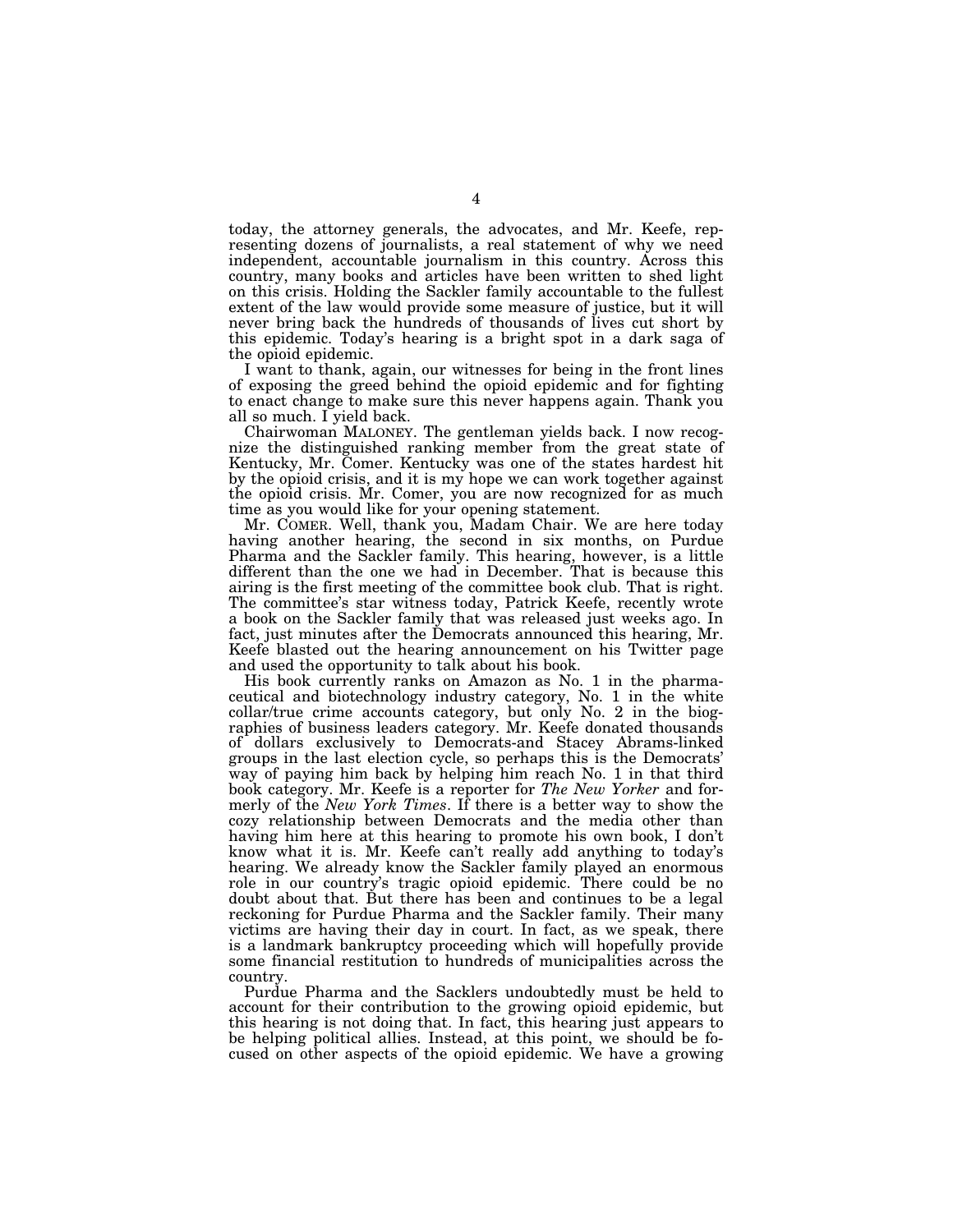number of illicit opioids streaming across our southern border. My Republican colleagues and I have sent three letters to Chairwoman Maloney asking her to hold a hearing on the Biden border crisis. We have not yet had one. The longer the chairwoman waits to hold a hearing on the border crisis, the more Americans are dying due to the illicit fentanyl coming across the border, and the economic shutdown during the COVID pandemic has prevented opioid abuse disorder patients from being able to access care. Without access to care, patients are isolated and at a significantly higher risk of relapsing.

This hearing misses the point. It is so focused on the Sackler family that it forgets the ongoing epidemic affecting millions of Americans each day. I urge the chairwoman to hold a hearing on the border crisis to stop the illicit trafficking of fentanyl and to reopen our country so that patients can access the care they need. Our witness today, former Office of National Drug Control Policy head, Jim Carroll, knows full well about the illicit trafficking of fentanyl across our border. He can speak at length about combating opioids, what works and what doesn't, because he is the only witness here who actually has experience doing that. If we really want to better understand the opioid epidemic, listening to Mr. Carroll is a good place for us to start.

And with that, Madam Chair, I yield back.

Chairwoman MALONEY. The gentleman yields back. I would now like to introduce our witnesses. Our very first witness today is Alexis Pleus. She is the founder and executive director of Truth Pharm. Then we will hear from the Honorable Maura Healey, who is the attorney general of Massachusetts. Next, we will hear from the Honorable Jim Carroll, who is the former director of the White House Office of National Drug Control Policy. Next, we will hear from the Honorable Lawrence Wasden, who is the attorney general of Idaho. Finally, we will hear from Patrick Radden Keefe, who is a staff writer at The New Yorker and is the author of the recent book, ''Empire of Pain: The Secret History of the Sackler Dynasty.''

The witnesses will be unmuted so we can swear them all in. Please rise and raise your right hand.

Do you swear to affirm that the testimony you are about to give is the truth, the whole truth, and nothing but the truth, so help you God?

[A chorus of ayes.]

Chairwoman MALONEY. Let the record show that the witnesses answered in the affirmative. Thank you.

Without objection, your written statements will be part of the record.

With that, Ms. Pleus, you are now recognized for your testimony. Ms. Pleus?

### **STATEMENT OF ALEXIS PLEUS, FOUNDER AND EXECUTIVE DIRECTOR, TRUTH PHARM**

Ms. PLEUS. Good afternoon. First, I want to thank Chairwoman Maloney for the invitation to testify. I am sitting here today with the immense responsibility of representing the pain of millions of grieving family members. The only comfort that I have is that you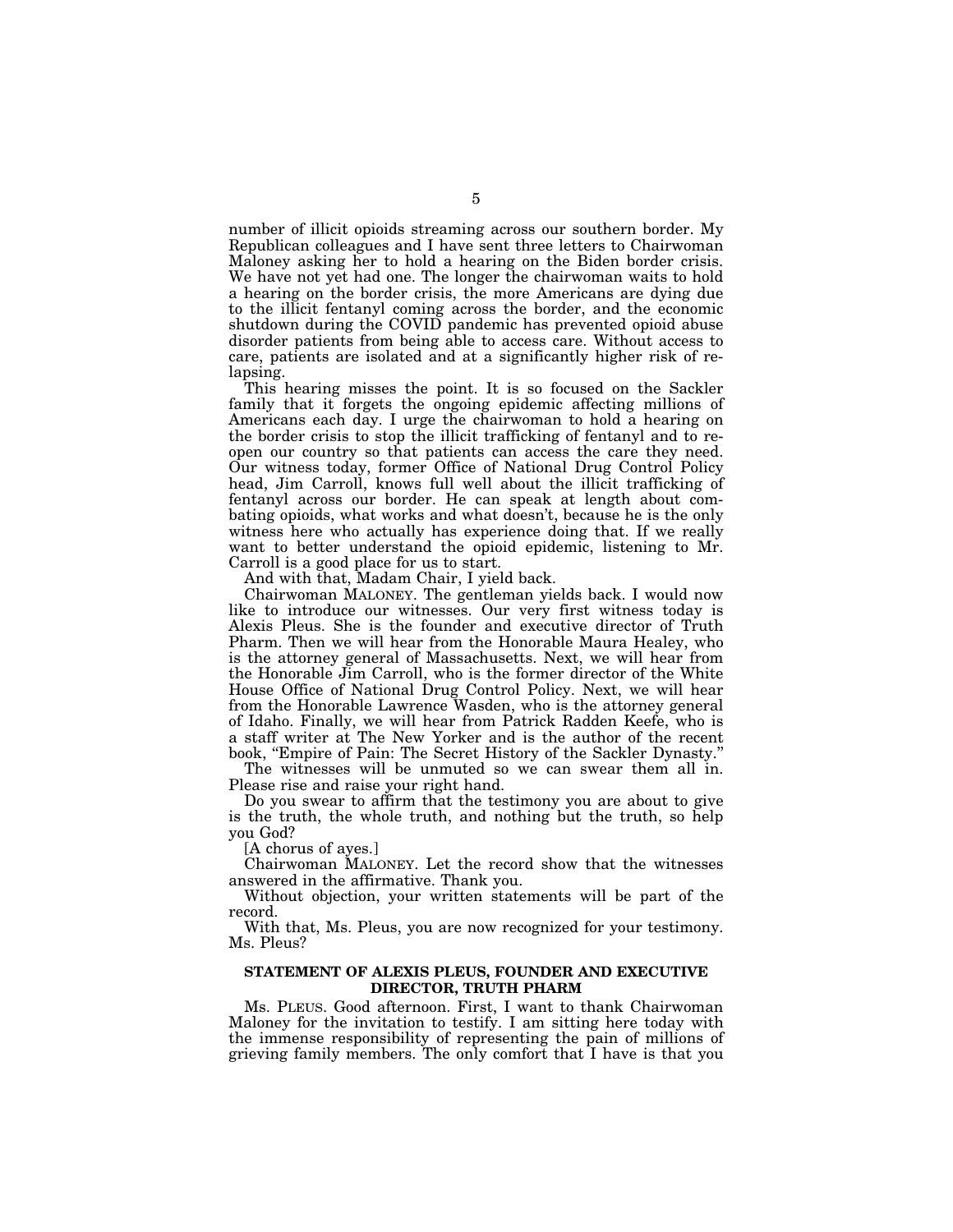also bear an incredible responsibility to find some way to work toward correcting this injustice.

I raised three sons in the country outside of a tiny village in upstate New York where the high school's graduating class is about 60 students. My boys grew up climbing trees, building forts, riding four-wheelers, playing sports, and having dinner at the table as a family. In 2002, my oldest son, Jeff, injured his knee in the first football game of his junior year. The doctor explained Jeff would miss the entire rest of his season, and if he wanted to wrestle that year, he would need to undergo major surgery, extensive physical therapy, and it would be very important to control his pain levels, which he would do by taking OxyContin every four hours. Jeff did everything the doctors told him to do, and he did wrestle that year. He even made it to the state championships. He was such a determined kid.

When he finished college, he got his own apartment, he had a job, he paid his own bills, and he stayed close to his family. In 2011, I got a call saying Jeff had been arrested. I met with the public defender, insisting Jeff must be innocent. He doesn't steal, he's a good kid, he has a job, and this doesn't make sense. A lot of things that heroin addicts do don't make sense, he replied. When I met with Jeff, through choking sobs, he said it was true. He had struggled with addiction in silence for seven years ever since that high school prescription. August 2014, Jeff was 22 months into recovery. I had stopped worrying. I worked on an assignment at Fort Meade, and I received a call from my son, Jason, telling me that Jeff had died of an overdose. My vivacious, caring, larger-than-life, family loving Jeff was gone, and our family would never be whole again.

I threw my grief into researching the overdose epidemic. I learned there were countless families with stories like ours: young people getting hooked on pills either through prescriptions or recreation and then moving on to heroin when they could no longer afford the pills, stories of stints in and out of jail and a gross lack of effective treatment, and grieving parents laden with guilt and pain.

Six months after losing Jeff, I founded Truth Pharm in 2015, the same year the Sacklers hit the Forbes list of the richest Americans. Truth Pharm's name shows our intent to raise awareness of the pharmaceutical industry's role in the overdose epidemic and a commitment that we would always tell the truth. Truth. In the six years since starting Truth Pharm, another 396,000 lives have been lost to an overdose nationwide.

[Photos shown.]

Ms. PLEUS. My younger two sons have lost six classmates. Our county has lost 303 people, including a girl who was only 13 years old. Truth Pharm has lost three of our volunteers to a fatal overdose: Renee, David, and Calvin. Calvin was just 25 and graduated with my youngest son, and I attended his memorial service just one week ago today. In that six years, my close friends and our organization's volunteers—Marcia, Michelle, Danielle, Diane, Corky, Shelly, Lori, Betsy, Ralph, Kathy, and Teresa—have all lost a child. Katie, Alicia, and Jess have each lost a brother, and LaToya lost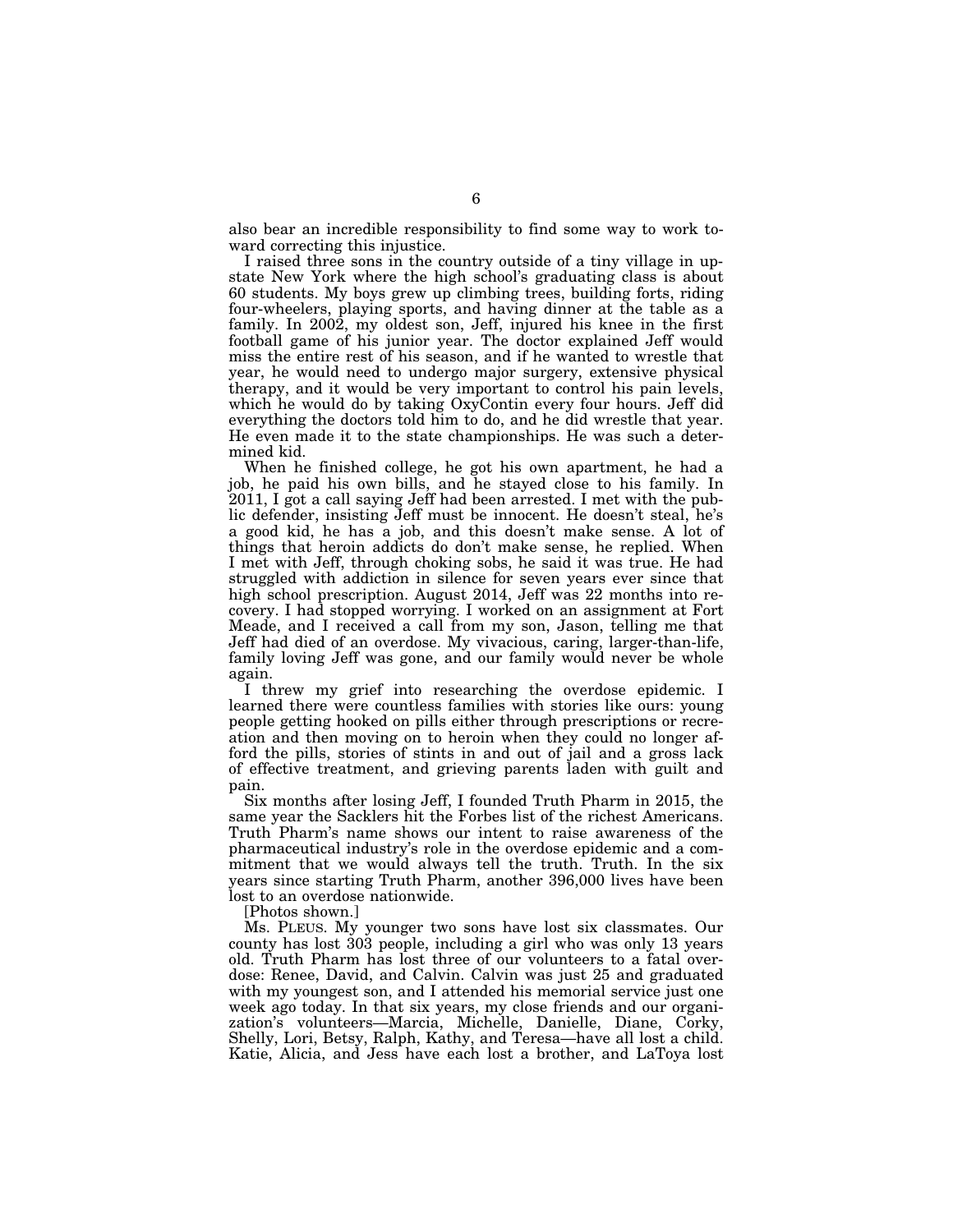her mom. At this point I have developed a crippling fear of phone calls.

Each year, we memorialize lives lost to substance use through an event, the Trail of Truth, where hundreds of community members collectively grieve. And despite all experts saying addiction is a medical condition, countless individuals have wound up behind bars for the smallest quantity of drugs. Seventy percent of the people we memorialize have been impacted by incarceration. The War on Drugs has caused massive human loss and decimated communities of color. Gene, a black man from our town, was sentenced to six years behind bars for having four baggies of heroin in his pocket for personal use. This past weekend, we held a rally for a 22 year-old boy who died from medical neglect in jail. His original charge was criminal possession seven, the lowest possible drug charge.

In 2012, 259 million prescriptions were written for opioids, more than enough to give every American adult their own bottle of pills, but we have seen no intent to sell, no drug distribution, and no incarceration for the heads of that drug empire. Somehow they are free from the effects of the drug war. They walk away unscathed, even as they amass wealth at the expense of lowering life expectancy for all adults in the United States, at the expense of taking my vibrant son from me, at the expense of hundreds of thousands of other families facing the same excruciating loss, even at the expense of creating a generation of children who will grow up without parents. Those of us who have lost loved ones will not even get a settlement to pay for the funerals of our children.

While Jeff can't be returned to me nor any of the other lives lost, what we can do is close the loophole that is allowing the Sacklers and others to profit from the death and destruction they have caused, and that is my sole request to you today. Thank you.

Chairwoman MALONEY. Thank you. Thank you. Attorney General Healey, you are now recognized for your testimony. Attorney General?

### **STATEMENT OF HONORABLE MAURA HEALEY, ATTORNEY GENERAL, COMMONWEALTH OF MASSACHUSETTS**

Ms. HEALEY. Chairwoman Maloney, Ranking Member Comer, and members of the committee, thank you for holding this important hearing. It is heartbreaking to listen to the words of Ms. Pleus and think about what her family and so many families across this country have gone through, and that is why we are here today.

From the day I became attorney general, I have heard story after story of people's lives torn apart by opioid, of people who spent years overcoming substance use disorder, of people who didn't make it, and of people who have lost the ones they love. Over and over, the people closest to this crisis have said what must be done. They want a commitment to treatment and prevention, they want the whole truth exposed, and they want the perpetrators to be held accountable. That is why my team investigated the Sackler family members who control Purdue Pharma. That is why Massachusetts was the first state to sue the Sackler family, and it is why I have rejected the Sacklers' repeated attempts to cover up, to conceal, to buy off their misconduct, avoid accountability, and walk away as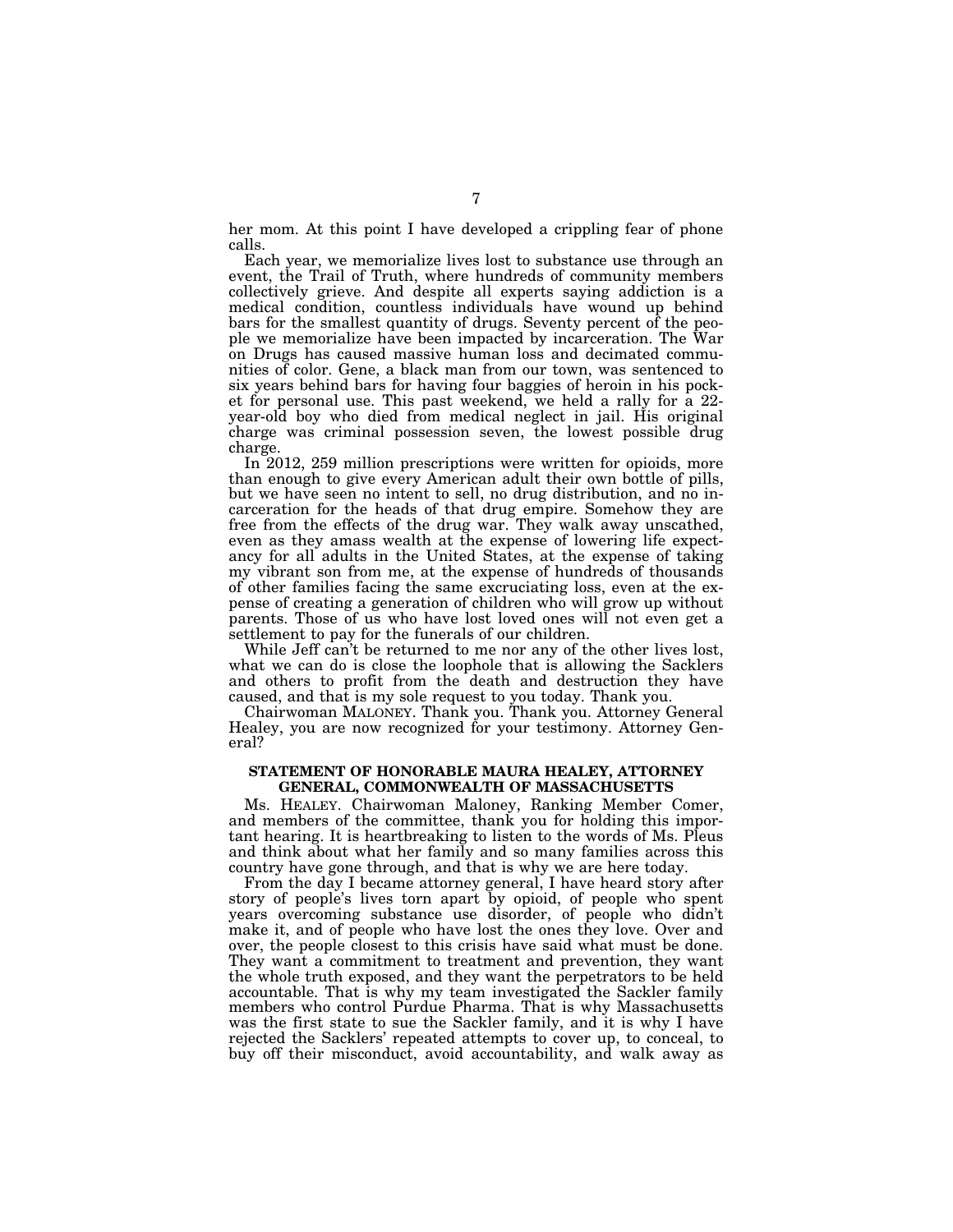billionaires, richer today than they were yesterday. It is why I am working with others in law enforcement across this country, including my good friend, Attorney General Wasden of Idaho, to work to deliver the compensation, the transparency, and accountability the public deserves. As a prosecutor, I can tell you that in every case, a just resolution is based on the facts, and the facts guide our work on this case. I believe they can inform the work of this committee as well.

So what do we know? We know from the beginning that the approval of OxyContin was tainted with criminal intent. Those aren't my words. Those are the exact words of the Department of Justice career prosecutors: "criminal intent." Purdue got OxyContin approved by corrupting the FDA review. We know that as soon as OxyContin was launched, the Sacklers directed Purdue to mislead doctors about it. Purdue was convicted of a felony because its executives decided to exploit a misconception that OxyContin was much weaker than it is. Purdue tried to keep that secret, but we know that Richard Sackler personally approved that crime. We know that the Sacklers knew their drugs were killing people. When Richard Sackler read a report of 59 deaths in one state, he wrote, ''This is not too bad. It could've been far worse.''

We know that the Sacklers decided to blame and stigmatize the people who became addicted to their drugs. Richard wrote, ''We must hammer on the abusers in every way possible. They are the culprits in the problem. They are reckless criminals.'' We know that the Sacklers micromanaged Purdue. Richard was so involved in pushing Purdue's opioids, that staff wrote emails begging him to back off. We know that the Sacklers met face-to-face with McKinsey and approved an illegal campaign to turbocharge OxyContin sales as the opioid crisis raged. We know that the Sacklers' illegal conduct caused people to suffer and die. When we sued the Sacklers, we traced death certificates to hundreds of Purdue patients killed by overdoses in Massachusetts. Now evidence from hundreds of thousands of medical records across the country proves we were right. Purdue injured and killed so many people that it will be remembered as one of the worst corporations in history.

We know that the Sacklers were driven by greed. David Sackler wrote, ''We're rich? For how long? Until which suits get through to the family?'' So the Sacklers took billions of dollars from Purdue and then put the company into bankruptcy. They took so much money that Purdue is now bankrupt. They have little to pay for the damage they caused. Under the Purdue and Sackler bankruptcy plan, states, cities, and counties in the Nation will receive only \$1.3 billion over the next five years. That may sound like a lot. It is a pittance, far too little to address the urgent need. Meanwhile, the Sacklers are sitting on a fortune of over \$11 billion from the sales of OxyContin. The Sacklers are still hiding the truth. The public deserves to know what the Sacklers did. Last year, we questioned Richard and 15 other key witnesses in our case under oath, but they want to keep that testimony secret until they get away with it.

I want to conclude by thanking every member of this committee. Your work can be a turning point toward justice. I applaud you all.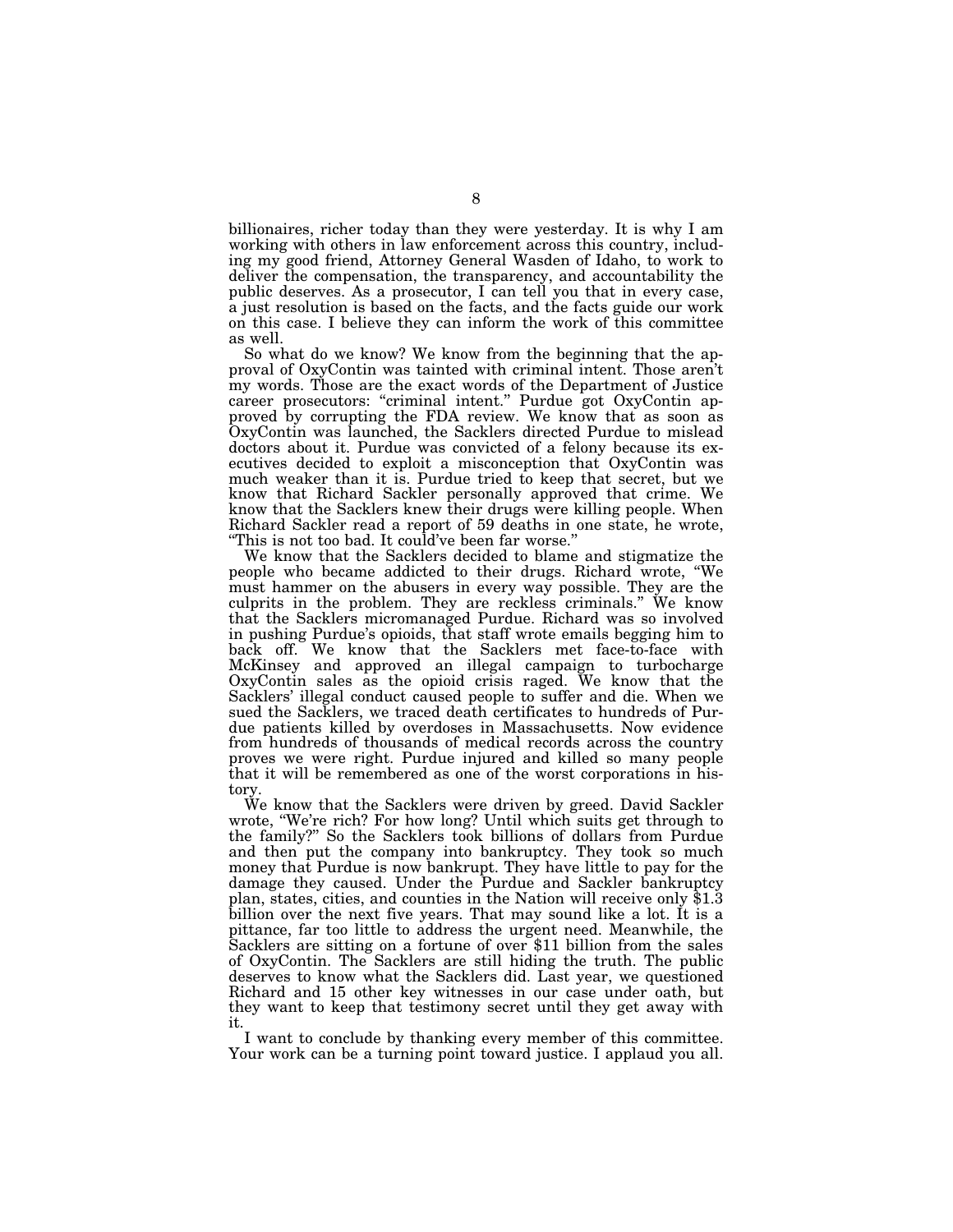I applaud Chairwoman Maloney and Representative DeSaulnier for introducing the SACKLER Act. We need commonsense legislation to prevent billionaires who aren't bankrupt from abusing the Bankruptcy Code to avoid accountability. We need justice for Alexis and families all across this country. I hope every member of this committee will work together to see these important reforms enacted into law. Thank you.

Chairwoman MALONEY. Thank you. The gentlelady yields back. Mr. Carroll, you are now recognized for your testimony.

### **STATEMENT OF HONORABLE JIM CARROLL, FORMER DIREC-TOR, WHITE HOUSE OFFICE OF NATIONAL DRUG CONTROL POLICY**

Mr. CARROLL. [Inaudible.]

Chairwoman MALONEY. Could your pull your mic forward and make sure the red light is on because we are having trouble hearing you.

Mr. CARROLL. I apologize.

Chairwoman MALONEY. Thank you.

Mr. CARROLL. Thank you, Chairwoman Maloney, for inviting me back in front of this committee and allowing me to testify.

Today's hearing is about looking back at what happened and appropriately holding responsible those who committed horrible and wrongful acts. It is important that we do that, but it is also important as we look back, that we focus in on what is happening today, what is happening now. The coronavirus pandemic of the last 15 months has resulted in the deaths of hundreds of thousands of people. Thankfully, we are now recovering and America is healing. We now need to turn our collective focus to the ongoing and worsening crisis of addiction and the resulting fatal overdoses that have killed what might be 100,000 people during the same time period of COVID–19. Again, the work of this committee is so vital.

While COVID–19 has directly caused deaths, it has also caused so many deaths from overdoses. Depression, despair, isolation, and financial ruin have caused thousands of people to, first, try dangerous drugs, and then thousands more who were in recovery to relapse and begin using again. I am grateful that the committee has called this hearing to discuss some of the causes as well as some of the solutions that are needed so that there are not more parents coming before Congress to plead for action and so more of our children don't die.

We know that overprescribing of opioids was one of the causes of opioid addiction. I know this firsthand. As I have told the committee previously, that one of my family members was the victim of overprescribing. My family member has chosen not to go public, but I will never forget the feeling of panic when my wife called me at work, told me what was happening and to come home immediately. Because my family member was over the age of 21 at the time, we had no idea there was even a problem, but that day, we were able to get our family member, first, into detox, and, thankfully, now successfully into recovery. But too many parents do not have such a "successful story" to tell.

Today, this committee is properly discussing the role of prescription opioids and assigning responsibility, but we must acknowledge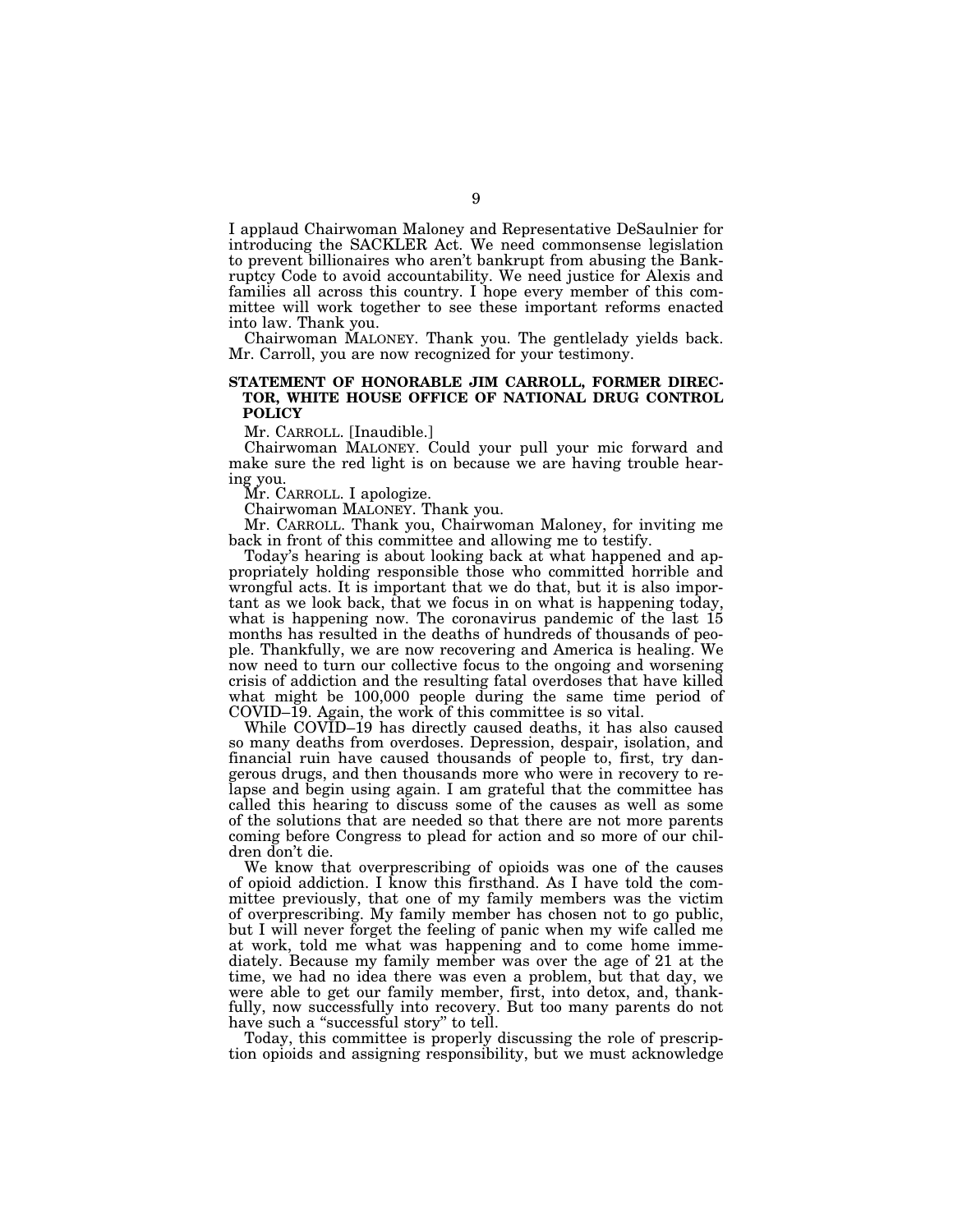that addiction in our country is nothing new, and the problem is growing at a frightening rate. We need to act immediately as addiction will continue to kill, regardless of any action that we are taking. My immediate concern is what we should be doing right now to save the lives of the approximately two dozen people that will die of an overdose during this hearing.

In the last four years, opioid prescriptions have been reduced by about one-third, and we now have lots of ways and places where people can bring in their unused prescriptions. The Drug Enforcement Administration is removing tons of medication through their take-back programs, but private industry is now stepping up and taking a big role in fighting the overdose crisis, a role that Congress should take note of and support. In my current role, I am working with a company, DisposeRx, a private company who is making take-home pouches that allow people to dispose of unused, unwanted medications, and in an environmentally friendly way, in their home. There's companies, such as Opioid Clinical Management, who've developed technology and algorithms to identify situations of over prescription and get them help immediately. These companies and others are all working toward one goal: to save lives. They deserve congressional support.

As part of our country's efforts to fight the overdose crisis, there are other things that we must do. We must support research into new pharmaceuticals that don't have the same addictive qualities while still relieving pain. There are companies that are doing this, and those must be supported. We need to make sure that treatment is available for the millions of people who have an active and ongoing addiction. We need bed space available, we need sound medical practices, and we need to continue to fund additional and new research for people suffering from addiction.

For those in recovery, they need our prayers, they need our love, they need our support, but they also need jobs. They need financial security. The need to feel like they are wanted and loved, and stigma is still too much a part of their lives. We need to work on prevention. Research has shown that 90 percent of adults with the disease of addiction started using illicit substances before the age of 18. I am proud to say that I am a senior advisor to Students Against Destructive Decisions, one of the country's largest prevention programs, reaching several hundred thousand kids a year. But finally, we also need to recognize that the overwhelming and vast majority of drugs that are killing Americans today are being brought into our country illegally. The drug that is causing most of the deaths in our country today is fentanyl and its synthetic analogues. This drug, 10 times more potent than heroin, is flooding into our country.

The most recent statistics from Customs and Border Protection show that in the three months of February, March, and April of this year, CBP seized 176,000 pounds of illicit drugs coming into our country, which is 20 percent higher than at the same threemonth period in 2020. During this Fiscal Year alone, CBP has seized more fentanyl than they did in the entirety of 2020. All we have to do is look at the rising death rates, especially with the vast majority of these deaths being caused by fentanyl today, to show that we are not interdicting a greater percent of drugs. There's just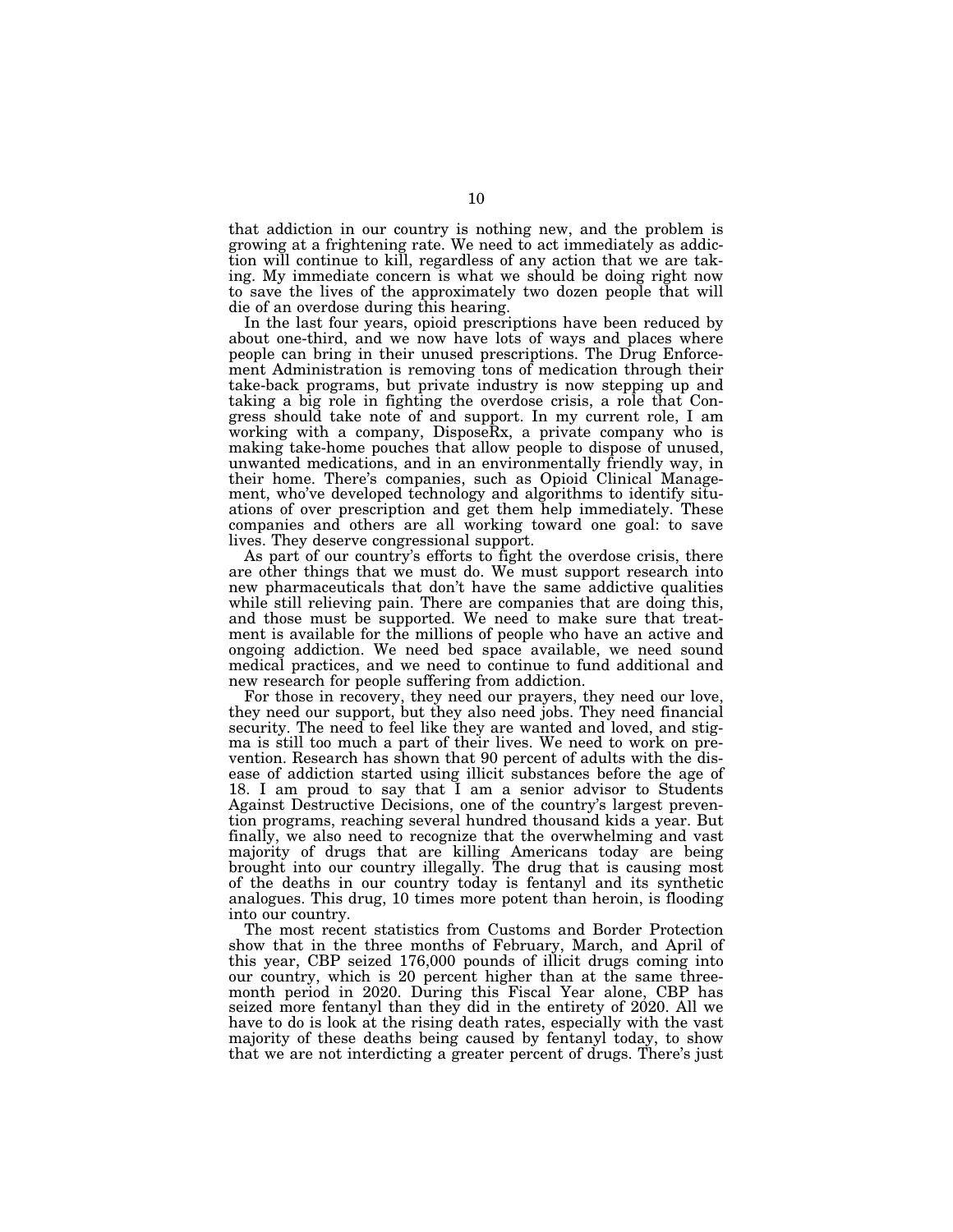simply more drugs coming in today. So as we discuss assigning appropriate responsibility to opioid manufacturers, let's continue to make sure that we are helping people today.

And I do want to recognize this is my first time appearing in front of the committee since the passing of Chairman Cummings, and it is great to see his compassion and his work being carried on in a bipartisan fashion today. So thank you.

Chairwoman MALONEY. Thank you. Attorney General Wasden, you are now recognized for your testimony. Attorney General?

### **STATEMENT OF HON. LAWRENCE WASDEN, ATTORNEY GENERAL,STATE OF IDAHO**

Mr. WASDEN. Thank you, Chairwoman Maloney, Representative Comer, and members of the committee. Thank you for holding this important hearing. I am grateful for the chance to share my perspective as the chief legal officer of the state of Idaho. It is also a pleasure to once again work with my colleague and friend, Attorney General Maura Healey, on this important issue.

Idaho has not been spared the effects of the opioid crisis. Between 1999 and 2017, Idaho's opioid-related death rate nearly tripled. In 2015 alone, approximately 1.3 million opioid prescriptions were written in Idaho. That is nearly one prescription for every man, woman, and child in our state. Beginning in the 1990's, Purdue and the Sackler family executed one of the deadliest marketing campaigns in history. Tragically, this campaign resulted in a dramatic rise in opioid abuse, addiction, overdose, and death. The Sackler family bears substantial responsibility for the opioid crisis ravaging our country. My team has worked shoulder-to-shoulder with prosecutors from across the country to investigate the companies and individuals who contributed to the opioid crisis. The people of Idaho count on me to enforce the law.

I sued Purdue and eight members of the Sackler family in Idaho state court for violating Idaho law, but for the past two years, my team has been fighting Purdue and the Sacklers in the Federal Bankruptcy Court in New York. The Sacklers are using Purdue's corporate bankruptcy as a tactic to hide behind and protect themselves from personal liability and accountability. They have kept my case away from an Idaho judge and an Idaho jury, and now they are planning to use the Bankruptcy Court to give themselves permanent immunity, even against civil law enforcement claims by attorneys general.

As Idaho's chief legal officer, I believe that the law should be enforced fairly and squarely against people who deceive the public about addictive drugs. For more than a decade, I served on the board of directors of the American Legacy Foundation, the nonprofit created in the wake of the national tobacco settlement in 1998, to educate youth and adults on the dangers of smoking. I saw how tobacco companies damaged our communities and how much it takes to address those injuries. The tobacco companies, however, were not allowed to abuse the bankruptcy system in the way the Sacklers are. The tobacco companies had to face trials, or actually declare bankruptcy themselves, or agree to settlements that each state attorney general could support. That settlement has ultimately led to a decades-long decline in smoking.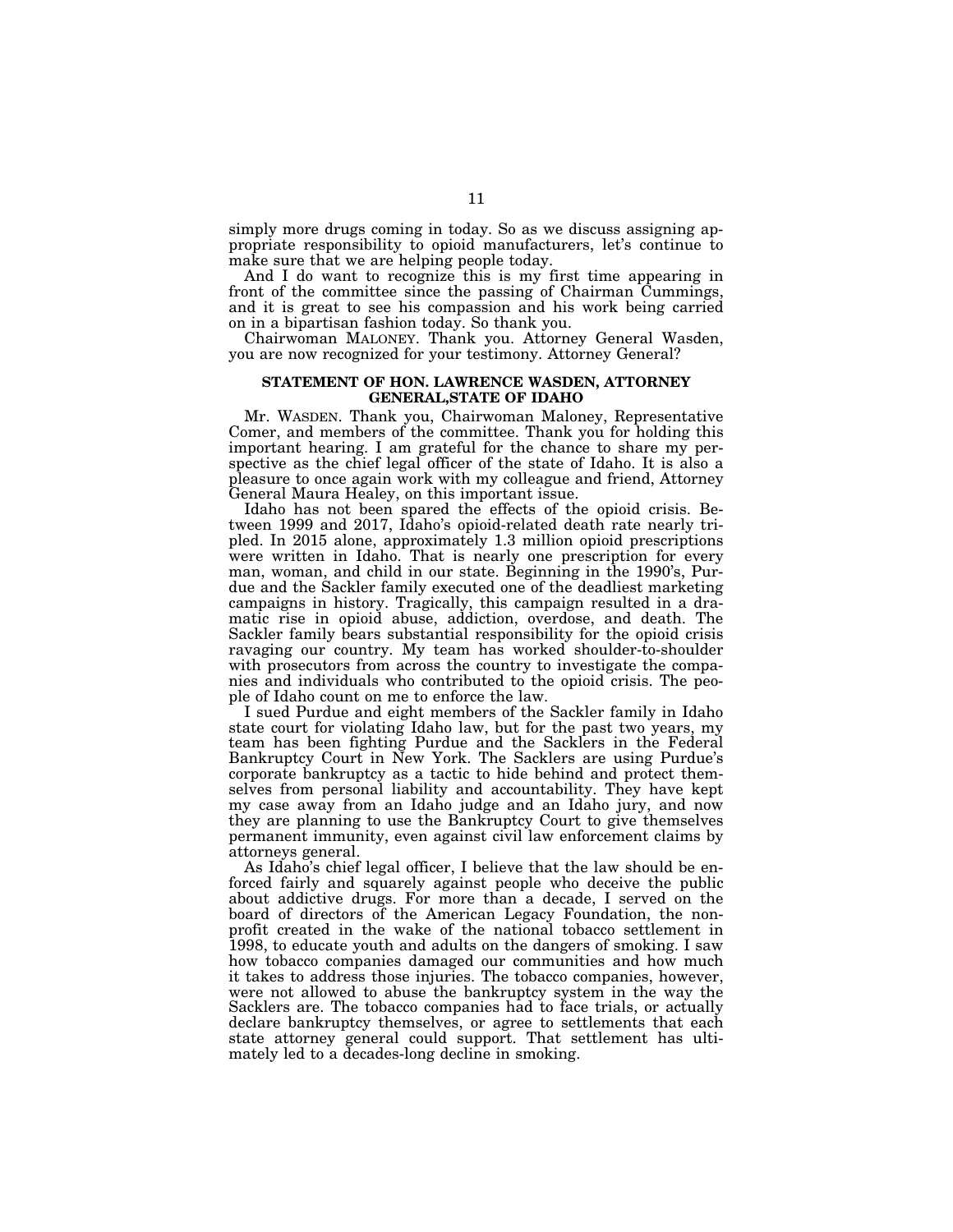I am grateful for the bipartisan work of the House Oversight Committee on the SACKLER Act. Now I hope that you will take the next step and enact the legislation that has been introduced to ensure that the Sacklers and other bad actors cannot use our bankruptcy system to evade accountability. The policy embodied in the SACKLER Act is sound. Non-debtors who have not filed for bankruptcy should not be allowed to use another party's bankruptcy to shield themselves and escape from the government's legal claims against them. The Sacklers are not bankrupt. They are billionaires. The Bankruptcy Code could not have intended to benefit them, and efforts to use it for that purpose should be stopped.

The SACKLER Act builds on a foundation established by many Federal courts. In the Ninth Circuit, which includes Idaho, the Court of Appeals does not permit a bankruptcy court to release claims against people who have not filed for bankruptcy. Likewise, the official position of the United States Department of Justice is that the nonconsensual release of government claims against nondebtors is never lawful. Because some bankruptcy courts have released some claims against non-debtors, there is a split in this area of law, a circumstance in which it is right for Congress to provide a uniform national standard as provided in the United States Constitution, Article I, Section 8, which provides for uniform laws on the subject of bankruptcies throughout the United States.

As you heard during the December hearing, ensuring appropriate accountability for misconduct that contributed to the opioid crisis is not a partisan issue. It matters to Republicans and Democrats. It matters to every American. It certainly matters to me and to my state. For these reasons, I hope the legislation to stop the Sacklers' abuse of the bankruptcy system will receive bipartisan support and be enacted into law. Thank you.

Chairwoman MALONEY. Thank you. The gentleman yields back. Thank you for your excellent testimony. Before I recognize Mr. Keefe, let me briefly respond to my very good friend, my colleague, ranking member, Mr. Comer. I am disturbed by, really, your statements about Mr. Keefe. It is undisputed, absolutely undisputed, that the Sackler family's actions led to the opioid crisis that we have read over and over again, killed nearly half million people here in our great country. We just heard from Mrs. Pleus the awful story about the loss of her beloved son, yet this family has never been held accountable. Journalists who shine a light on this breathtaking conduct should be applauded, not denigrated. And rather than mocking journalists, I hope my Republican colleagues will join with Democrats in trying to end the opioid epidemic in our country, provide proper treatment, and hold those accountable who are responsible for the death of half a million people.

Mr. COMER. Madam Chairman, may I respond?

Chairwoman MALONEY. With that, I recognize Mr. Keefe.

Mr. COMER. Madam Chair, may I respond to that?

Chairwoman MALONEY. You are now recognized for your testimony.

Mr. COMER. Madam Chair, may I respond to that?

Chairwoman MALONEY. Mr. Keefe is now recognized.

Mr. COMER. Madam Chair?

Chairwoman MALONEY. Mr. Keefe is now recognized.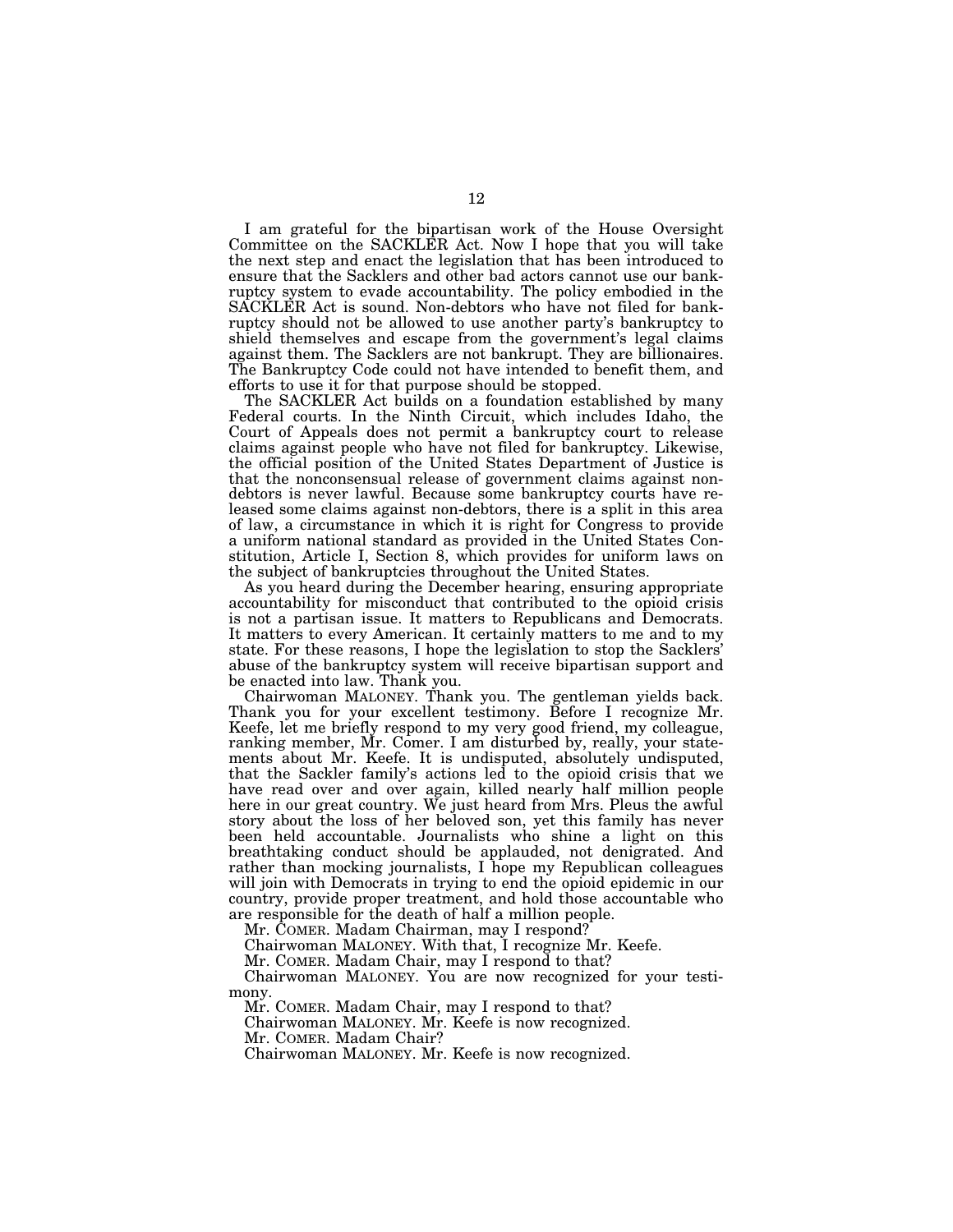Mr. COMER. Point of order, Madam Chair. Point of order.

Chairwoman MALONEY. For what purpose does the gentleman have a point of order?

Mr. COMER. Madam Chair, I just want to respond your statement. The Republicans do care. We have had a hearing. We have all, in bipartisan fashion, condemned the Sackler family. We want to hold the Sackler family accountable. They are being held accountable in court.

Chairwoman MALONEY. Will you co-sponsor the bill that will hold them accountable?

Mr. COMER. My statement-

Chairwoman MALONEY. Will you co-sponsor the bill?

Mr. COMER. Madam Chair?

Chairwoman MALONEY. Are you just——

Mr. COMER. The problem that the Democrats have is you are intervening in court cases. We hope these attorneys general prevail in the court cases. We hope the families of the victims prevail in the court cases. I fear you are doing more damage than good by interfering in these ongoing court cases. They are finally being held accountable. We want them to be held accountable. And the point I made about Mr. Keefe is, you know, he has published a book and profiting from the book. We want this problem stopped. We want to secure the border. The drug problem is-

Mr. JOHNSON. Madam Chair, the gentleman-

Mr. COMER [continuing]. Not to have border security-

Mr. JOHNSON [continuing]. Is not setting forth a point of order, and I would object to his-

Chairwoman MALONEY. The committee will come to order. Regular order. The committee will come to order. The gentleman has been recognized. I now recognize Mr. Keefe.

### **STATEMENT OF PATRICK RADDEN KEEFE, AUTHOR, ''EMPIRE OF PAIN: THE SECRET HISTORY OF THE SACKLER DYNASTY''**

Mr. KEEFE. Thank you, Chairwoman Maloney, Ranking Member Comer, distinguished members of the committee. Thank you for inviting me to participate. My name is Patrick Radden Keefe. I'm a journalist with The New Yorker magazine, though I'm speaking here today in my personal capacity. I've been investigating the Sacklers and their company since 2017. In April, I published a book which tells the story of how the family profited from the opioid crisis. It is an honor to share some of my findings with you here today.

Fourteen years ago, in 2007, in a hearing much like this, Arlen Specter, the late Republican senator from Pennsylvania, made a remark that I often think about. Purdue had recently pled guilty to Federal charges of misbranding OxyContin. Three executives pled to misdemeanors, taking the fall for the Sacklers. As one of their top lawyers, Stuart Baker, said at the time, ''The priority was to protect the family at all costs.'' Nobody went to jail, the company paid a \$600 million fine, and Arlen Specter remarked that, to him, this did not seem like justice. The Sacklers were making billions pushing Oxy. Would a speeding ticket be enough to change their behavior? Specter worried that a fine, even a big one, is simply an expensive license for criminal misconduct.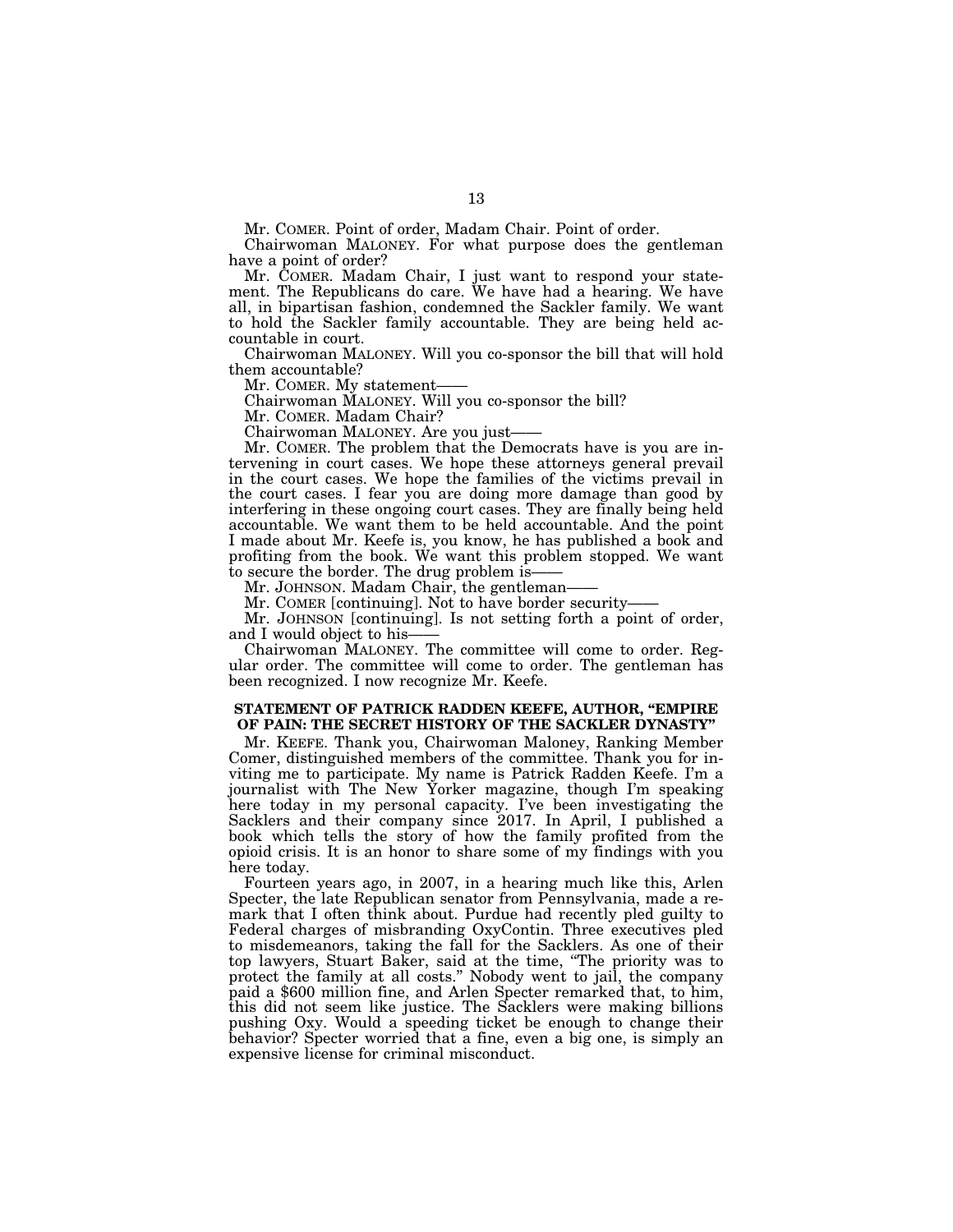The Sacklers were intimately involved in the rollout of OxyContin. Richard Sackler said in an email that he dedicated his life to it. Kathe Sackler claimed in a deposition that she came up with the idea for the drug. When people started to overdose, another company or another family might've changed course after learning that the product they sold was killing people. Not the Sacklers. They continued to push for more aggressive marketing and to promote false claims about how the drug wasn't addictive. They blamed and demonized the very victims who were getting hooked on their product. Richard Sackler once described these people as the ''scum of the earth.''

After the guilty plea, Purdue told the story about how it had changed, but the truth is the Sacklers didn't see any reason to do things differently. It turns out Arlen Specter was more right than he knew. At the end of last year, Purdue pled guilty to new Federal charges relating to the aggressive promotion of opioids. The company acknowledged criminal misconduct stretching back 10 years. So this is a company that has pled guilty to felonies, not once, but twice. If this was some small-time crook selling heroin out of his car, that'd be two strikes, a mandatory minimum, but not for the Sacklers. Once again, it was the company that pled guilty, and the family was protected.

And this is where it gets really interesting because between those two guilty pleas, all these lawsuits started to converge around Purdue. Every state in the union is suing the company. Half the states have filed suit against the Sacklers themselves. But all the while, in the background, quietly, the family was pulling money out of the business, \$100 million here, \$100 million there. So the company is committing crimes, and the family is still very much calling the shots at the company. And while these crimes are being carried out, the family is siphoning money out of the business. The Sacklers ultimately took more than \$10 billion out of Purdue. They knew a day of reckoning was coming, and they wanted to be ready when it came.

So in 2019, when the family had effectively looted its own company, the Sacklers said, too bad all those lawsuits. The company's got no money left. When Purdue filed Chapter 11, all that litigation was suspended so that the business could be restructured and countless creditors could fight over the scraps. Now, the Sacklers have not declared bankruptcy. They still have all those billions they took out of the company, but they want to use an exotic feature of the bankruptcy process to escape personal liability. What they're hoping is that this one bankruptcy judge in New York, who was handpicked by Purdue, will grant them sweeping immunity from any and all civil lawsuits related to the crisis, and they're ready to sacrifice the company to do it to protect the family at all costs. And this bankruptcy judge has indicated that he is inclined to overrule the intentions of the chief law enforcement officers of two dozen states and give the Sacklers permanent immunity, despite the fact—I want to emphasis this because it is so ludicrous that the Sacklers themselves have not declared bankruptcy. If this happens, it will be a colossal miscarriage of justice.

In considering whether to close this loophole or to protect the family, I would urge each of you to think about your own districts,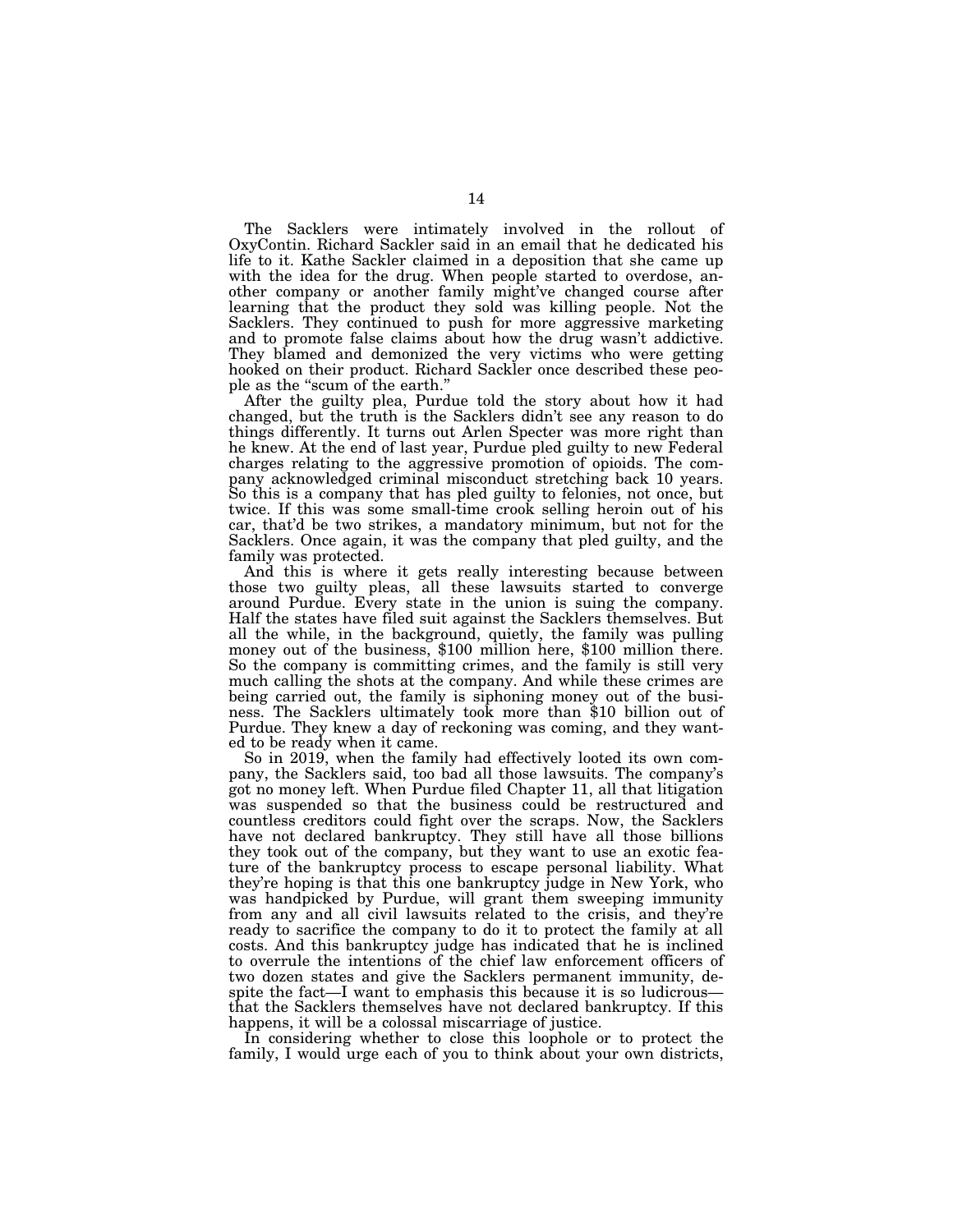your own constituents, the communities across this country that have been ravaged by opioids, the ordinary people who have paid such a high price, even as the Sacklers enriched themselves to the tune of billions. However this matter is settled, most victims are not going to get paid. Whatever financial offers the Sacklers make will be totally incommensurate with the \$2-billion-plus cost of the crisis. Trillion, excuse me. What victims can and do expect is some measure of justice, and to take that away from them would be a terrible thing. This is happening in real time this summer. The Sacklers are poised to get away with it.

As your previous hearing demonstrated, this is actually an area of bipartisan consensus. There is not a lot of disagreement here about who the bad guys are. But if the Sacklers are allowed to pervert the Bankruptcy Code and shield themselves from liability, they are going to ride off into the sunset. What they're asking for and what they're poised to get is one final expensive license for criminal misconduct. So, please, think about the vast number of American families whose lives have been upended, and then this one billionaire family that is looking to game the system and get away with it once and for all, and ask yourselves, whose side am I on? Thank you. I look forward to your questions.

Chairwoman MALONEY. Thank you. The gentleman yields back. I now recognize the gentleman from Arizona, Mr. Gosar. You are now recognized for five minutes. Mr. Gosar, you are now recognized.

Mr. GOSAR. Thank you, Chairwoman. Today, we are again discussing the role the Sackler family played in fueling the opioid crisis in America. Numerous legal filings and investigative reports have come out highlighting how the Sackler family and Purdue Pharma created incentives to overprescribed drugs, like OxyContin, while simultaneously downplaying the addictive qualities of these drugs. Purdue Pharma first introduced OxyContin in 1996 and aggressively grew its sales from these criminal business practices, and, as results, since 1999, there have been more than 400,000 overdose deaths.

In my state of Arizona, between just June 2017 to June 2021, 9,556 suspected opioid deaths, as well as 70,226 suspected opiate overdoses, were reported. These numbers are staggering and explain why Arizona declared a state of emergency in 2017. Since 2017, every day, more than two Arizonans die from opioid overdose, and at least two babies are born suffering from opiate withdrawal. Even worse, preliminary information shows a 36-percent spike in overdose deaths in Arizona for just the first eight months of last year when people were stuck at home, isolated, cutoff from economic opportunity, and from medical assistance and treatment needed to battle addiction. Across the Nation, COVID lockdowns resulted in 42.1 percent more overdose-related cardiac arrests. Many of these overdoses resulted from pills and drugs laced with fentanyl. Some of these laced pills even purported to be OxyContin or oxycodone.

This is a crisis, as we are referring to it, and it is one of the many crises we are facing today as a Nation. The majority claims to be in the business of solving this crisis, all the while ignoring other crises which are contributing to the opioid epidemic and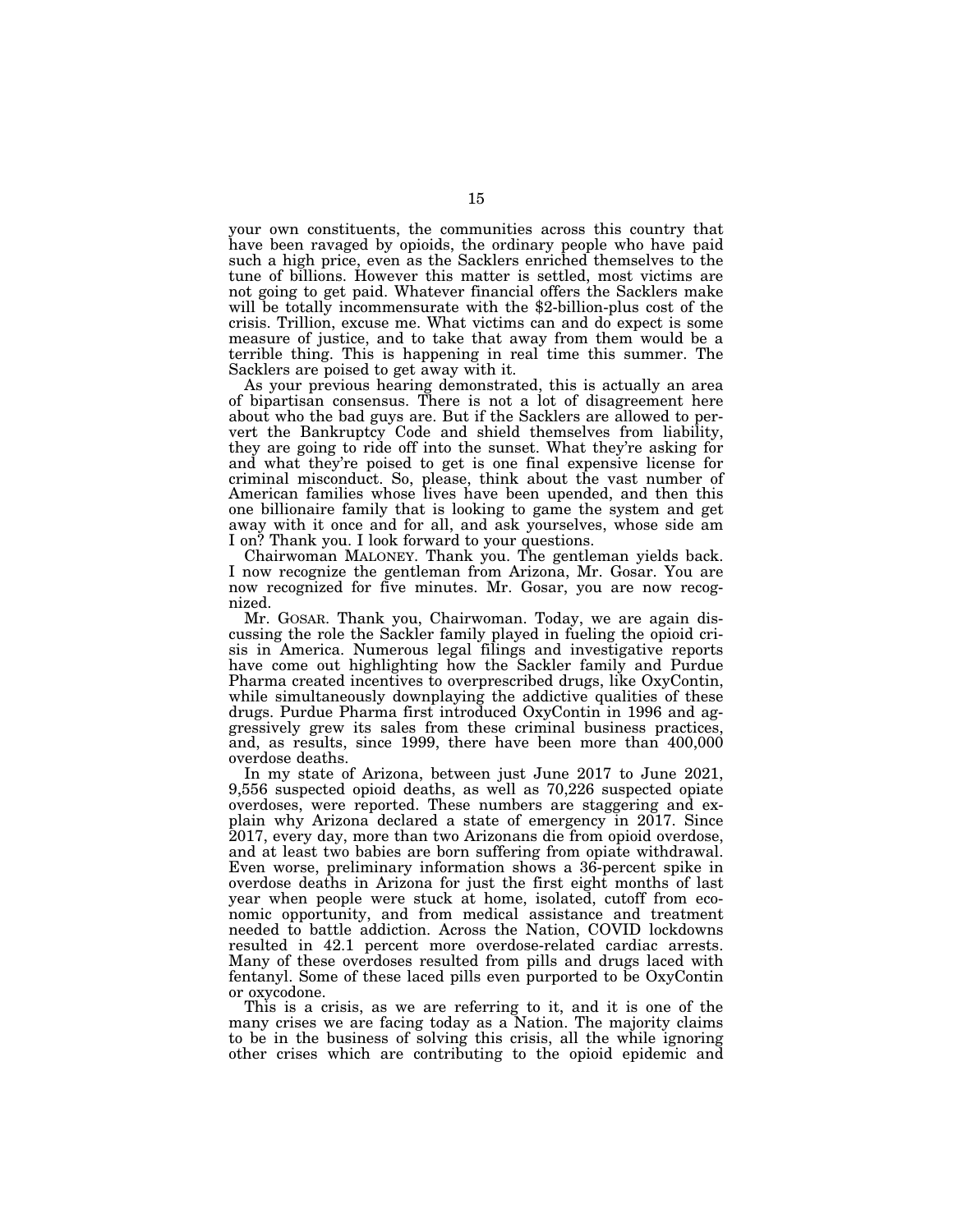other events harming Americans and their communities. Democrats wanted to defund law enforcement, let cartel members out of prison and into our communities, and refuse to address the border crisis. Democrats have no clear view of any crisis facing our Nation, and the answers they have provided, in the rare cases that they do, in fact, either miss the mark or are done so in an inappropriate manner.

As I have said numerous times before this committee, good process makes good policy and makes good politics. Holding a hearing on a crisis which we already held hearings on in the past while numerous other crises are ignored by this committee, on a bill which is not even in the jurisdiction of this committee, intervening in a legal case before it is settled, does not follow this equation. Americans need help now, not in a few months from now, if this bill even passes in time apply to the case. While I want to hold the Sacklers accountable just as much as the majority, people in my state continue to struggle, and I think we would be better served figuring out how to meet their needs today.

Mr. Wasden, as an attorney general of a western state, you are fully aware of the impacts of the opioid crisis on our communities, and also observe directly the flow of illicit products, like fentanyl and other synthetic opioids, over the border into our communities, an issue which is greatly exacerbated by the crisis along our southern border. Mr. Wasden, what actions are you taking to prosecute and stem the flow of synthetic opioids and other drugs in your state?

Mr. WASDEN. Excuse me, Madam Chairman. Could you repeat the question? I didn't hear it accurately.

Mr. GOSAR. Yes. What actions are you taking to prosecute and stem the flow of synthetic opioids and other drugs into your state?

Mr. WASDEN. Thank you, Madam Chairman. Congressman, we have prosecutions that occur in every county in our state. We have task forces that are in the process of working with all of those matters. Fentanyl is a tremendous problem. However, in this instance, what we are talking about is the responsibility for opioids, other opioids, and what Purdue Pharma did, and we are working together with our law enforcement partners across the state in task forces to arrest importation of drugs into our state.

Mr. GOSAR. Mr. Carroll, what can Congress and CBP do to target this issue at the source by preventing the trafficking of drugs over the border? Mr. Carroll?

Mr. CARROLL. Yes. The men and women of law enforcement, especially at our southern border, are working hard every day. I mean, the patch on their shoulder says that they are trying to protect our border and what is coming in. There is some remarkable technology that is being developed. When I was the director, we had a Fentanyl Detection Challenge to try to develop technology that would also be able to find fentanyl, but the bottom line is we need to know what is coming into our country. We need to know what are in the bags, the cars, the trucks. Whatever is coming in, we need to be able to inspect. We need to think of these drugs and think about the children that we have lost, and recognize that we must stop it in order for treatment and prevention to take hold.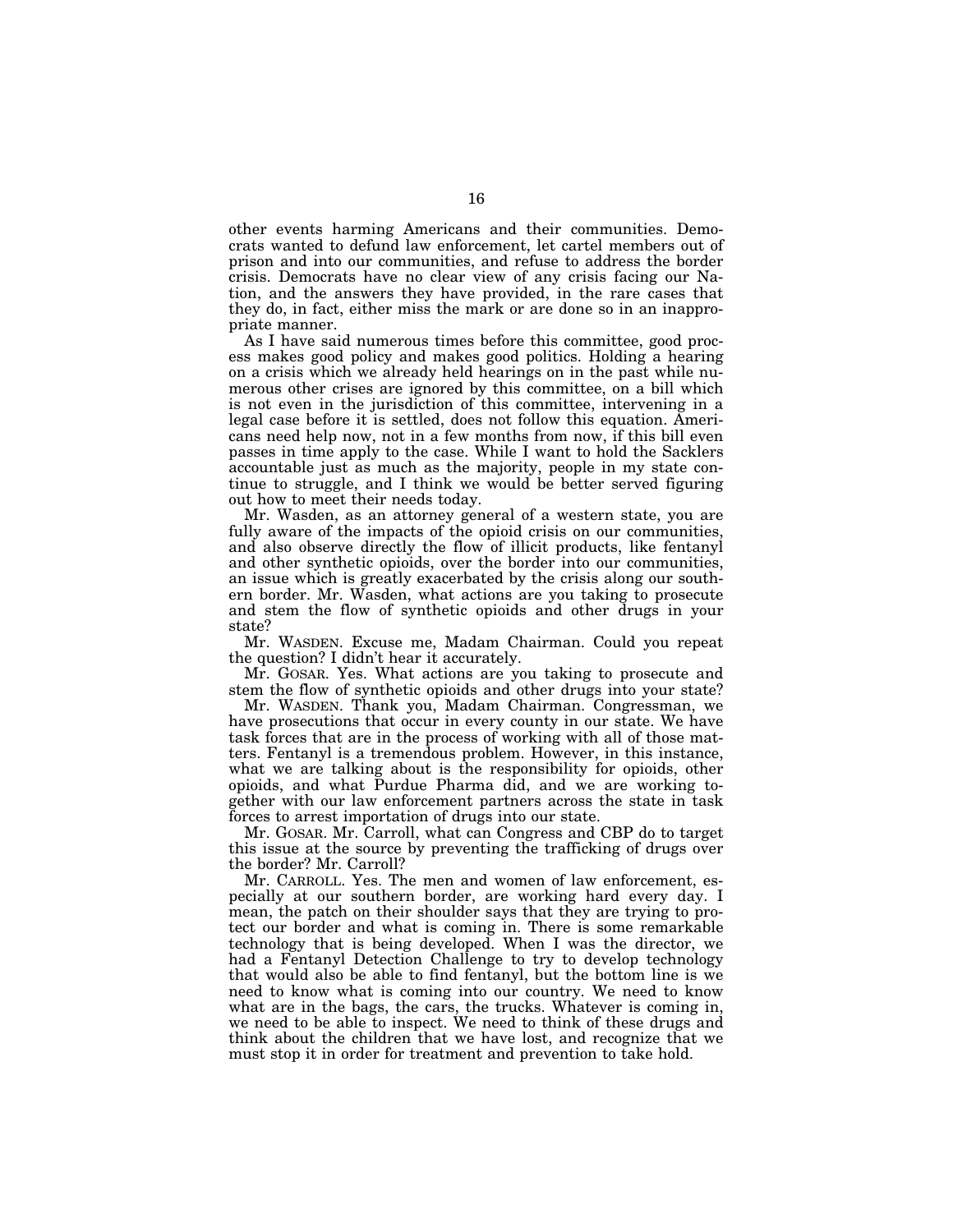Mr. GOSAR. Now, is it true that the Trump Administration, which you served, saw the first annual decrease in overdose in 30 years? Is that true?

Mr. CARROLL. Yes, sir.

Mr. GOSAR. Now, even as these policies were implemented, ongoing lockdowns at the state and city level burdened so many who struggle with addiction. Do you think that reopening states and restoring access to in-person medical treatment would bring more immediate help to Americans who have struggled during COVID?

Mr. CARROLL. There is no question that the isolation that these people felt, especially during the beginning stages of COVID, contributed to the overdoses, contributed to their deaths. Some of the treatment centers were not able to get funding initially. We worked with Congress to fix what we believe to be inadvertent omission, and I thank this committee for taking a role in that to make sure that we could get treatment centers to at least keep their doors open. You know, so many people need that connection when they are in recovery, and when they are isolated, when they are stuck at home, especially in so many of our communities that are rural and they have no access to treatment, that, you know, has certainly been one of the driving forces of, you know, the recent overdose.

Mr. GOSAR. Thank you, Mr. Carroll. I yield back to you, Madam Chairwoman.

Chairwoman MALONEY. The gentleman yields back. I now recognize myself for five minutes for questions.

In 2007, political appointees at the Department of Justice defied the recommendations of career prosecutors and refused to indict three Purdue executives on felony charges. Instead, DOD settled with Purdue, and the three executives pleaded guilty to misdemeanors. After this slap on the wrist and paying a fine, the Sackler family and executives at Purdue went straight back to flooding communities with more higher-density OxyContin right away. The committee has received a recorded statement from Mr. Rick Mountcastle, the career prosecutor who led the four-year Federal investigation into Purdue's lies about OxyContin's addictive potential. I would like to play his statement, please.

[Video shown.]

Chairwoman MALONEY. Thank you. AG Healey, we just heard how the Purdue company used their influence over the justice system to shield themselves from accountability. AG Healey, what kind of precedent is set when we let corporations and their highestranking executives get off with a slap on the wrist? AG Healey?

Ms. HEALEY. Thank you. It's a terrible precedent, and I want to be clear. The reason that I am here today and that General Wasden are here today, we've spent a lot of time. You know, we've got our strike forces. We're doing fentanyl, heroin takedowns day in and day out in our state and our region. We're going to continue to work hard on that.

But we're also here because we're trying to seek justice for the wrongdoing perpetrated by the Sacklers and Purdue Pharma. And right now, what we're telling members of this committee is that there is a loophole right now that prevents us from obtaining the very accountability that you want us to obtain for families in your districts and around the country.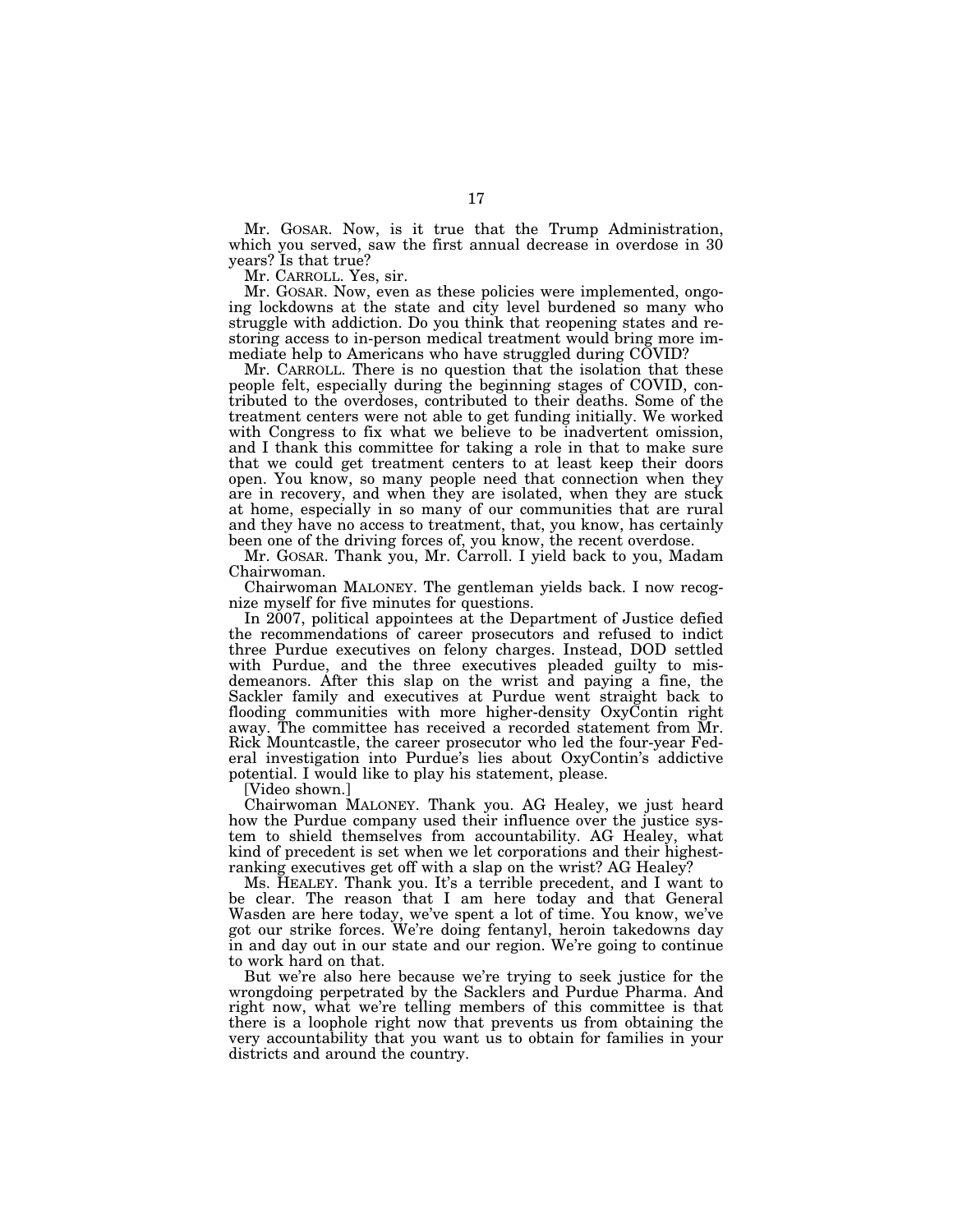The Sacklers, whose actions with Purdue instigated a crisis that has claimed more lives than World War I, World War II, Korea, Vietnam, and the Gulf Wars combined, now want to abuse the bankruptcy process to escape liability. Their efforts—and I want to be really clear because state AGs and DOJ are aligned on this. The Sacklers are seeking to use a loophole that will block us in law enforcement from being able to pursue our claims and vindicate those claims in court.

We appreciate the committee's efforts and really hope this legislation passes.

Chairwoman MALONEY. Yields back. Mr. Keefe, let me turn to you. The Sackler family reaped billions of dollars from the suffering of American families, yet they seem to always escape accountability. From your perspective, are the Sacklers poised to get away with it again?

Your mic. Mic?

Mr. KEEFE. Thank you. I do think that absent some surprise or some way to close this loophole that it does appear to be the case that they will get away with it in the sense that they will put up a share of their own fortune but keep vastly more. What they have proposed to pay in order to resolve all these cases in a final settlement is something just north of \$4 billion. But they have an \$11 billion fortune, and they're proposing to pay that out over nine years. And so it's actually a situation in which they will not even have to dip into their principal on their fortune to do that.

They will—having paid this money, they will end up richer than they are today and acknowledge no wrongdoing. So I do think, yes, contrary to the suggestion earlier that victims are having their day in court, I would actually say that it's quite the opposite.

I mean, I don't know whether any of the Representatives have dialed into the hearings in the bankruptcy process over the last year or two. I suspect perhaps not. I have, and I would say victims are not getting their day in court. In fact, in instances in which victims have tried to intervene in that process directly and just be heard, just tell their stories about what they've lost, they have been shut out of the process.

And so I do think that it seems very, very likely that if this loophole is used, a loophole, which, as AG Wasden said, is illegal in some parts of the country, it will absolutely be the case that they will get away with it.

Chairwoman MALONEY. During our December hearing, David and Kathe Sackler tried to deflect blame for the opioid epidemic in different directions, including the FDA, but they neglected to mention their family's critical role in influencing the FDA's approval of OxyContin, which misled the public on the dangers of this drug.

How did FDA's original approval for OxyContin mislead the public about the addictive potential? How did it happen?

Mr. KEEFE. Yes, I think the excuse, "Oh, the FDA said it was OK,'' really—you know, you should be as persuaded as that, you know, as you are convinced that the FDA did a good job in the first instance.

A few quick points that seem worth considering. The first is that a gentleman named Curtis Wright, who was the chief examiner at FDA in charge of approving not just OxyContin for sale to U.S. con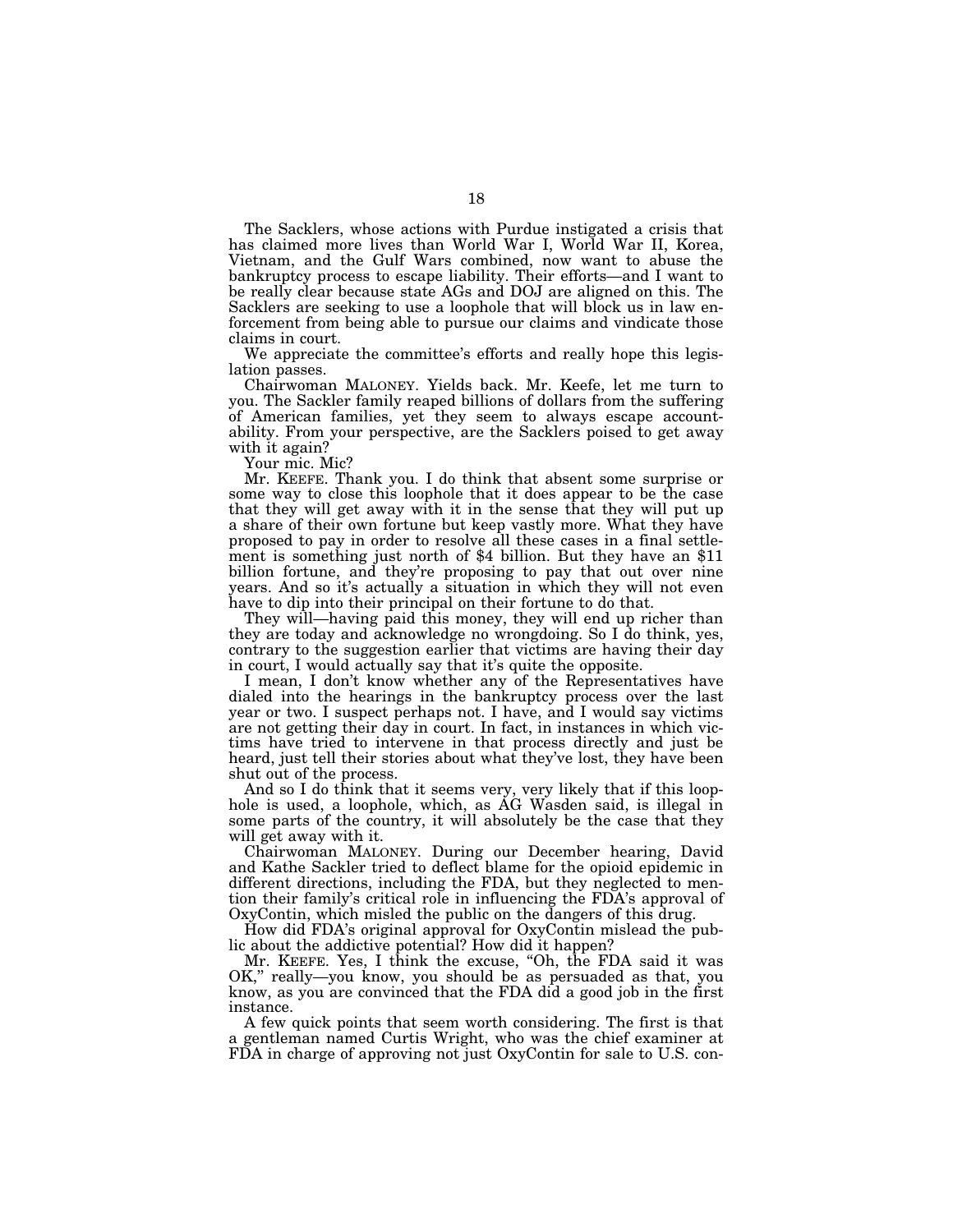sumers but also the marketing of the drug, about a year after he left the FDA went to work for Purdue Pharma at three times his Government salary. Richard Sackler was personally involved in conversations about when and how Curtis Wright should come and work at the company, having approved the drug.

When Curtis Wright was at the agency, Purdue sent some of its executives to camp out in a motel in Maryland and work closely with him, helping him write his reviews of their studies of the drug. So it's essentially like you go and you help the teacher grade your paper. They were working that closely, really hand-in-glove.

There was a line in the original package insert for the drug that said OxyContin has this particular continuous release system, which is believed to reduce the abuse liability of the drug. A great marketing line because it says it's potentially safer than other drugs that might be out there on the market.

To this day, nobody can say who wrote that line. The company has said, oh, it was Curtis Wright and the FDA. The FDA says, oh, it was the company. That, to me, is a level of closeness, of handin-glove cooperation between the regulatory agency and the company that is dismaying and dangerous for U.S. consumers.

Chairwoman MALONEY. My time has expired. I recognize the gentlelady from North Carolina. Ms. Foxx, you are now recognized. Ms. FOXX. Thank you, Madam Chairwoman.

My questions are for Mr. Carroll. We are here today to hold accountable those who fuel the opioid epidemic. This is a laudable goal. We need to see it through and hold all involved accountable and work to stop the flow of illicit substances into this country.

This begins with securing our porous Southern border. I urge this committee, as Republicans on this committee have done three separate times, to hold a hearing on securing the border and to hold this administration accountable for stopping the flow of illicit drugs and opioids into our Nation.

Mr. Carroll, would you agree that stopping the illicit trafficking of fentanyl against our Southern border is arguably the most important thing we can do to limit opioid overdose deaths?

Mr. CARROLL. Thank you for the question.

Right now, certainly the vast majority of deaths are being caused by drugs brought into this country at the Southwest border, and so we have to immediately secure it. When I was acting in the capacity as the Director of the Office of National Drug Control Police and responsible for both the interdiction of drugs, but also reducing or increasing the prevention and increasing the treatment, I was often asked the question, OK, there's three lines of effort, which one do you prioritize?

And much like all the members of this committee and my witnesses, you can't focus on just one thing. You don't have that luxury. You have to do all three. You have to do all three simultaneously, and you have to do them all well.

Stopping the flow of drugs coming into our country is paramount. So is prevention, and so is increasing access for those who are suffering. Certainly, you know, the drugs that are killing us today are the drugs that are being brought in by the cartels.

Ms. FOXX. So what should Congress be doing to stop the trafficking of illicit drugs across the Southern border?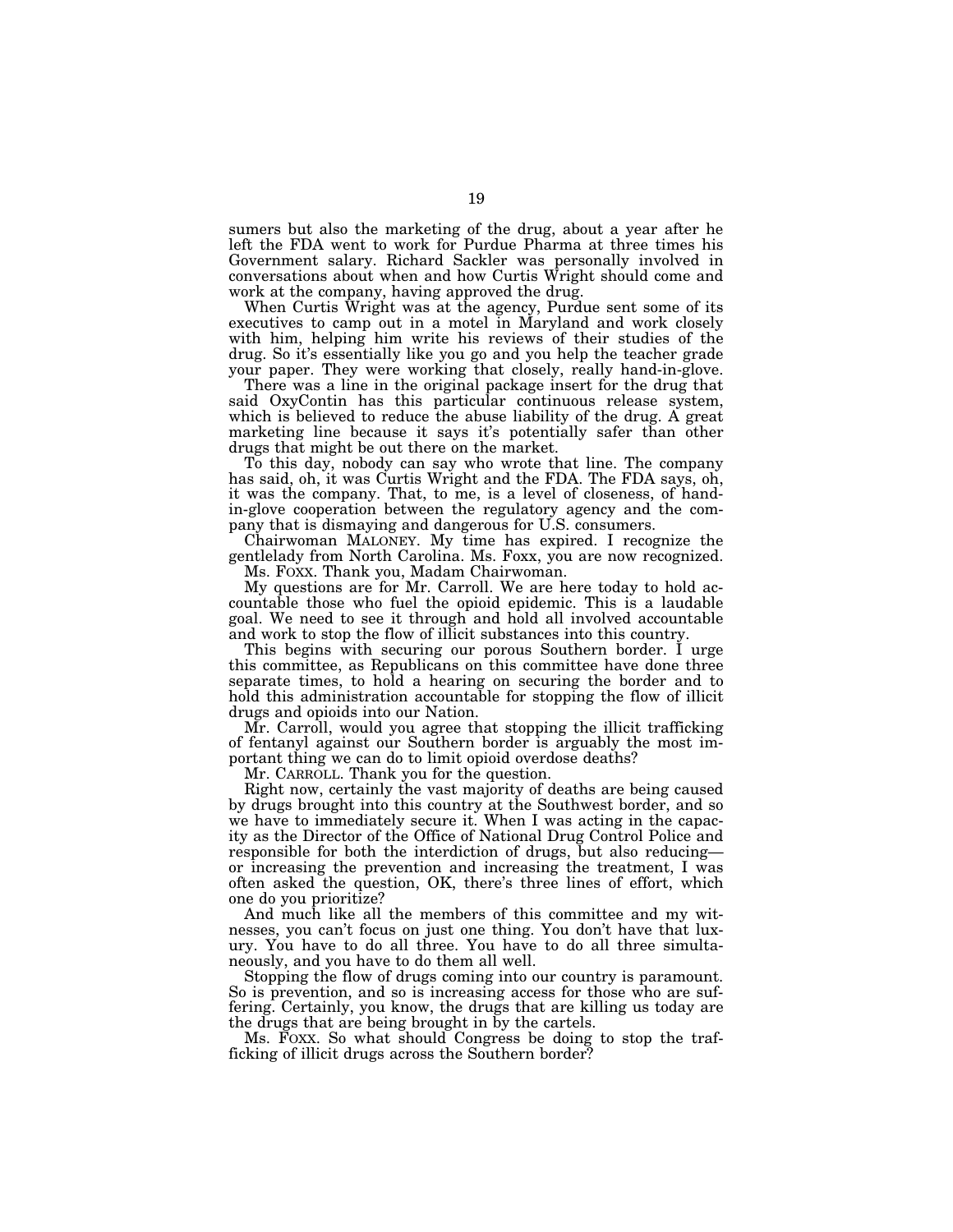Mr. CARROLL. We should allow the men and women of law enforcement—God bless them—to allow them to do their job and make sure that we know exactly what is being brought into the country, know exactly through all the different conveyances.

We were able to put a huge dent in the amount of fentanyl being mailed to the United States from China. That has all now shifted to Mexico, both the production, the transportation. And so we have to recognize that is a key barrier. It's hard to control addiction. We can control the border.

Ms. FOXX. Well, thank you. Many with opioid abuse disorder have been unable to access medication-assisted treatment due to COVID–19 shutdowns. As a result, they have turned to fentanyl and synthetic opioids, which are more dangerous than other opioids. These illicit substances are coming from China, as you indicate, and being smuggled across our Southern border in enormous quantities.

From your experience as the Director of ONDCP, what must be done to stop enabling these traffickers? Although you have indicated that, do you want to add anything to what you have already said?

Mr. CARROLL. I guess what I would add is that we should look at these cartels and look at the havoc that's going on right now. And I would urge Congress to consider designating these cartels as foreign terrorist organizations. I mean, they're the ones who are wreaking havoc right now.

And you know, as we look at what is causing—you know, were they to be bringing in a dirty bomb into our country, we would say this is a weapon of mass destruction, and we have to stop it right now. We should think of these illicit drugs, we should think of fentanyl as a drug of mass destruction, and I urge Congress to continue to work with the office. I think my old office is doing a great job of trying to continue to bring a whole of government approach to make sure that we can stop the fentanyl, we can get people into treatment, and God bless, hopefully, there are fewer and fewer Jeffs who are facing that situation.

Ms. FOXX. If we don't address the crisis at the Southern border, will we be able to stem the tide of opioid abuse in this country? Why or why not?

Mr. CARROLL. We have to be able to control the amount of drugs that are coming into this country. That is a key issue. Many of the people who are suffering from an addiction don't realize that they're taking fentanyl. They're not seeking it. It is coming in in a form where they think its heroin. They think its OxyContin, as we've talked about before. It's coming in a pill form.

And so we have to be able to stop it for the sake of those people who are suffering so that they aren't taking something that they think is something that their body can tolerate. And when it's fentanyl and 10 times more powerful, you know, they pass away. They don't have a chance with fentanyl.

Ms. FOXX. Would you agree that President Biden's failure to address the crisis at the border is exacerbating the opioid epidemic?

Mr. CARROLL. You know, I really don't want to get into politics, but we know we have to control the Southern border. I encourage everyone, everyone should visit the Southwest border and see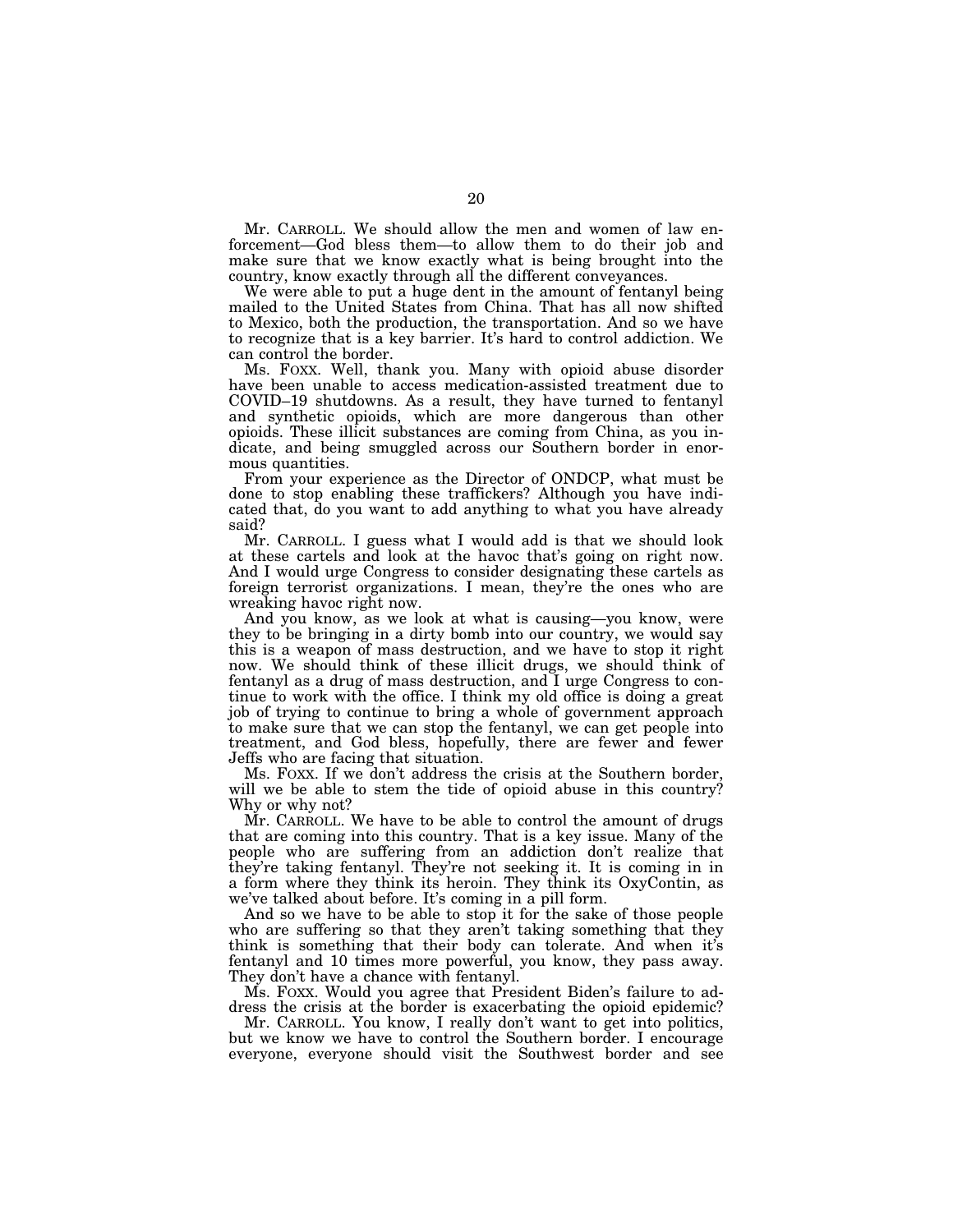what's really happening so that we can get a handle on the drugs that are being brought in by the same cartels that are smuggling people. They're looking to make money in any way possible.

Ms. FOXX. Well, thank you, Mr. Carroll. And Madam Chair, I yield back.

Ms. PLEUS. May I address this question as well?

Chairwoman MALONEY. The gentlelady yields back. The gentlelady yields back, and the gentlewoman from the District of Columbia, Ms. Norton, is now recognized for five minutes.

Ms. NORTON. Thank you, Madam Chair, for this important hearing.

I am interested in how vulnerable populations were particularly targeted. Mr. Keefe that is how your book helped me, because it was useful in helping me to understand that this has been a decade-long strategy resulting in the opioid crisis.

Even more appalling is how the—along with the Purdue executives, that the Purdue executives systematically targeted vulnerable populations to make a profit. So these are the populations that Congress often focuses on because they are most vulnerable.

Millions of seniors, for example, rely on Medicare Part D to cover the cost of their prescription drugs. Now we received an internal Purdue document that the company targeted—and here I am quoting—''patients over the age of 65 as more Medicare Part D coverage is achieved.'' That is more seniors get on to that coverage.

One Purdue supervisor actually coached their sales representatives, according to a document I have before me, that talked about a ''geriatric strategy,'' keep the focus on geriatric patients. So, Mr. Keefe, can you tell us what you know about this so-called geriatric strategy and Purdue's efforts to target seniors in particular?

Mr. KEEFE. Thank you for that question.

I should say I'm not familiar with that particular document, but it doesn't surprise me. I mean, this is a company that had a very strong profit motive from the beginning that was looking to—in the words of one company official—sell, sell, sell OxyContin. And so what that meant was when they were looking at particular communities to target, particular doctors to target with their marketing, the idea was where do you have people who may have chronic pain, who may have injuries they have sustained on the job, who may be out of work, who have health issues that would require this kind of remedy?

I should say OxyContin, I think it can have important therapeutic benefits. I certainly wouldn't advocate pulling it from the shelves. The issue for me is if you sell a product, you should be honest with consumers about what it is that that product does, what they can expect from it.

And we see, if we look back in the internal documents that have come out through litigation, discussions inside the company, including discussions that had members of the Sackler family in them at very, very senior levels in which, for instance, they said we've done focus groups with doctors, and doctors seem to believe that oxycodone—the main active ingredient in OxyContin—is weaker than morphine when, in fact, it's about twice as strong. Let's not do anything to let the doctors realize they've got that wrong.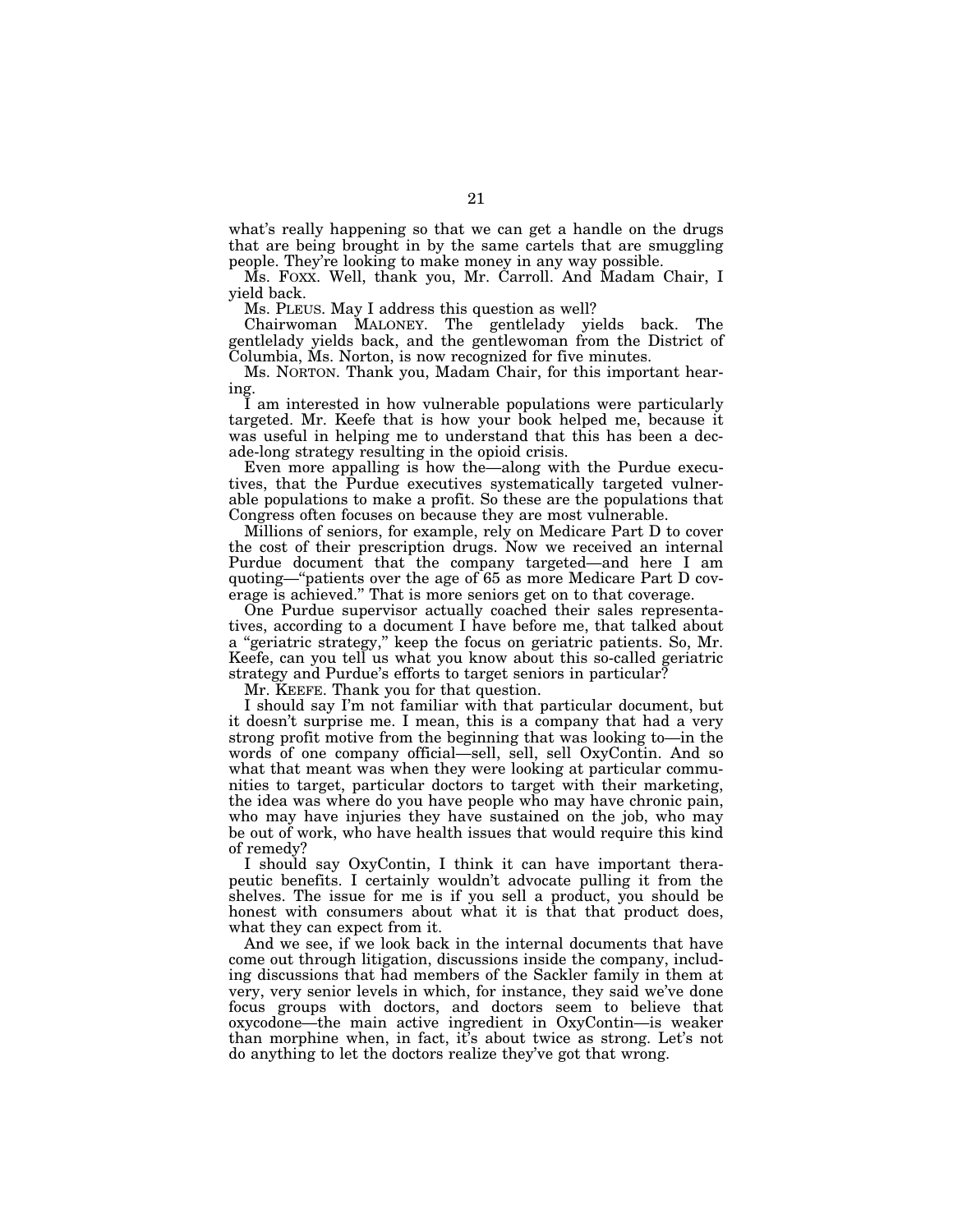And that's in black and white you see that discussion happening at very, very high levels of this company. So this is what's concerning for me is that when you have a company in that kind of explicit way, with Richard Sackler in on those conversations saying we are selling a very powerful product, and we are going to allow doctors to persist in a misunderstanding about what that product might do to patients, I think is extremely disturbing. And when you couple that with the phenomenon you're describing, which is aiming for communities where they think they'll make particular inroads, I think you get the kind of devastating results that we've seen over the last few decades.

Ms. NORTON. And I want to continue focusing on vulnerable, particularly vulnerable groups. And here is another one, military service members. I have seen a document that doctors wrote more than 3 million prescriptions to their patients for narcotic pain pills, a 400 percent increase from the number prescribed eight years earlier.

This is a question for Attorney General Healey. A 2009 book entitled ''Exit Wounds: A Survival Guide to Pain Management for Returning Veterans and Their Families.'' Thousands of these copies, Attorney General Healey, of deceptive publications like ''Exit Wounds'' were actually distributed, I understand, in Massachusetts alone. Why did the Sacklers and Purdue target service members and veterans in particular?

Ms. HEALEY. Thank you for the question, Congresswoman.

And this is why we do the work. I mean, this was a company and a family that were looking for opportunities to exploit. They went after seniors. They went after veterans. Veterans, particularly those who've been serving, succumb to injury, were often likely targets to receive pain medication.

And Purdue and Sackler family members, they lied to doctors about the addictive nature of the pills, and they did everything they could to target and to make sure that as many people as possible were prescribed OxyContin at as high a dose as possible for as long as possible. So this was just a very vulnerable, ripe, rich target.

People who are dealing with post-traumatic stress, who are dealing with brain injury, who are dealing with service-related wounds and injuries, go to a doctor, go to the VA, look for assistance, and then are prescribed. Again, through a calculated, concerted, really despicable effort on the part of Purdue and the Sackler family to target through misleading literature and marketing materials these very individuals. And again, we're going to go after and continue to go after the drug enforcement and the drug trafficking issue. We also need to put resources toward treatment and prevention and education.

But we also are trying to hold those accountable, which is our job as law enforcement, to hold those accountable who need to be held accountable. And this is why this legislation is important because how are we going to get the money for treatment? How are we going to get the money to care for our veterans and our service members who've been so wronged?

For people like Ms. Pleus and her family who are so wronged and for the many families out there who have whether it's parents or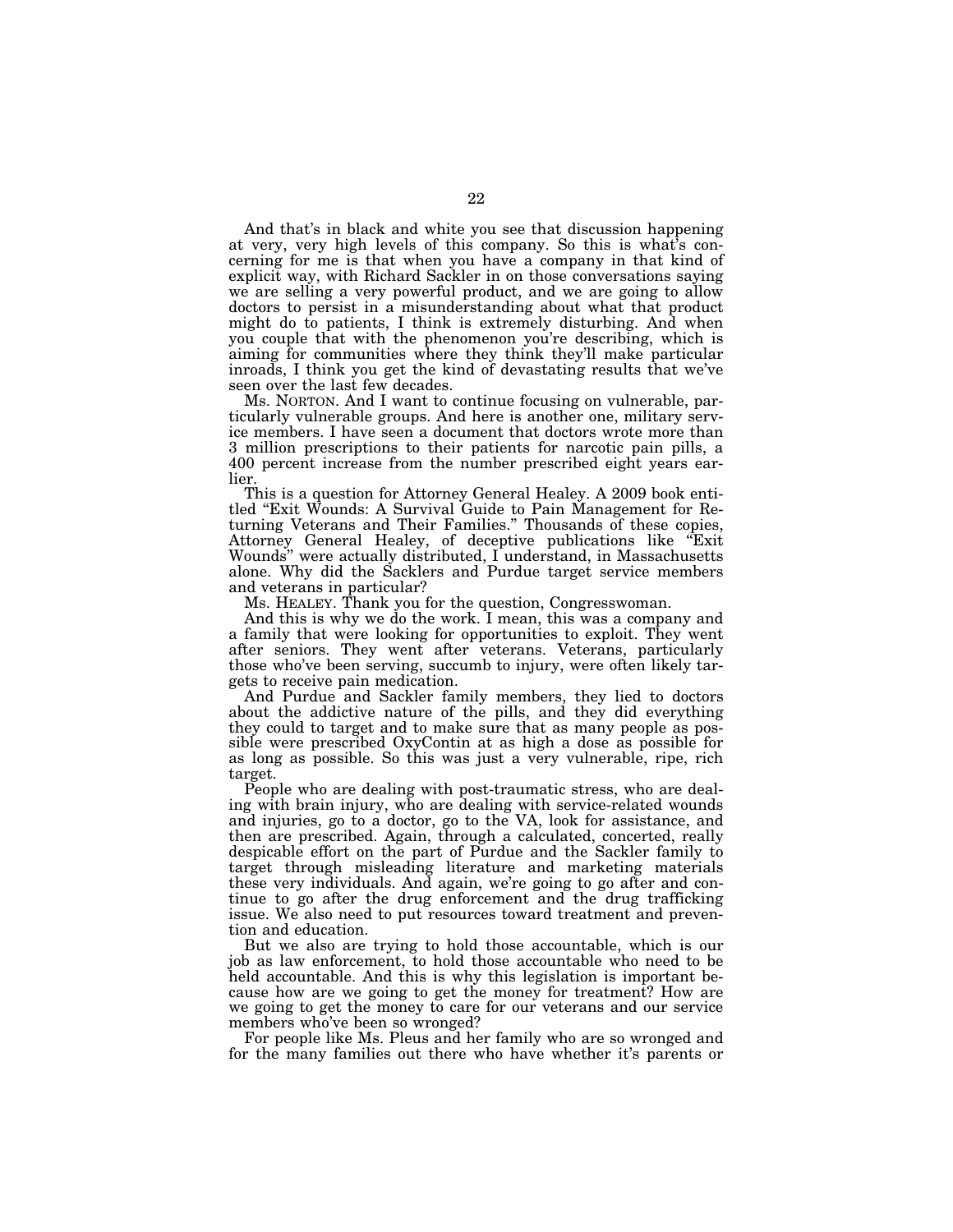seniors, or a son or daughter who served in the military, or a young person who has been prescribed an opioid for a sports injury and is now addicted, how are we going to get them the relief without the money? And the money is with the Sacklers family right now, and they are trying to, par for the course—which has been their playbook all along—keep that money for themselves.

They've drained all the money out of Purdue. And again, what they are proposing in this bankruptcy plan, unless there is a change—unless there is a change—is they would get to end up, for all the wrong they have wrought and the damage they've done, they would allow themselves to be richer tomorrow with this plan. Ms. NORTON. Thank you.

Chairwoman MALONEY. The gentlelady's time has expired. The gentleman from Wisconsin is recognized. Mr. Grothman?

Mr. GROTHMAN. Thanks for calling on me. Thanks for having the hearing.

I would like to thank Ms. Pleus for being here today. I think what you have gone through is horrible, but I think all we can do to educate the public on the horrors of OxyContin are for the better, and it is very frustrating that a family has gotten so wealthy doing something that is so wrong.

As far as my questions are going to start off with Mr. Carroll. I recently toured the Drug Enforcement Administration in Milwaukee. We were told the most recent year—and it is not the calendar year or the fiscal year, just a rolling 12-month year—we are up to 90,000 deaths on overdose of illegal drugs. Is that true, do you think?

Mr. CARROLL. That's what I've heard publicly reported as well, that we're at about a 90,000 fatal overdose rate.

Mr. GROTHMAN. Really high. And at least—I was told we had 540 last year in Milwaukee County alone, and at least the officer I talked to felt that it is possible that either the drug or the ingredients for the drug, all 540, could have come cross the Mexican border. Is that your experience?

Mr. CARROLL. I think it's overwhelmingly what's happening is that there really is no domestic production of illicit fentanyl taking place in the U.S. at all. The law enforcement here in the U.S. have been good to make sure that hasn't occurred.

Mr. GROTHMAN. Yes, so 540 in Milwaukee County alone, that is kind of amazing.

I am going to ask you, I always kind of wondered what would happen as marijuana became legalized in the country. And while I am not for legalization, I felt that maybe a benefit is we would have less gangs. You know, as things became legalized, you would have less of a black market, less gang problems.

I talked to the Border Patrol agency and I talked to DEA. They have both felt, and I want to get your opinion, that the opposite is what happened. As marijuana became no longer profitable to bring across the Southern border, as I understand it—because the quality of marijuana grown in the United States is superior—the drug gangs, who have to make their money somewhere, are increasing the amount of fentanyl and other stronger drugs coming across the border.

Is that your experience or not, if you could comment on that?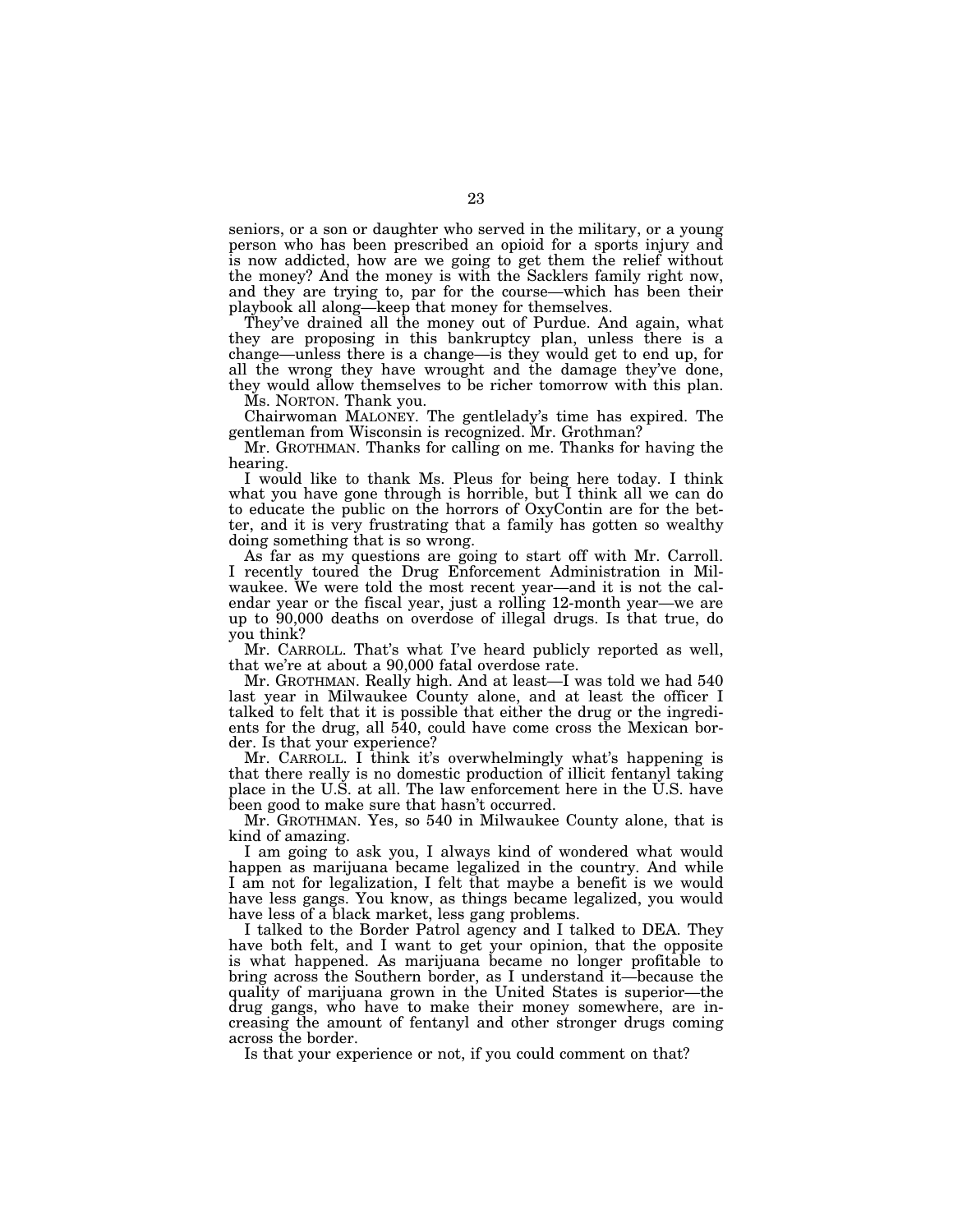Mr. CARROLL. It's certainly true that fentanyl has skyrocketed in terms of being brought into this country. The other thing that's really concerning is the stimulants, the methamphetamine and cocaine that are being brought in higher and higher numbers also across the border. For people that have an opioid addiction, there are medication-assisted treatment drugs that can help them through this. But for methamphetamine, there really is not a direct-

Mr. GROTHMAN. I guess the question I am saying, do you believe one of the reasons the gangs are increasing the amount of fentanyl and other stronger drugs across the border is because there is no longer money to be made bringing marijuana across the border.

Mr. CARROLL. I think they'll make money any way that they can, and they don't care about the consequences. I think they can make more money on fentanyl because it's easier to produce. It doesn't take as long. You can get higher quantities in, and they don't care about smuggling in children or other people. They'll do anything they can to make a buck, and they don't care about the repercussions.

And marijuana is still being brought into the country, but it does appear that it's not as much.

Mr. GROTHMAN. OK. Now I am going to ask you another question, and if either Ms. Healey or Mr. Wasden want to jump in, that is OK, too. Something was brought to my attention last week which just stunned me.

Traditionally, one of the ways you bring drug dealers—you get them in line with the law is you find out that they sold drugs when somebody dies. I think most states, maybe all states by now have the equivalent of a Len Bias law. It has been brought to my attention that the city of Milwaukee and a suburb of Milwaukee—very liberal suburb, no coincidence—have recently stopped criminally investigating drug overdoses.

So, in other words, we—and I am told by other law enforcement that is frequently the way we catch people, right? They sell the drugs. We look at their phone record. You work your way back up, and you wind up putting very bad people in prison.

Is this—I assume as part of this Black Lives Matter, we don't want to use the police too much. We don't want to put people in prison sort of thing. But is this becoming a common thing around the country where local law enforcement no longer investigates drug overdoses, and they just treat it like they found somebody who died of a heart attack? And could you comment on that new way to police or way to not police?

Mr. CARROLL. Maybe I'll defer to some of the other witnesses, to the attorney generals that probably have a better sense of what's happening in their jurisdictions, and then I'm happy to talk about some of the death-resulting cases.

Ms. HEALEY. Congressman, I'm very happy to answer from Massachusetts and understand that in this region of the country, the opioid/heroin/fentanyl pipeline really runs through New England— New York, Massachusetts, Maine, and New Hampshire. And so we work very closely with one another regionally.

I will tell you that my office alone has arrested over 500 people in connection with the trafficking of heroin and fentanyl. So we are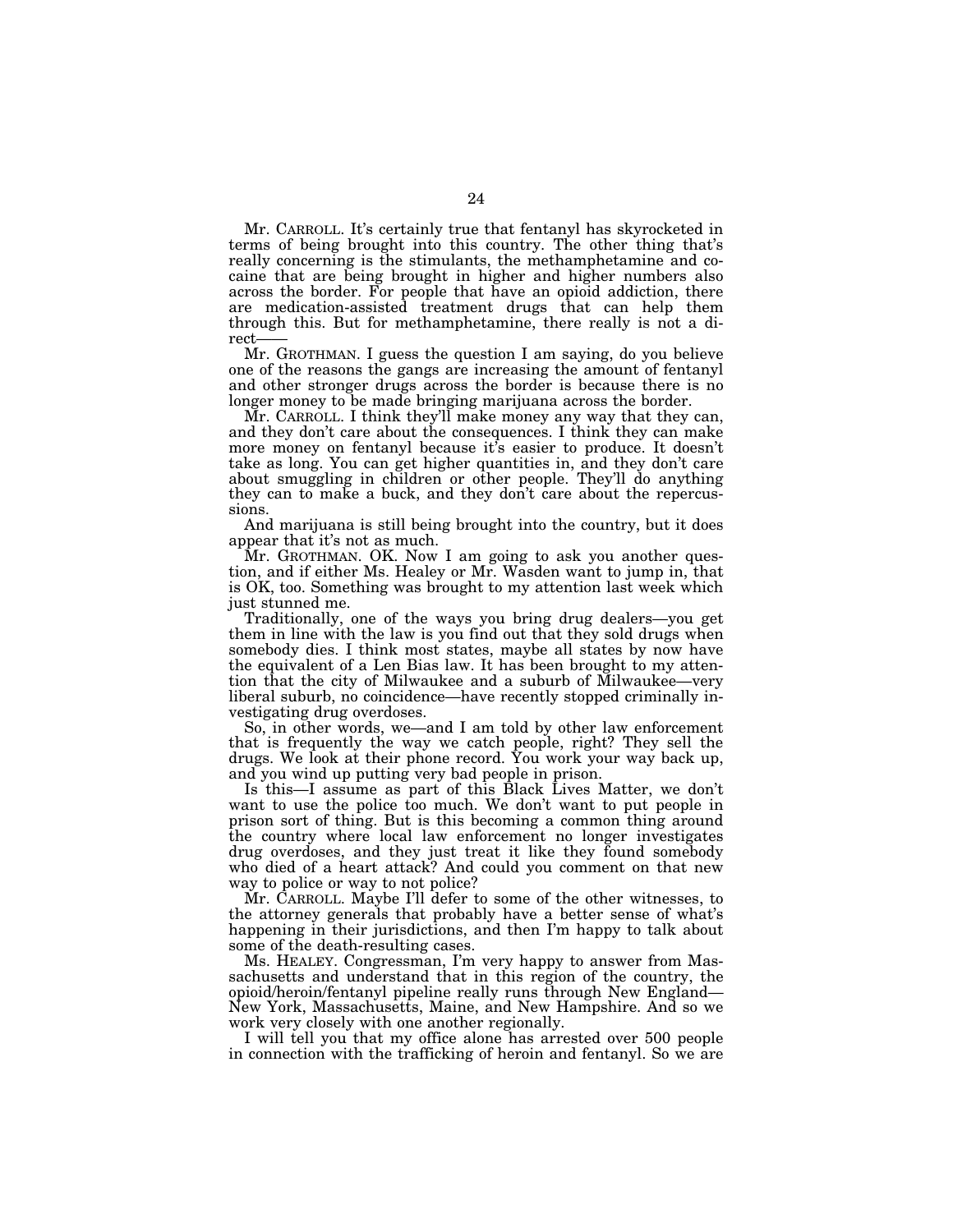not letting up. As I say, in 2016, I formed a fentanyl strike force. We work closely with other state AGs offices, FBI, DOJ, DEA, and the like, Postal Service. We're going to continue to do that. That's important to do.

Mr. GROTHMAN. I want to make sure, and I am sorry, Madam Chair, is do you see in Massachusetts any of this new thing where we do not criminally investigate drug overdoses?

Ms. HEALEY. You know, I think that what we see is really an array of approaches, which I think is important. Look, my office charged a doctor with manslaughter, criminal charge of manslaughter for-

Mr. GROTHMAN. You are not answering my question. It is kind of an important question. Do you see in Massachusetts this trend toward not criminally investigating drug overdoses?

Ms. HEALEY. No. In fact, every unattended death must be investigated by the local district attorney. That work continues. In addition to an investigation and enforcement and prosecution of drug trafficking, we, of course, advocate for more resources for treatment and certainly are advocating for more resources for the kind of work we need to do to interdict drugs that are being trafficked in our area.

So we're going to continue to fight this all fronts, including what we're doing today, which is asking for your help, coming before our Congress to ask for your help for the sake of our families who need the relief, and not to allow these billionaires to abuse the bankruptcy code and system by means that they're attempting to do through this New York court.

And I say that as a state AG. And some of us may—some may look down on us states for the work that we do. We're not the Feds, but we're state AGs just trying to do our jobs and pursue justice. And right now, we've got a Federal bankruptcy court and a party there that's trying to use Federal court to stymie and block the efforts of state law enforcement, just trying to seek justice and right the wrongs that have been done.

Chairwoman MALONEY. The gentleman's time has expired.

Ms. PLEUS. Congressman, I would love to answer that question as well, if I may?

Chairwoman MALONEY. Pardon? Who's speaking?

Ms. PLEUS. May I answer the question as well?

Chairwoman MALONEY. Briefly, briefly.

Ms. PLEUS. OK, thank you.

When I lost my son, I spoke to a narcotics officer who explained to me that when we criminalize people who have sold the drugs that people die from, more people die. Because then people are afraid to stay with the person or call 911 or get the people help because they're so afraid that they will have homicide charges against them, so that they leave people alone, and more people die.

Anytime we prosecute someone for homicide for dealing, what we're doing is actually working against the Good Samaritan laws, which are very important in this country to actually save lives.

Thank you.

Chairwoman MALONEY. The gentlelady yields back. Your time has expired.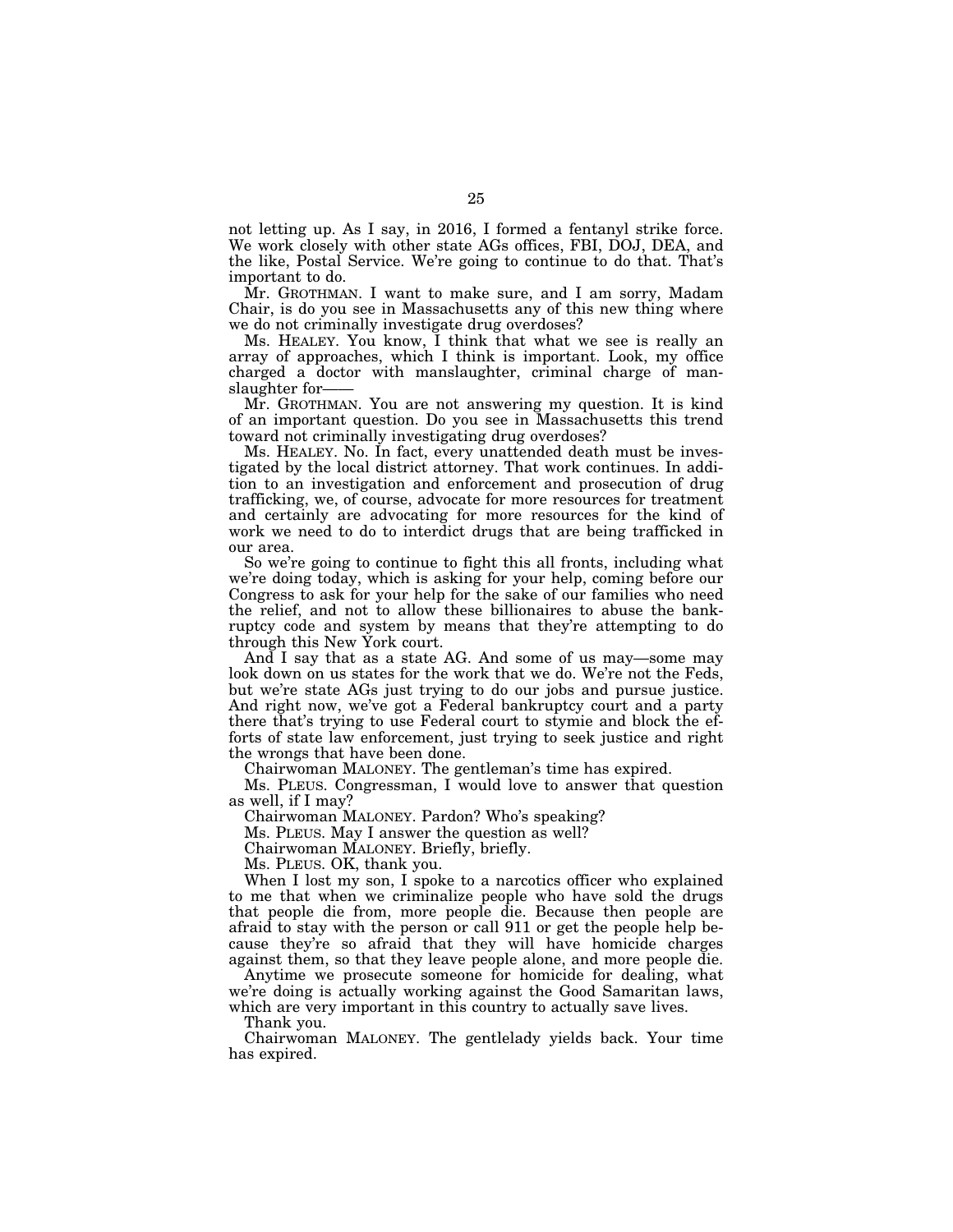The gentleman from Massachusetts, Mr. Lynch, you are now recognized for five minutes.

Mr. LYNCH. Thank you, Madam Chair. I want to thank the witnesses for their willingness to help the committee with this work. I especially want to thank my friend and colleague, Attorney General Maura Healy from Massachusetts, thank her for her testimony today and also for all the great work that she continues to do here in the Commonwealth and throughout New England.

At the outset, I just want to point out the glaring inconsistency of my Republican colleagues' newfound trust in the courts. I heard repeatedly on this call that my Republican colleagues want to just let their constituents whose loved ones were killed, right, were murdered basically by this company, let them—let them go to bankruptcy court.

That is quite in contrast with your approach regarding the previous election, where right now in a half dozen states you are trying to overturn the court decisions in those cases. So you are trying extrajudicial methods to overturn court decisions in state court on the same ballots when you were elected on. You are trying to overturn those ballots and that whole process. So I have to view with great skepticism your stated newfound trust in the courts.

Second, as someone who has actually practiced as an attorney in bankruptcy court, your constituents, all our constituents, whether they are grieving families from Massachusetts or Kentucky or Arizona or Wisconsin, those families will, based on bankruptcy law and the priority of secured creditors, those people who lost loved ones, they won't recover. They won't recover, and the Sacklers will. They will keep their money.

So that is the result that you are endorsing, and I know you want to talk about anything but the subject of this hearing. And that is shameful because this is something we should be together on.

Mr. COMER. Would the gentleman yield to a question? This is Congressman Comer. Would the gentleman——

Mr. LYNCH. Reclaiming my time. Reclaiming my time. I listened to all the stuff that I totally object to, but I let my colleagues go on. Regardless of the veracity of their statements, I just sat back.

But so I have a long history with this issue. Back in 2005, 2005, actually filed legislation to ban OxyContin because Purdue Pharma and the Sackler family had lied to the public. They actually had—one of their first ads—this goes back to 2005. One of their first ads, get this, was a couple of guys in a rowboat fishing and one guy complaining about his arthritis, and then the ad recommending OxyContin. You know, it was just totally egregious in what they were doing here.

Meanwhile, in my district, bodies were piling up. I had to found a residential facility for children, for adolescents, because at that point, we had not had—we were collocating children in adult facilities. So I had to dig deep, and I still have a waiting list to get into my residential facility for children because they go from OxyContin to heroin.

So I do want to go back to the testimony that was referred to by Mr. Keefe, but I want to ask Attorney General Healey. So there is a clear email in Item 3 on the record right now that it dem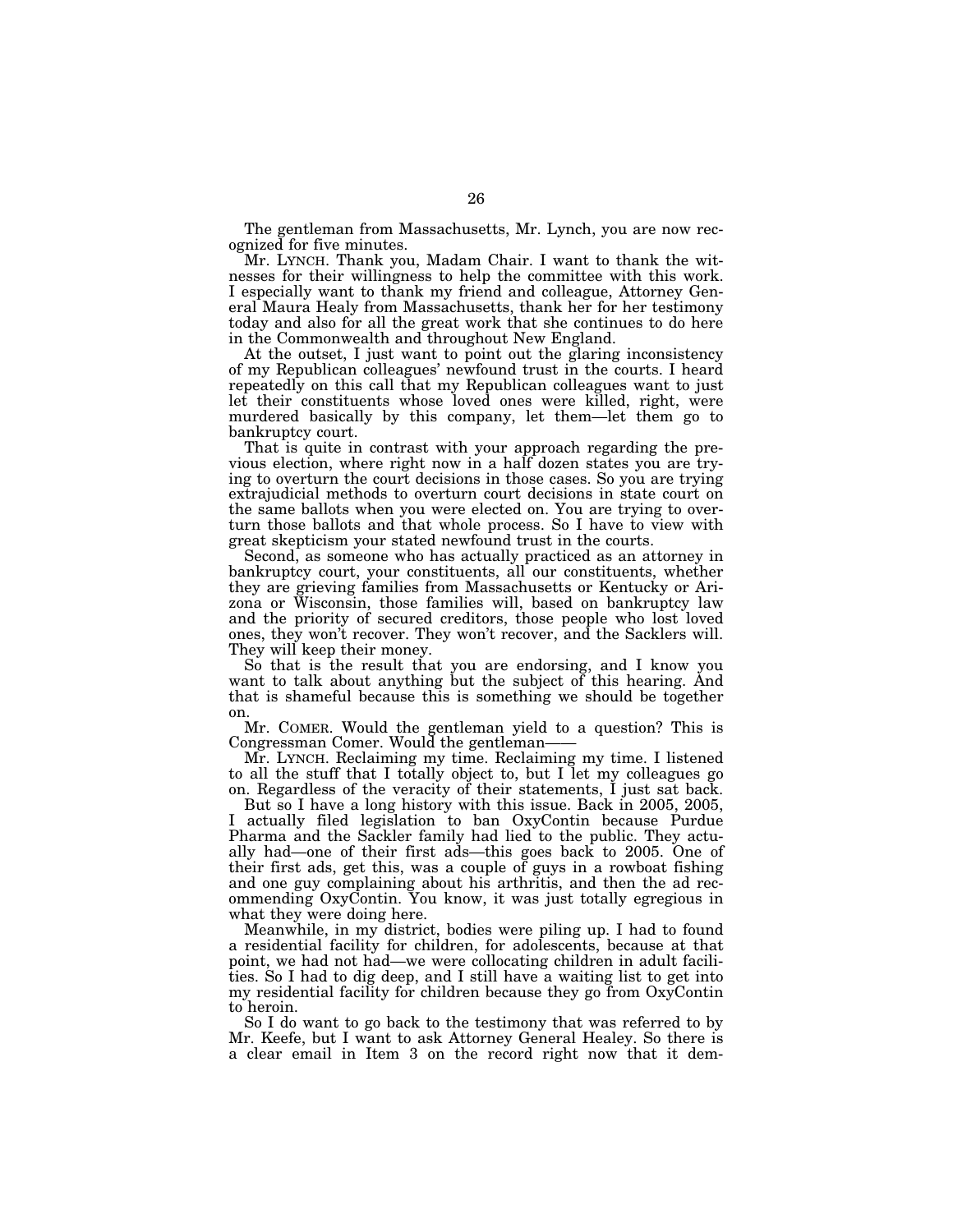onstrates that there was communications, direction communications between Richard Sackler and his soon-to-be CEO Mr. Friedman. And Mr. Friedman writes, ''We are well aware of the view held by physicians that oxycodone is weaker than morphine.'' Actually, we know it is twice, twice as powerful as morphine.

Attorney General, was that view accurate? Was that portrayal accurate, and why would they not denounce or dispute that assertion publicly that physicians were relying upon?

Ms. HEALEY. Thank you, Congressman. Absolutely false. Absolutely wrong. And absolutely in keeping with the Sacklers' and Purdue's continued deceptions, misrepresentations at the expense of so many lives across this country.

It's good to see you, and I thank you for all the work you've done on behalf of families in Massachusetts.

Mr. LYNCH. Thank you, Attorney General. And Madam Chair, my time has expired. I yield back.

Thank you.

Chairwoman MALONEY. The gentleman yields back. The gentleman from Pennsylvania, Mr. Keller, is now recognized for five minutes. Mr. Keller?

Mr. KELLER. Thank you, Madam Chair. I appreciate you holding this hearing so we can give this issue the attention it deserves.

For decades, drug overdose deaths have remained at an unacceptable level across the United States. Tragically, the onset of the COVID–19 pandemic has only amplified this problem, causing a 46 percent increase in overdose-related cardiac arrests in socioeconomically disadvantaged communities. Rural districts like the one I represent are also struggling in the wake of shutdowns as the Nation contends with a dramatic 42 percent spike in overdoses.

When access to medical assistance, social support networks, and counseling services are inhibited, as has been the case during the pandemic, patients suffering from opioid addiction often turn to other sources. This is directly evidenced by a 50 percent increase in fentanyl use, with most of the fentanyl entering the country illegally through the Southern border.

Since October 2020, nearly 247 pounds of the illegal drug has been seized at just three border crossings. If this committee is serious about addressing the opioid epidemic, then I urge Chairwoman Maloney to heed the committee Republicans' repeated calls for a hearing on the worsening Southern border crisis.

Mr. Carroll, could you please speak to how continued inaction regarding the border crisis affects the illegal fentanyl trade?

Mr. CARROLL. Without the ability to know what's coming into our country, everything is coming in, and so much of it we know is deadly. You know, obviously, there is a lot of other issues that need to be addressed by Congress, and I'll let you all work on the immigration issues. But what we can't do is ignore these dangerous, lethal drugs that are coming in. They're flowing in. All we have to do is look at the number of Americans that are dying every day to know that we do not have a handle on the drugs that are being brought into our country.

And so, as I said, if we want to be able to stop this, we need to work on prevention. We need to work on treatment. We need to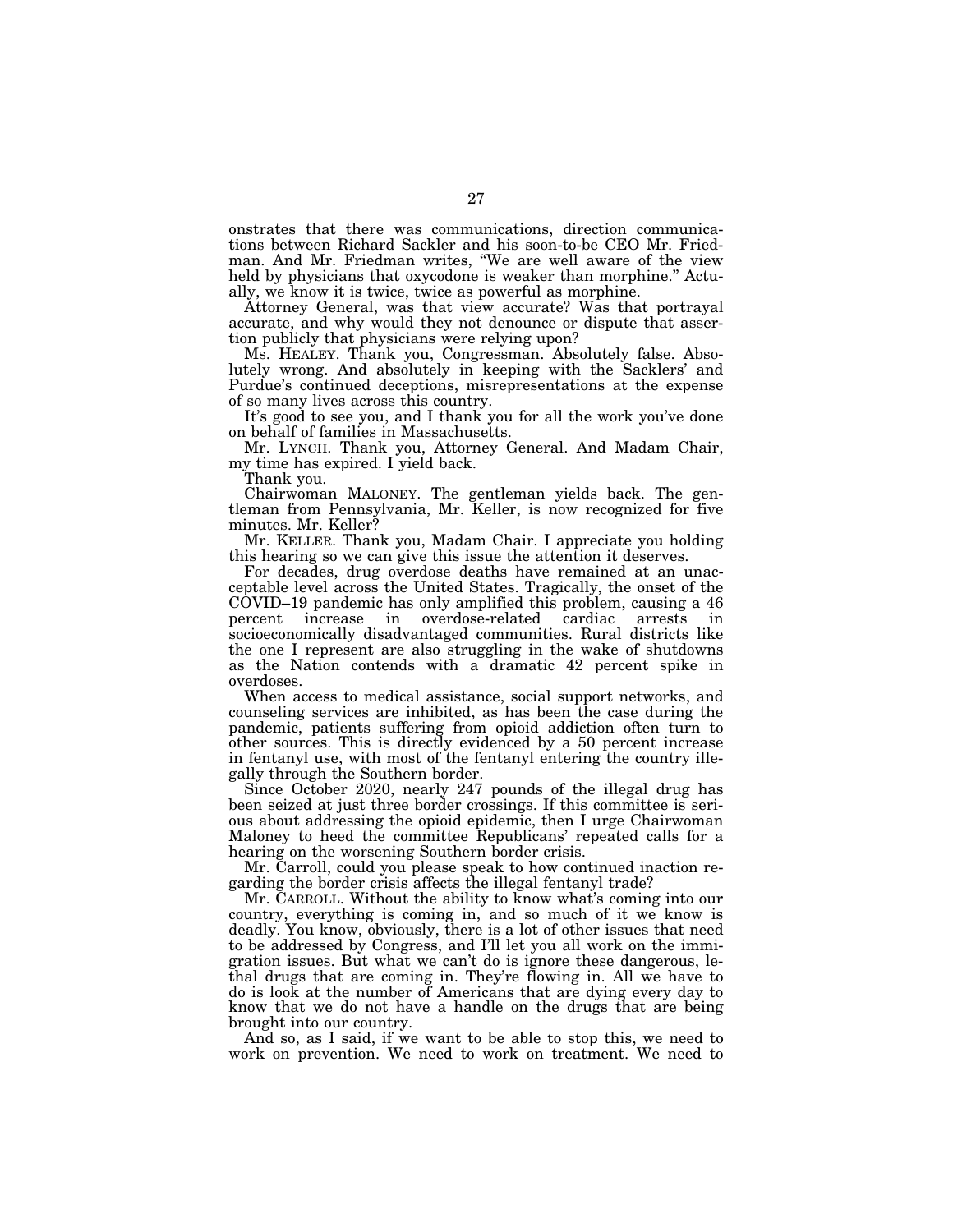work on alternative pain medications. But we need to stop these drugs that are coming in. I mean, that's how we're going to save lives is doing all of those things and working together.

Mr. KELLER. Thank you. And also is there anything you can speak to what China's role might be in the fentanyl trade?

Mr. CARROLL. Sorry. Could you repeat the question?

Mr. KELLER. Is there anything that you can speak to about China's role in the fentanyl trade?

Mr. CARROLL. Yes, China is playing a huge role, and there is no doubt about that. What we're seeing are Mexican drug cartel members being caught in China learning how to make it, and conversely, what we're seeing are Chinese nationals in Mexico not only doing the teaching, but also facilitating the flow of money, the illegal money flows that are—you know, they're making millions, if not billions, of dollars on this every year as well.

And so the Chinese are absolutely complicit in this, and that's one of the countries—that's what we targeted in working with the administration, working with Congress. And as I said, it went now to virtually zero of fentanyl coming in directly from China to the U.S., and it's now all moved essentially—it's almost all moved through Mexico.

Mr. KELLER. Yes, if the administration were to take a firm, decisive stance on the Southern border, what signals would that send to China, producing the raw materials used to fabricate fentanyl?

Mr. CARROLL. What we're—we know that they're facilitating it. Some of the precursor drugs that are used to make fentanyl have been seized in Mexico by the ton, literally the ton, to be able to make fentanyl and as well as some of the methamphetamine that's being trafficked now into the U.S.

We need to make this a vital part of any conversation, whether its trade or any other issue in terms of financial aid, is to make sure that these countries are doing their part. And I truly believe that one of the ways that we could aid these countries is through enforcement mechanisms, such as declaring these cartels a foreign terrorist organization, which will allow greater resources to be brought against them.

And you know, as I said, if we stop and think about the number of Americans that are dying, if we declared fentanyl a weapon of mass destruction and we brought all the Government resources together for certain trafficking methods and things like that, think of the ability to be able to stop this, so we can get more kids into treatment, that we could do more on prevention efforts, so that we could attack this holistically working together without partisan politics.

Mr. KELLER. Thank you. I appreciate that. I don't have time for my last question, but I thank you, and I yield back.

Chairwoman MALONEY. The gentleman yields back. The gentleman from Tennessee, Mr. Cooper, is now recognized.

Mr. COOPER. Thank you, Madam Chair. I appreciate your holding this hearing, and I also look forward to us having a hearing on fentanyl.

I think our main job today is two things. One, to make sure that every penny can get to the victims. And two, to make sure that this never happens again.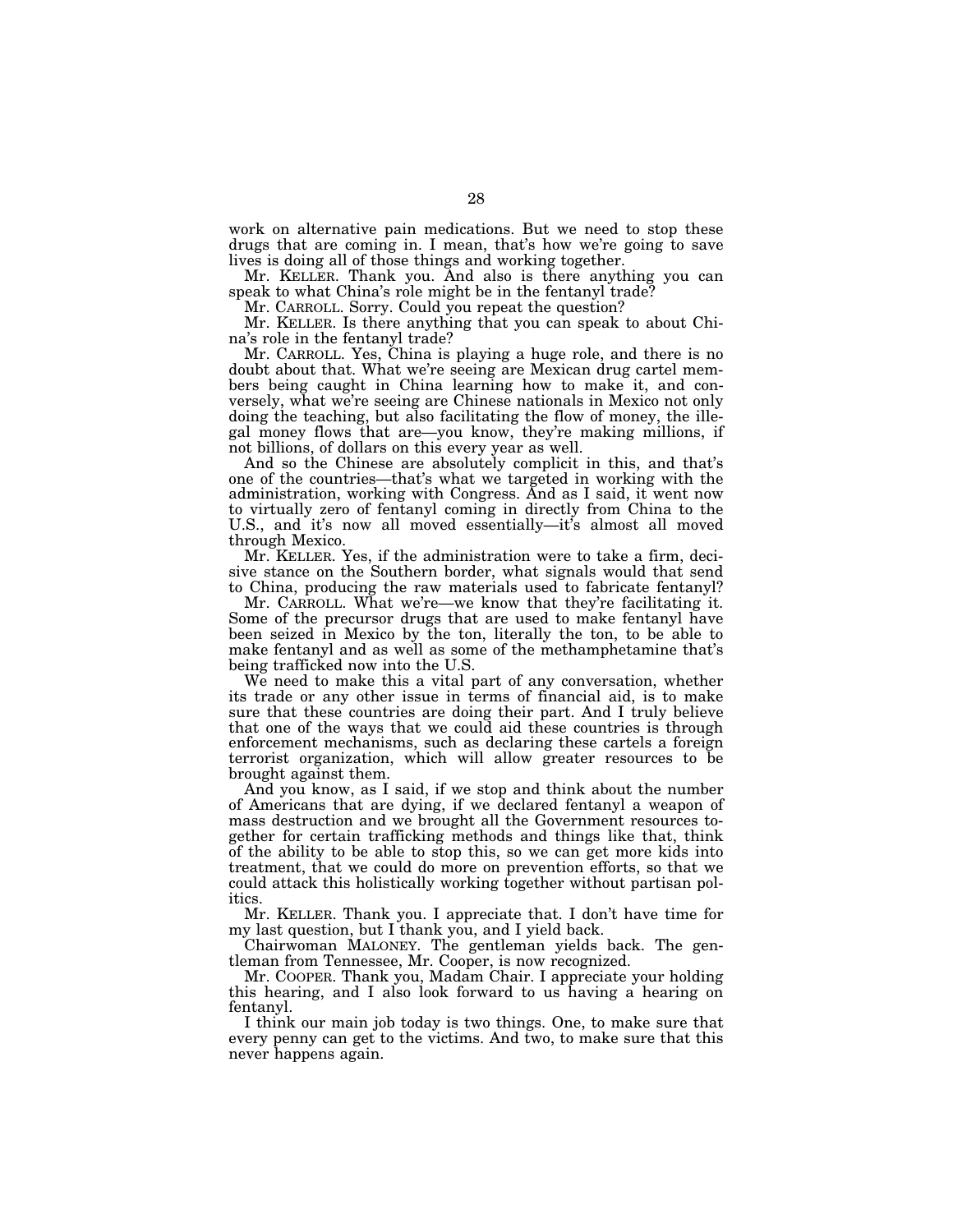On the first question, I have already called the Sackler family the most evil family in America. That is true. I have also been delighted to cosponsor what I call the Anti-SACKLER Act because that will help recover more money for the victims. But on the never again part, we are going to have to do more than reform the bankruptcy laws, and that will be not enough, and it is certainly not enough to begin recovering the lives lost.

I don't think some of my colleagues across the aisle have understood the significance of this hearing because with the Sackler family, what we had here in America was a drug cartel operating within our own borders, within our own borders protected by U.S. law. That is something that an El Chapo or a Medellin cartel could only dream of.

Now, how did this happen? I think the first step was we had to realize these were prescription drugs that had to be approved, and we have had some testimony on that. Whether it was Curtis Wright at the FDA corrupted by the outside company or whether it was a letter to the editor of the New England Journal of Medicine that was passed off as a peer-reviewed study when all it was, was a letter to the editor. That is not scientific evidence.

Then the drugs had to be marketed. And this thing, the fifth vital sign doctrine began spreading wildly in medicine, but now most of our hospitals have realized how abusive this was, and they have curtailed OxyContin and pain medication drug prescribing by as much as half or more because it was unnecessary. They know now that doctors were handing out these drugs like candy.

The drugs had to be prescribed. I found a book back in 2016 by the head of addiction at Stanford, Anna Lembke. The title of the book is ''Drug Dealer M.D.: How Doctors were Duped, How Patients Got Hooked, and Why It's So Hard to Stop.'' She detailed a lot of this way before Mr. Keefe.

Fourth, the drug should have been monitored. In Mr. Keefe's testimony, he cites the Arlen Specter hearing, a Republican from Pennsylvania, who was onto this early. Not as early as Steve Lynch, but back in 2007. And what was the congressional followup? Very little.

And there were other signs. PBMs, pharmacy benefit managers knew which pharmacies were getting more drugs per pharmacy than it would take to feed the entire state. Most jurisdictions of the country knew that millions of doses, excess doses were coming to particular pharmacies just to be handed out illegally. There were other warning signs, and we probably need campaign finance reform in this area more than any other one.

Another step, the fifth step is the drug dealers really should have been prosecuted. Isn't it interesting that only the U.S. attorney in southeast Virginia was able to get the \$600 million takedown of Purdue? And as we now learned from testimony, they tried to take them down from main Justice, and that was nothing more than a traffic ticket for the Sackler family, a \$600 million judgment.

But in many ways, I think the sixth issue is the ultimate issue. Should companies that are operating as criminal enterprises be able to hide their wrongdoing? For a long time, CEOs would claim, oh, I didn't know the company didn't pay their taxes. And we in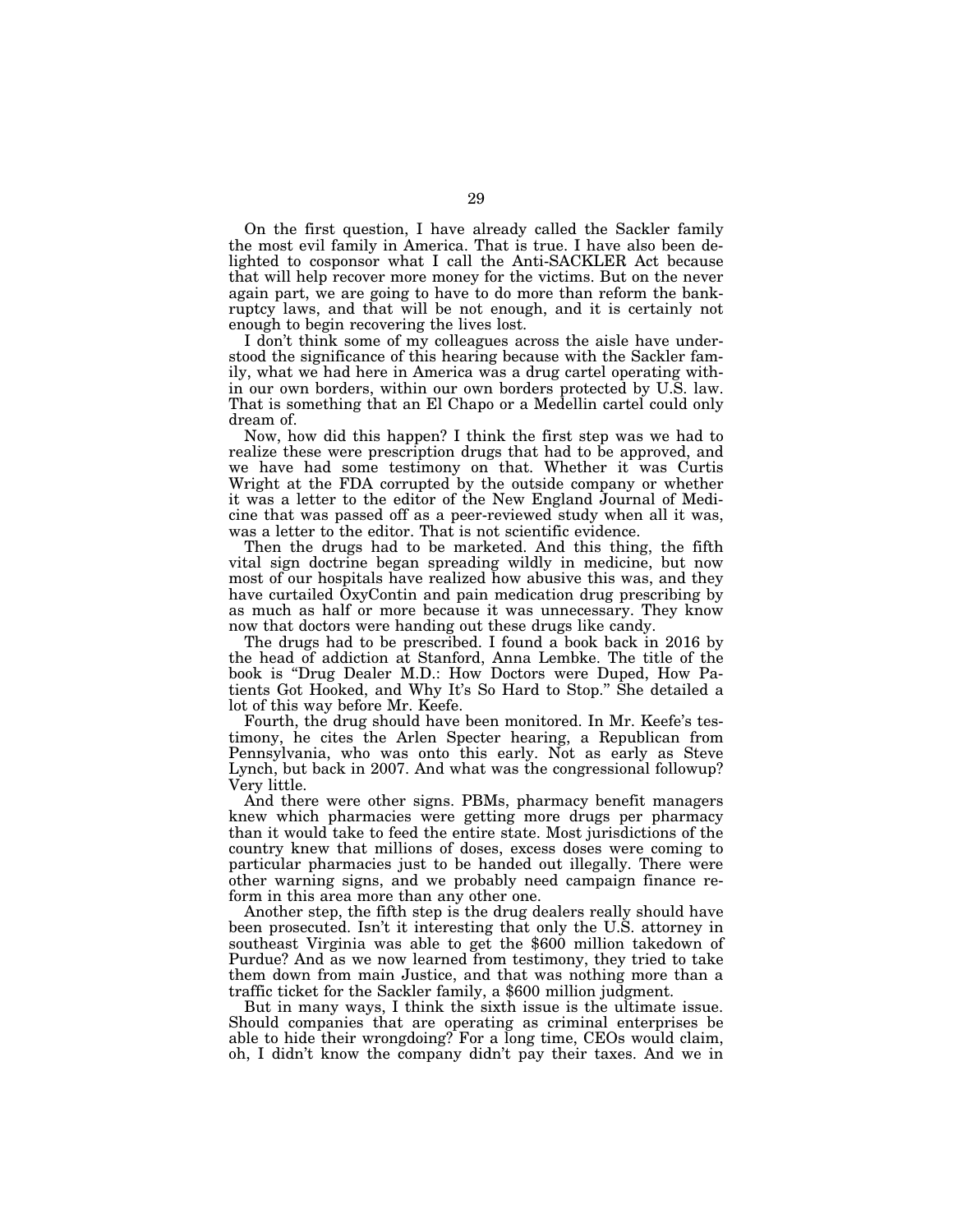Congress, we have forced CEOs to sign the tax returns of their companies so they cannot deny responsibility.

But we are not holding the big shots accountable, as was proven by this southeast Virginia lack of prosecution. But also we are rarely, if ever, holding the owners accountable, particularly when they act as the de facto CEOs. Richard Sackler was all over this company. Company executives were begging him not to enter into so much.

It is a clear-cut case, and that is why I have called the Sackler family the most evil family in America. They knew what they were doing, and they called the victims of their drug dealing, what, ''the scum of the earth.''

So there is a lot of wrongdoing here. We almost need a Sackler bipartisan commission to make sure this never happens again in our country because this is the ultimate wrong. To have a cartel operating within our own borders, it is beyond wrong. And yet I think that we are still not quite getting to the core of this because this is a deep crime against America, and it looks like so far, unless we intervene with the Anti-SACKLER Act, the Sackler family is about to get away with it.

Chairwoman MALONEY. Well said. The gentleman's time has expired. The gentleman from Georgia, Mr. Clyde, is now recognized for five minutes. Mr. Clyde?

Mr. CLYDE. Thank you, Madam Chairwoman, for hosting this hearing.

However, I must say that I am dismayed with your decision to use this committee to highlight a bill, and your own bill at that, that doesn't fall in this committee's jurisdiction and to promote a book, especially from someone who has so heavily donated to the Democratic Party.

To reinforce Ranking Member Comer's remarks, I think it is inappropriate to use a congressional committee as a book club to promote a recently released book. The Judiciary Committee has sole purview, and rightfully so, as your bill, the SACKLER Act, alters the rights of non-debtors in certain bankruptcy procedures.

I want justice for the citizens of Georgia, just like my Democratic lawmakers want justice for those that reside in their respective home states. And while I seriously question the Sackler family's decisions and conduct over their years, as well as their role in fueling the opioid epidemic, I have serious concerns about the majority's decision to target a specific family, to target private citizens, all while Purdue Pharma's bankruptcy negotiation is still being ironed out. Such actions are questionable judgment to say the least.

That said, putting the Sackler family and its alleged wrongdoings aside, today's hearing is nothing more than a textbook example of the Government targeting private citizens, and it should be gravely concerning to all of us. If the chairwoman were serious about her bill, she would have held a joint hearing with Judiciary. Moreover, if she were serious about stopping the opioid epidemic, she would be holding a hearing on the border crisis that is refueling the opioid crisis and bringing more of these dangerous drugs into our communities.

When I was at the border in April, a sharp Customs and Border Protection agent had just caught a smuggler, trying to smuggle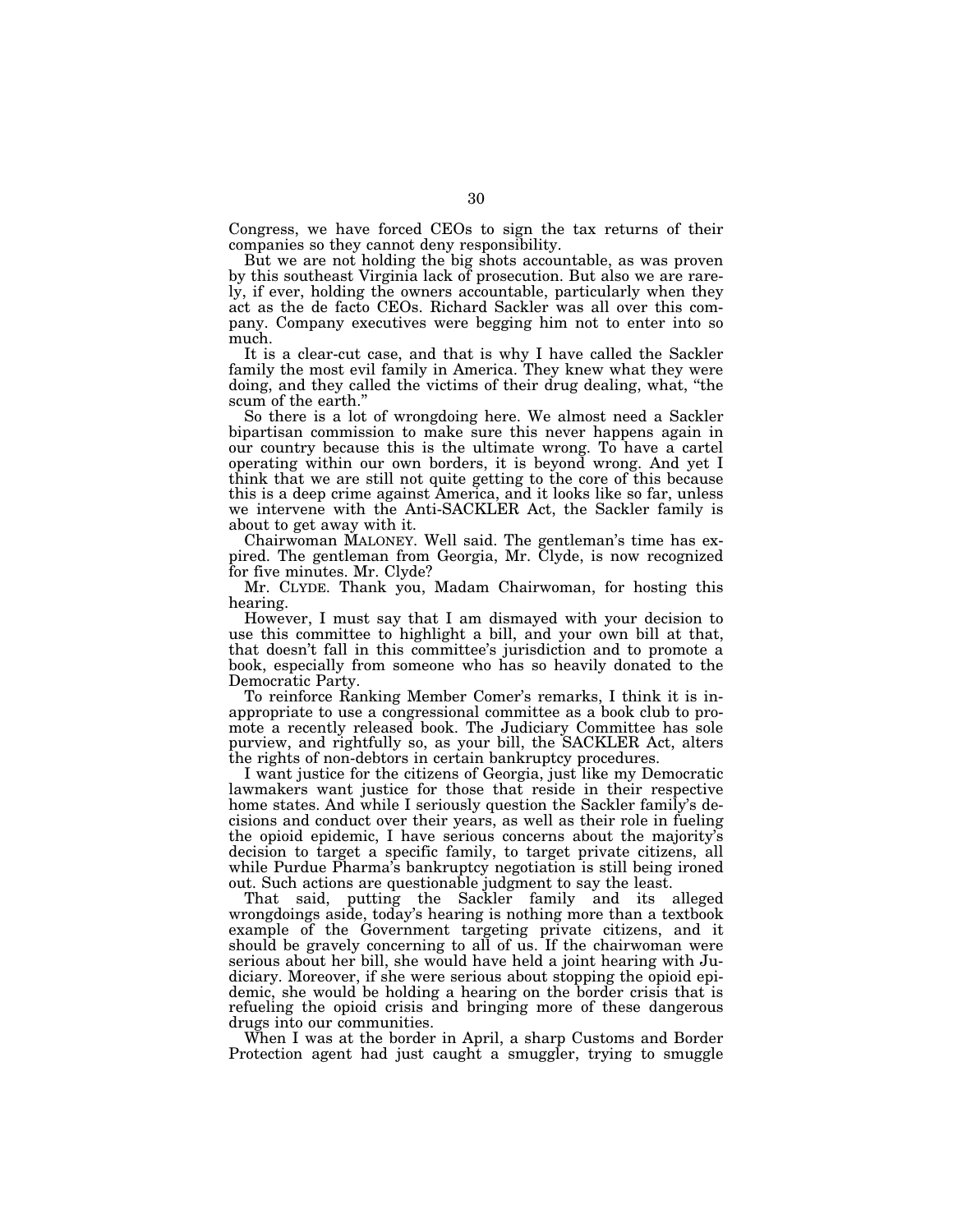thousands of pills of fentanyl hidden inside a hollowed out section of a wooden table. This is the real problem our country currently faces. Millions of pills flooding across our Southern border.

Three times we have asked our chairwoman via letter to hold a hearing on the black market opioids being smuggled across the Southern border. Three times we have been ignored, and our requests have fallen on deaf ears as the border crisis rages on.

But here we are, wasting lawmakers' district work time period with a bill this committee doesn't even have jurisdiction over, when this committee should be conducting oversight of the administration's failed border policies. Just one other——

Mr. COMER. Unmute yourself.

Chairwoman MALONEY. We can't hear you, Mr. Clyde. Have you muted yourself?

Mr. CLYDE. Can you hear me now?

Chairwoman MALONEY. Yes.

Mr. CLYDE. Just one other glaring example of a failed Biden policy is the thousands of unaccompanied children streaming across the border in the hands of human smugglers. Surely the Biden administration has made our Federal Government the last link in the chain of human smuggling of children. This is shameful.

And the Coyotes know that when those children come across, Border Patrol assets are diverted to rescue those children, leaving fewer assets and a thinner line of defense against the smuggling of these lethal drugs. The opioid epidemic has plagued too many families across my district and led to countless deaths in Georgia. I know that to be the case because while the opioid-involved overdose deaths decreased across my home state of Georgia from 2017 to 2019, the trend line in the Northeast Public Health District, which covers 13 of the 20 counties in my district, doesn't mirror the state's overall downward trend for the same period, but rather shows up like a sine wave type struggle to curtail the epidemic.

And the Northeast Public Health District shows opioid-related overdose deaths steadily increasing over the 2017 to 2019 time period.

To Mr. Carroll, this question for you, sir. I mentioned illicit opioids in my remarks, and I am curious to know your thoughts on whether the current crisis at the border is jeopardizing strides made in reducing opioid-related deaths across the country?

Mr. CARROLL. You know, the purpose of the hearing, the title of the hearing is holding people responsible for their actions, such as the Sackler family and the Purdue family. If I may, Ms. Pleus just slipped me a note that talked about that, about holding appropriate people responsible. But you're right. We have to hold responsible not only those folks within the United States that are going through litigation, we have to hold these cartels responsible for the drugs that they're bringing in.

And if the attention of the men and women in law enforcement who are trying to protect our country are having—and humanely so and appropriately so being diverted to provide for the main care of individuals, that means these cartels are taking advantage of it. What we were seeing is the cartels, they're very good, they're very dynamic, and they're able to take advantage of a situation like this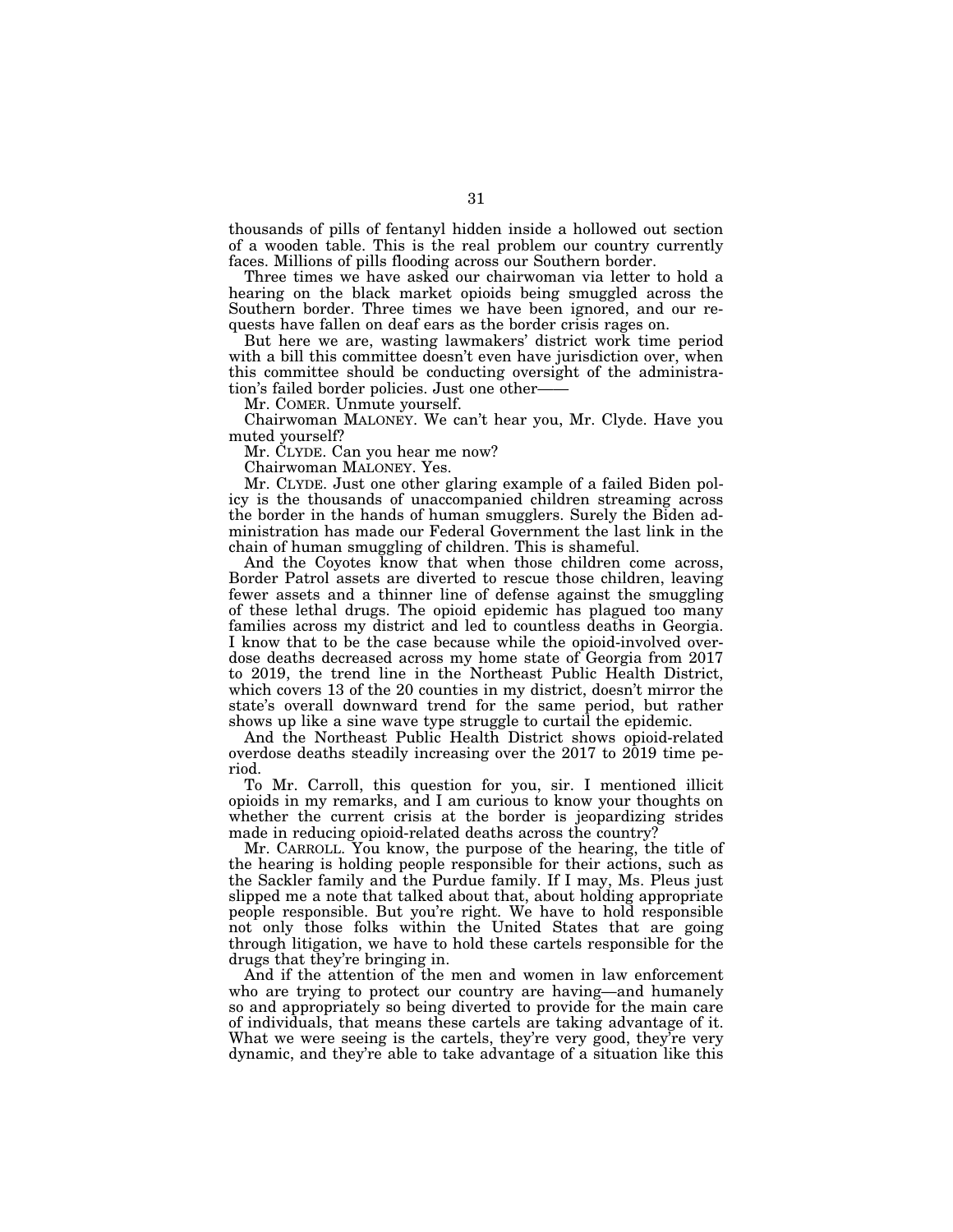and suddenly flood one area of the border with illegal—people coming across the border illegally.

And then as CBP is rightfully making sure for their well-being and treating them, in another part a mile down the road, this fentanyl and everything else is coming in, and that's what's causing the deaths that are happening. And so we have isolation. We have the depression. We have the financial ruin. And then we have the more drugs coming in. And this is intolerable.

And so we have to hold everyone responsible for their part of this role, and that's why this hearing is good.

Chairwoman MALONEY. The gentleman's time has expired.

Mr. CLYDE. Thank you very much, Mr. Carroll. I appreciate that. Thank you, and I yield back, Madam Chairwoman.

Chairwoman MALONEY. Thank you. The gentleman from Maryland, Mr. Raskin, is now recognized.

Mr. RASKIN. Thank you, Madam Chair.

I just want to start by saying that a corporation that exploits drug trafficking is not a corporation that deserves our sympathy, as Mr. Clyde suggests, but it is a cartel. And a family that exploits drug trafficking and the addictive qualities of its product is not one that should elicit the sympathy of the U.S. Congress. It is an organized crime family that is exploiting its power in order to take advantage of other people.

Attorney General Healey, tell us why it is not a fraudulent bankruptcy or a fraudulent conveyance for the Sacklers just to transfer \$10 billion or more out of their corporation into their pockets and then have the company declare bankruptcy? Why isn't that a fraudulent action?

Ms. HEALEY. Congressman, thank you for the question.

We agree. We think it was wrong. We think that shouldn't have happened, and it's also why we continue to pursue what we can pursue and fight for our victims in this bankruptcy court. I mean, we're the ones now—we haven't—we haven't had much success against the Sacklers. We've survived motions to dismiss. But the decks have been stacked against us throughout this process, and that's why we're before Congress today, looking for relief.

Mr. RASKIN. Well, let me ask you about that. Can you explain how the bankruptcy court can essentially provide sweeping immunity from all civil lawsuits to a non-debtor? That is, to someone who has not declared bankruptcy, who is not the subject of the bankruptcy proceeding, but simply say we are going to immunize you from any civil proceedings.

Why doesn't that violate the due process rights of people who might have legitimate claims against those people who are able to sneak into bankruptcy court and get umbrella coverage by a bankruptcy judge?

Mr. CLYDE. Madam Chairwoman, point of order.

Ms. HEALEY. May I respond?

Mr. DESAULNIER. [Presiding.] Hold on just a moment.

Ms. HEALEY. Or shall I respond?

Mr. DESAULNIER. Yes, go ahead and respond.

Mr. CLYDE. Madam Chairwoman, point of order.

Mr. DESAULNIER. Sir, you have not been recognized. The chairwoman stepped out for just a second. This is Congressman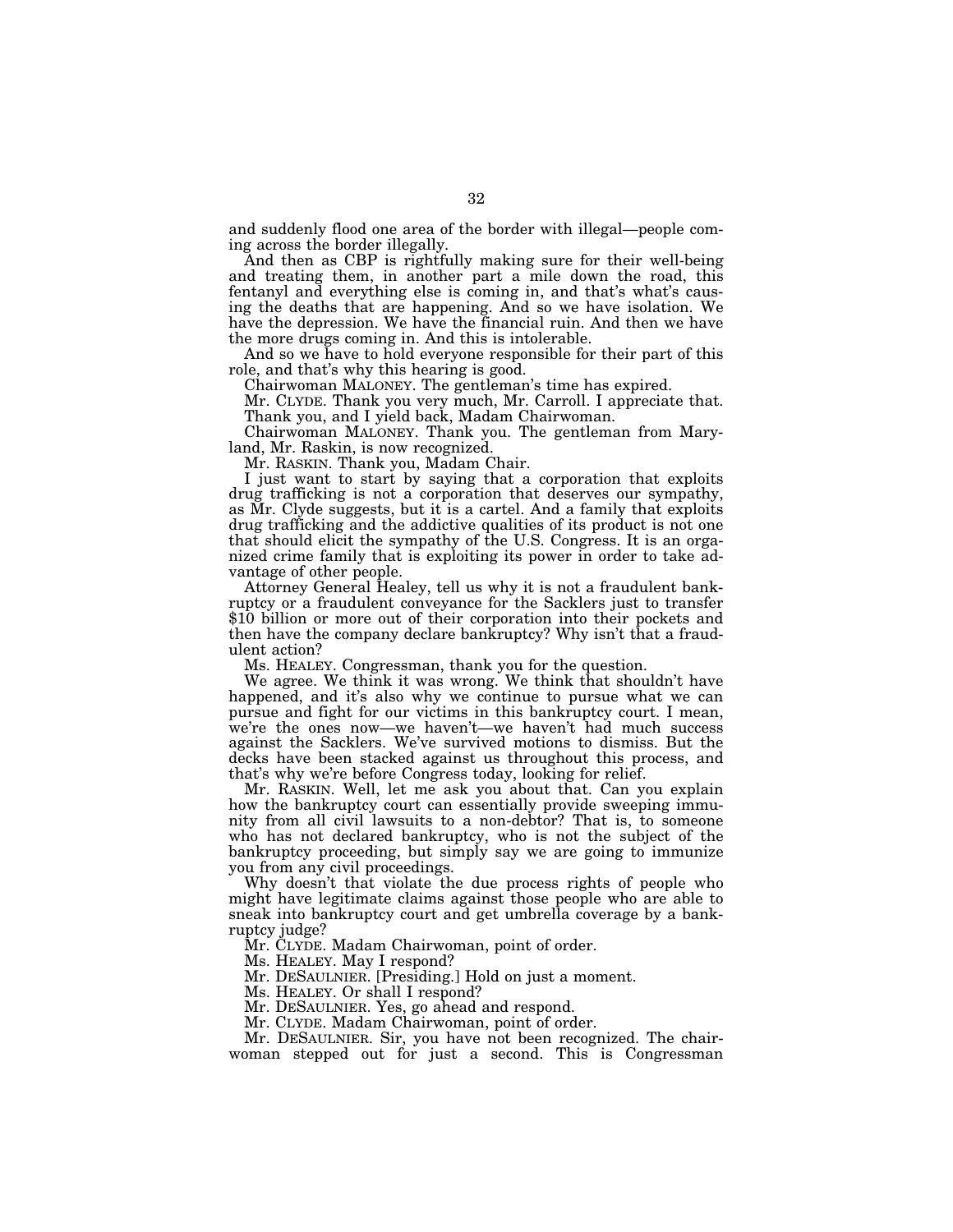DeSaulnier. She has asked me to fill in. I am going to let the AG finish her comment.

Mr. CLYDE. OK. Well, then I would like to address that I was addressed by name by Congressman Raskin.

Mr. DESAULNIER. OK, just a minute, please.

Mr. RASKIN. Yes. No, I am just getting started with what you had to say, Mr. Clyde, on my time. And I would like my-

Mr. DESAULNIER. Mr. Raskin is recognized.

Mr. RASKIN. I wonder if the attorney general could answer that question, which is how the bankruptcy court can allow a release from liability and debt of a non-debtor, someone who is not a subject of the proceeding?

Ms. HEALEY. Congressman, in our view, they shouldn't be allowed to. And Department of Justice agrees with us, as do 24 of my colleagues. I mean, the role of bankruptcy—and I'm no bankruptcy expert, but I'll give it a shot. As an attorney general, we've been in this realm many times.

The role of the bankruptcy court and the bankruptcy code is you're trying to maximize value. So there may be instances where you allow people to pay in who are not actually debtors, who are not actually in bankruptcy. That may—that may redound to the benefit.

That said, the one thing that I don't think Congress contemplated in writing the bankruptcy code was for it to be allowed to be abused and contorted and as a loophole and a way out and a way to buy immunity if you're non-bankrupt billionaires who did really, really, bad, bad things, criminal things at the exploitation and expense of so many lives.

Mr. RASKIN. Well, I appreciate that. This is an outrageous loophole made up by a bunch of judges, which apparently, the Department of Justice has gone along with in different political guises. But if people have legitimate legal claims against the Sackler family and against Purdue, I don't understand how a bankruptcy judge can immunize private individuals who are not part of the bankruptcy proceeding from being sued. And I would hope that every member of this committee who really cares about people who have been injured by the outrageous actions of the Sacklers would get behind this act, this bill that we put together to try to overthrow this completely irrational and unjust loophole.

There is a new culture of impunity and immunity in America, and we just heard some of it from one of our colleagues. You can lie about OxyContin and drive hundreds of thousands of people into death and despair and their families. You can loot the corporation of \$10 billion. You can pay a small symbolic fee by getting lawyers to fix it for you, and you can waltz off with the other billionaires.

Just like you can smash the windows of the U.S. Capitol, you can trash the place, you can threaten the Vice President of the United States. You can threaten to assassinate the Speaker of the House, and we have colleagues who don't even want to have a bipartisan commission split right down the middle—half Republicans, half Democrats—to investigate this assault on us.

This is the culture of impunity that our colleagues are bringing us today, and we are seeing the devastation and the wreckage and the wasteland of communities across the country suffering from the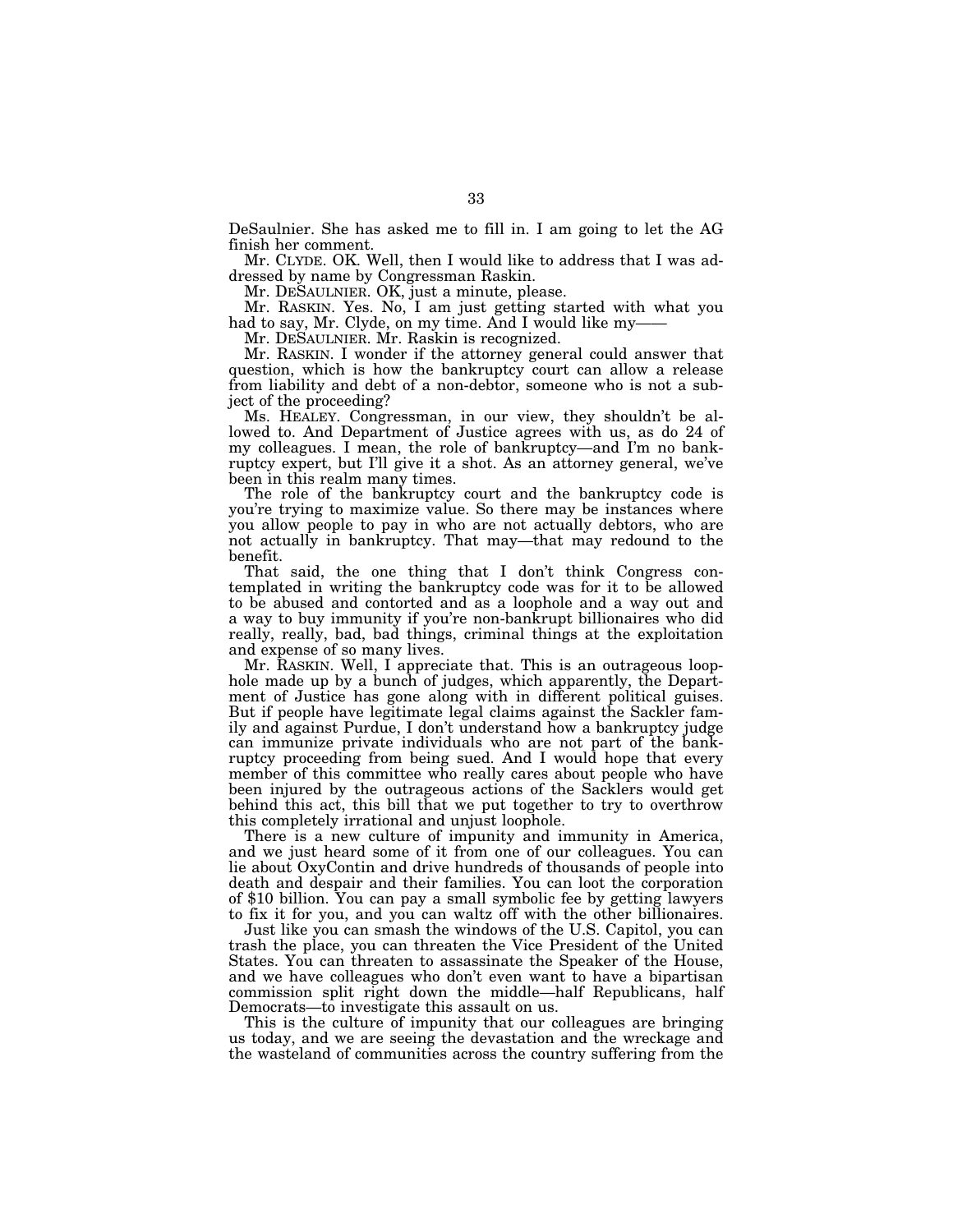effects of the Sacklers, suffering from the effects of the misconduct of their corporation.

And so we need to pass this legislation to close this made-up loophole, which is allowing them to get away with pocketing billions of dollars while the people of America suffer.

I yield back to you, Mr. Chairman.

Mr. DESAULNIER. Thank you, Mr. Raskin. Before I go to Mr. Fallon, Mr. Clyde, do you want to state your point of order?

Mr. CLYDE. Yes. I believe that Mr. Raskin said that I said that I was sympathetic to the Sacklers. I was not. I did not say that. I——

Mr. RASKIN. You said they were being targeted. You said one family was being unfairly targeted. That sounded like it-

Mr. BIGGS. Point of order. Point of order, Mr. Chairman.

Mr. DESAULNIER. Mr. Biggs, just a second. Everybody take a deep breath.

Mr. Raskin, let us let Mr. Clyde finish, and then I will give you a moment. Thank you.

Mr. CLYDE. I don't—that was not my—I did not say ''unfairly targeted.'' You know, I did not say that. Those were not my words.

Mr. DESAULNIER. OK, thank you. Mr. Raskin, anything briefly? Mr. RASKIN. That is fine. If he thinks they were fairly targeted,

then we are on the same side of this, and I apologize to Mr. Clyde if there was any other suggestion. I misinterpreted what he said. It sounded like he was saying they were being unfairly targeted. But he is saying they are being fairly targeted. So we are together.

I yield back.

Mr. DESAULNIER. Thank you, Mr. Raskin. Thank you, Mr. Clyde. We will now go to Mr. Fallon for five minutes.

Mr. FALLON. Thank you, Mr. Chair. I appreciate it.

The Biden border crisis—well, first of all, let me start with this. I have absolutely no sympathy whatsoever for the Sacklers or Purdue, and they should be held accountable and face justice. And if this is about protecting Americans, as it seems to be, apparently we had a committee hearing before we were sworn in, and so now we are having a second. So I would call on the chair to have a hearing forthwith on the Biden border crisis. Now, why?

If you look at illegal border crossings over the last five years well, I guess 4 1/2 years, in Fiscal Year 2017, it was 527,000. Then it was 683,000. Then there was a jump of 1.14 million. Then it went right back down to 646,000, which is still alarmingly high.

But this calendar year, it is—or I should say the last, yes, the four months of this year, it is 871,000, which is a rate of 2.6 million, which is 234 percent higher than the worst month under the Trump administration. And it is 495 percent higher than his lowest one. And if you compare year over year, April 2020 to April 2021, it was a 1,000 percent increase in illegal crossings.

Now what does that have to do with the opioid crisis in America? Some of the witnesses, one of the witnesses touched on it, and some of our colleagues have touched on it.

When Border Patrol is distracted because of all these illegal border crossings, particularly with unaccompanied minors, that gives the drug cartels the opportunity because about half of our Border Patrol is focused on the illegal migrants. And then the drug cartels,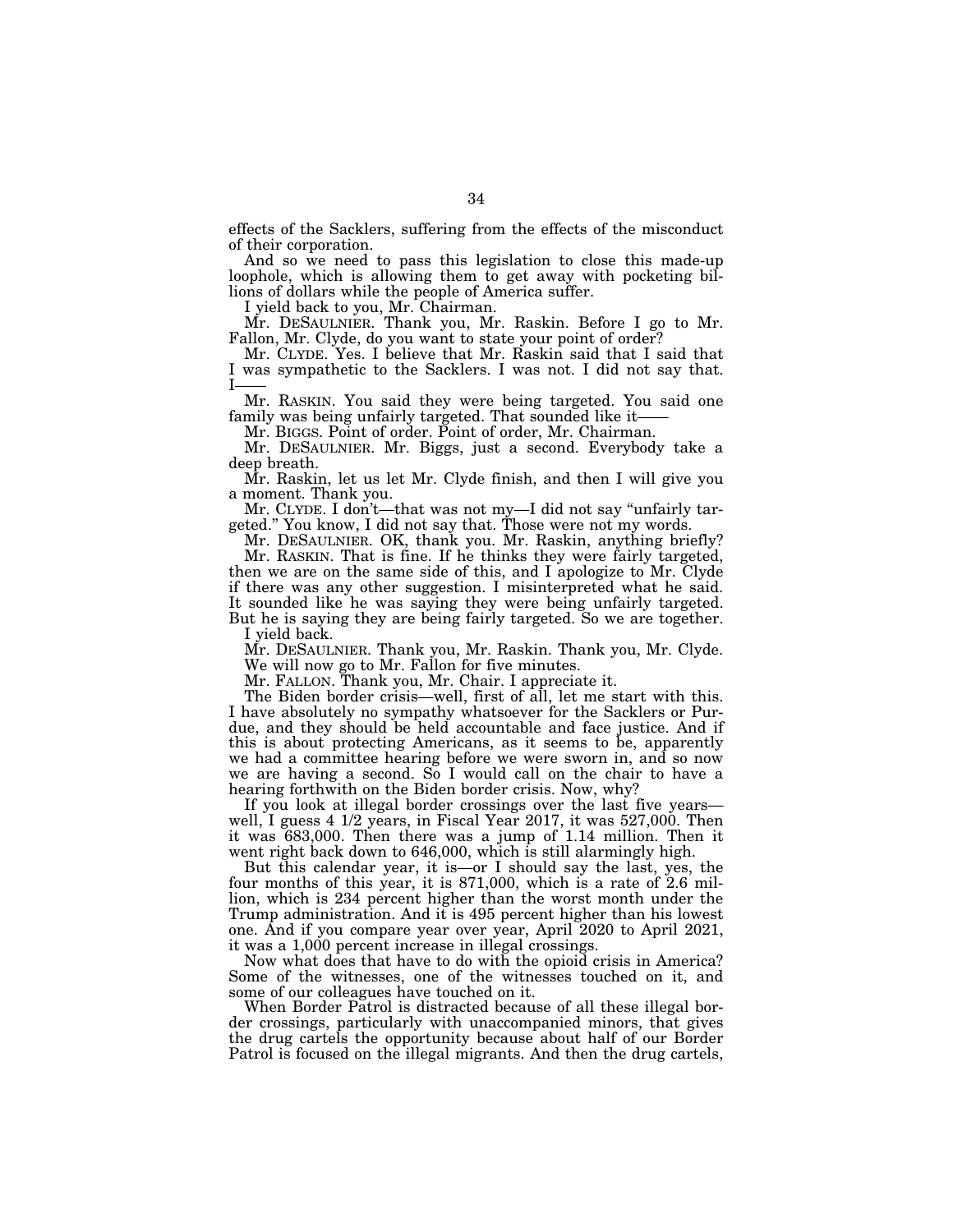some of the most evil people on the planet, get to sneak their product in and smuggle it in much easier.

And when we visited the border approximately six weeks ago, DEA gave us an extensive and comprehensive briefing on the illicit drug trade. And seizures have exploded with cocaine and methamphetamine, but actually has gone down for one drug, heroin. You have to ask yourself why.

Well, it is because fentanyl has exploded, and fentanyl is replacing heroin. Fentanyl is far more dangerous, too. It is cheaper. It is easier to transport. And it is far more powerful, 50 percent times more powerful than heroin and 100 times more powerful than morphine. As I said, it is more potent, there is higher profit margins, and it is easier to transport.

You look at the deaths in the United States due to synthetic opioids, it is approximately—it is a little over 45,000 deaths. So I would beg, beseech, plead, and on my knees request that the chair hold a hearing on the crisis at the border because an open border is an immoral border, and people are dying south and north of the border when we won't secure it.

We have de facto allowed the Mexican drug cartels to control our southern frontier, and it is entirely unacceptable. And I am glad some attorney generals are on this—in this hybrid hearing because Mr. Biden has made every state a border state.

I yield back.

Mr. DESAULNIER. Thank you, Mr. Fallon. The chair will now recognize the gentleman from Virginia, Mr. Connolly, for five minutes.

Mr. CONNOLLY. Thank you, Mr. Chairman.

And I think we are hearing, as we just heard from our colleague from Texas, an attempt to distract from a main topic. A half million Americans are dead because of an opioid crisis, one of whom and these are people.

Ms. Pleus, you lost a son. Any reaction to the distraction from our Republican colleagues, who apparently want to talk about anything but the opioid crisis and the responsibility of the Sackler family in creating it?

Ms. PLEUS. I can't thank you enough for the opportunity to address this. Thank you so much.

I'm not sure if the members are aware that the United States has the highest overdose fatality rate in the entire world. We lose 186 people per million. That was as of 2015. That's in contrast to Portugal, which loses only six people per year—only six people per million in Portugal.

It's stunning to me that this committee has an opportunity to hold the greatest family cartel in the history of the United States and possibly the world responsible for what they've done, and yet here you are distracting from your opportunity by focusing on the Southern border, which is a waste of time, money, and resources.

The other countries who have lower overdose fatality rates do not have walls built around their country. You are missing an opportunity to hold the Sacklers responsible. As AG Healey said, this will set a terrible precedent that any corporate protected family in the United States can profit from killing Americans in the future if you let them get away with this now.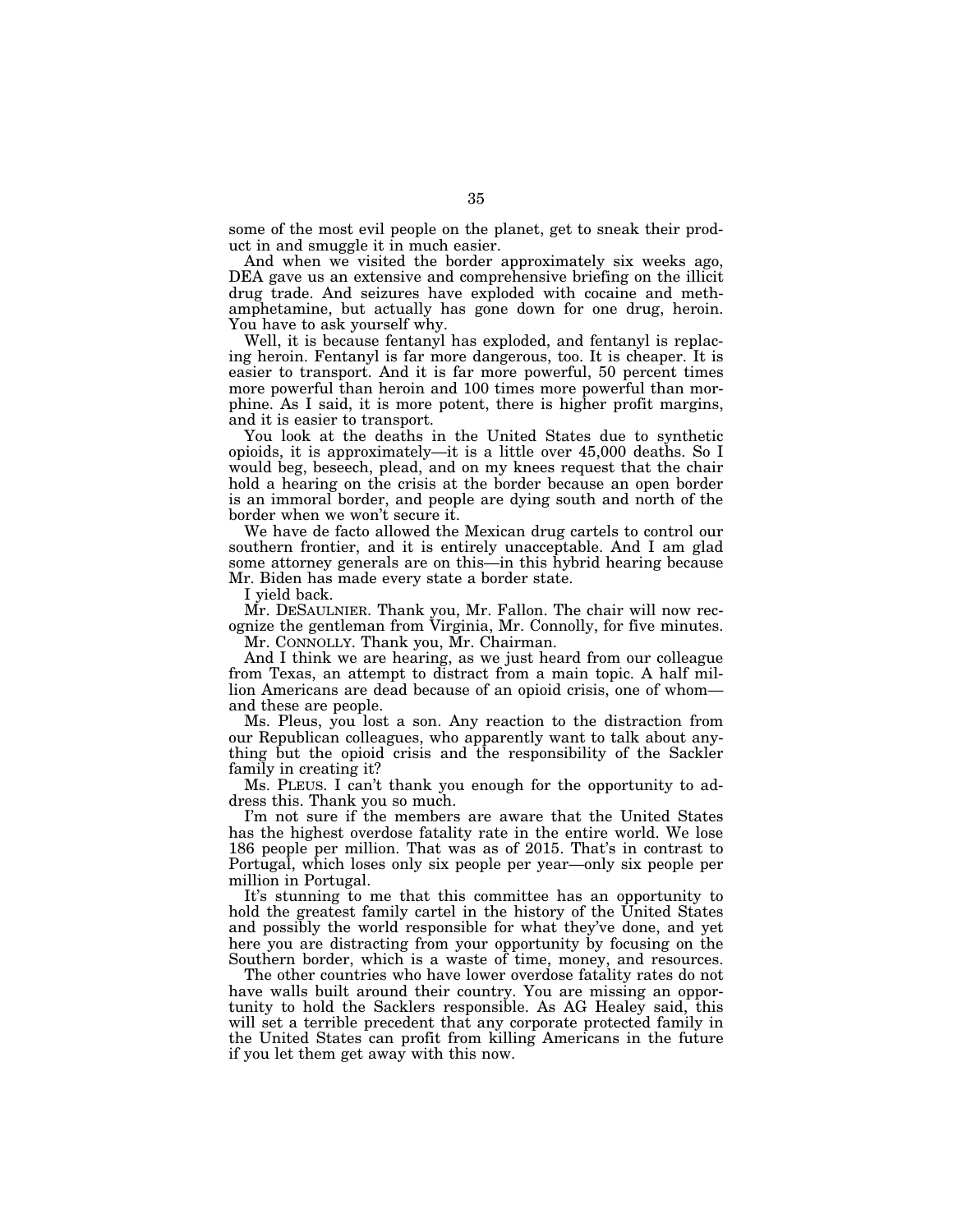You're focused on a drug war that's a failure. In Portugal, they have decriminalized substance use, and they only lose six people per million. And again, compared to the United States, we lose 186 people per million each year. We are doing it wrong, and you are focusing on the wrong thing.

We are here for the SACKLER Act today, and I am disgusted that the committee members cannot focus on that.

Thank you so much.

Mr. CONNOLLY. Well, thank you, Ms. Pleus. And I would just amend your statement—some committee members.

Ms. PLEUS. Thank you very much. I appreciate that.

Mr. CONNOLLY. Because when you are in counsel with the subject, change the subject.

Ms. Healey, welcome. And I think—I give you greetings from my sister back in Massachusetts.

Ms. HEALEY. It's good to be with you.

Mr. CONNOLLY. Are you there?

Ms. HEALEY. I sure am, and it's good to be with you.

Mr. CONNOLLY. Good. Rosemary Connolly says hello.

Ms. HEALEY. Well, you give her my regards as well.

Mr. CONNOLLY. I will. I will.

Let me ask you a question. Mr. Sackler, David Sackler testified before us, and he said, like the rest of Purdue's board, I relied on Purdue's management to keep on top of the medical science and ensure the company was complying with all laws and regulations. In other words, I really—I wasn't directly involved.

But Exhibit 7 in your testimony includes a 2012 email from Purdue's VP of sales and marketing to the CEO that reads, ''Anything you can do to reduce the direct contact of Richard Sackler into the organization is appreciated.'' That would suggest that they were consciously trying to show distance between the Sackler family and the management of the organization, when, in fact, the opposite was true. The Sacklers were directly involved in the management of the company. Would you comment?

Ms. HEALEY. Well, thank you for that.

And it's one of any number of emails and memos that our investigation turned up that shows just how directly involved Sackler family members were with both coming up with a scheme and then implementing and overseeing the scheme, to the point where Richard Sackler had to be told to back off because he wanted to go out there for ride-alongs and visit places, you know, as people, the sales reps were trying to sell the drug.

So, I mean, our investigation is replete with similar emails. It's really shameful. It is really heartbreaking. And I understand the feelings and the emotion and the indignation of Ms. Pleus and families across this country, but that's who we're dealing with.

And that's why as attorney general, I bring cases based on the facts, and the facts are clear here. The Sackler family members are responsible. They were the perpetrators. I've heard many members of this committee acknowledge that. As perpetrators, they need to be held accountable. And what we are saying to you is that absent this legislation and this revision to the code, there's not going to be accountability.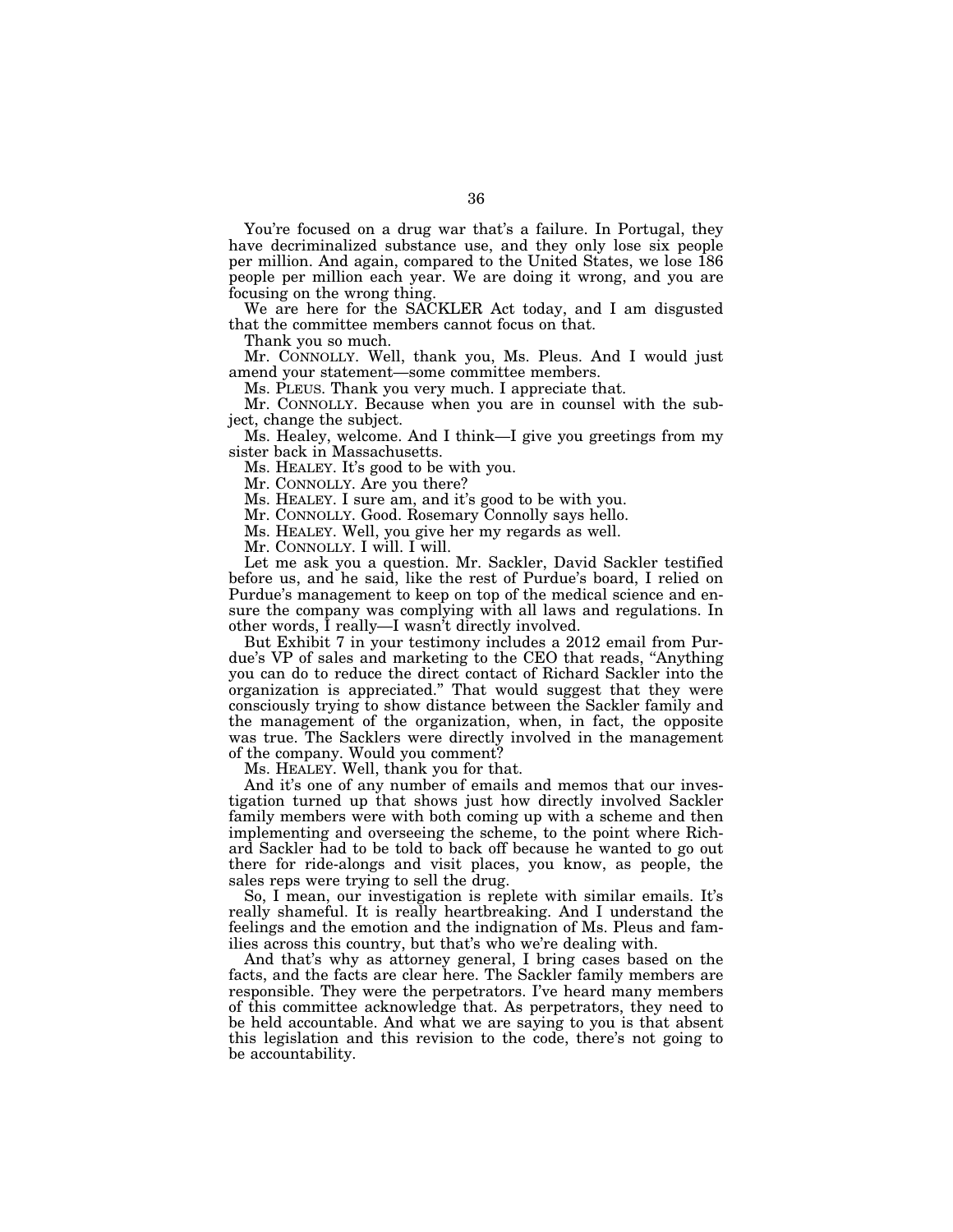And I'm not even asking for a liability finding against the Sacklers. What I'm asking for simply as a matter of due process and, frankly, it is separation of powers, give deference to the states. Allow us to proceed and bring justice and have our case heard and have a trial. That's all we're asking for, and let the chips fall where they may.

But don't give the Sackler family another way out and continue the decades-long cycle of allowing this family to escape justice and accountability. Families across this country deserve more from all of us in government.

Mr. CONNOLLY. Thank you, Madam Attorney General. My time has expired.

Mr. COMER. Mr. Connolly, will you yield to a question? Mr. Chairman, will Mr. Connolly yield to a question?

Mr. DESAULNIER. Mr. Connolly's time—Mr. Connolly's time is up, Mr. Comer.

Next up is Mr. Sessions. I recognize the gentleman from Texas for five minutes.

[No response.]

Mr. DESAULNIER. Mr. Sessions, are you there? I understand you have had some technical difficulties.

[No response.]

Mr. DESAULNIER. We will come back to Mr. Sessions and go to Congressman Biggs for five minutes. Thank you, Representative Biggs.

Mr. BIGGS. Thank you, Congressman DeSaulnier. Appreciate that.

This has been a very interesting hearing. I actually think we have rare comity across the aisle in that we understand the danger—each of us understands the danger of opioid addiction, and we want those who are responsible to be held accountable.

I hope, however, that the legislation proposed, should it pass, doesn't hinder the necessity of accountability of the individuals who are to blame. I wondered, like one of the previous—my colleague from Maryland did, about fraudulent conveyance statutes, taking money out of the corporation. I think that is an interesting legal question.

Democrats, however, claimed that anything else we've talked about is a distraction, but this hearing doesn't further the bill along in the process. That is a fact. It doesn't because H.R. 2096 was assigned to a different committee. The bill is within the jurisdiction of the Judiciary Committee.

That would have been a more appropriate venue, and the myriad of interesting questions that arise would be more properly addressed in that committee. Additionally, if this bill is to proceed, it will have to be through the Judiciary Committee, not this one.

One more item that I think is unique in my legislative tenure and that includes working in multiple international institutions, in a state legislative body, and in the Congress—and that is the tacit inclusion of an additional witness presented by the chair in the form of a video testimony, which was, de facto, a witness.

With that, now I want to turn to the damage of opioids and what they do to this country. I agree with the chair when she said earlier it was her desire to "end the opioid epidemic in our country."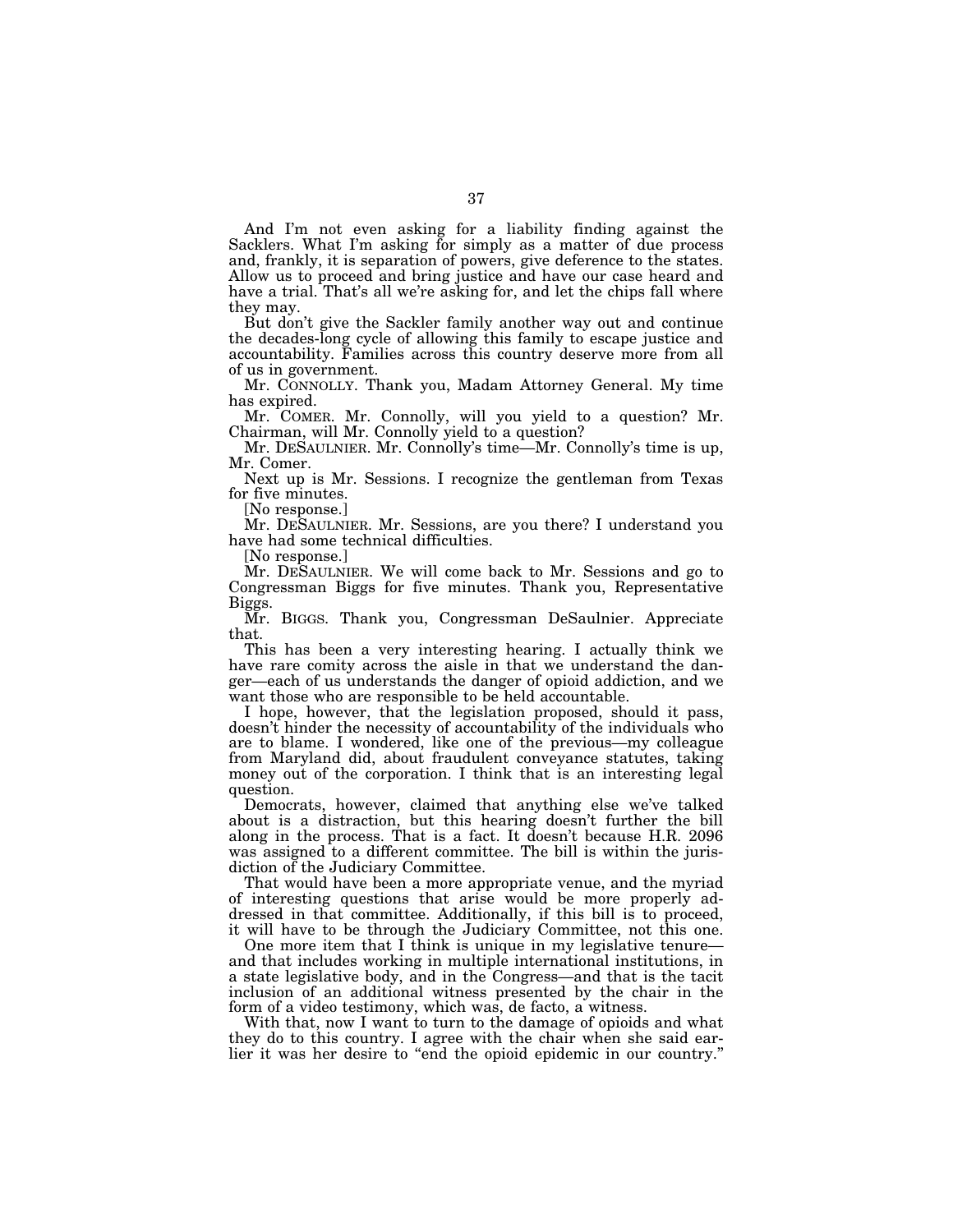Many states have enacted legislation that have resulted in a reduction of opioid prescriptions by more than a third.

Arizona made changes like many other states. I have met with individuals who have used OxyContin with close medical regulation. They have avoided addiction. But I have also met with those who became addicted and then overcame their addiction, and those who have not been able to overcome the addiction.

But our border is porous, and our agents are overwhelmed with processing illegal border crossers. In the meantime, cartels that smuggle humans and drugs across the border into the U.S. strategically ship drugs across the Southern border. It has been reported that Customs and Border Protection seized more fentanyl in the first half of 2021 than it had in any of the three years prior.

From October of last year to April of this year, more than 6,494 pounds of fentanyl has been caught at the border. The fentanyl was seized, that represents a 2,000-pound increase from previous years.

It has also been reported that New Mexico law enforcement officers are seizing extraordinarily high levels of fentanyl. In fact, in Las Cruces, which is Dona Ana County, their task force captured nearly 3,200 fentanyl pills between January and most of April. So that was almost a 3,000 percent increase, and that doesn't include the copious amounts that we are not able to interdict.

Some officials have estimated that we only stop about 10 to 15 percent of the opioids coming across the Southern border. I implore the chair to hold a hearing on that critical opioid problem in the United States. If you really want to stop the opioid crisis, I think that would be helpful.

So my questions are for our attorney generals, Mr. Wasden or Ms. Healey. No. 1, and this is to gain information that simply wasn't in the packet. In the October 2020 DOJ settlement, Purdue agreed to plead guilty to three felonies related to marketing and distribution of OxyContin and pay \$8.34 billion in fines.

Due to Purdue's bankruptcy, DOJ will only collect \$225 million and will waive the remaining fees. This waiver allows the bulk of Purdue's remaining funds to go to states, counties, and tribes that have accused Purdue of sparking the opioid crisis in their respective localities.

My question for the two AGs is this. How much money will Purdue be paying out to states, counties, and tribes due to Purdue's crimes? Do we know? Either one. Mr. Wasden? Ms. Healey?

Ms. HEALEY. Well, under the—thank you, Congressman.

Under the proposed plan, Purdue would be paying out \$1.3 billion over a matter of 10 years, total, to everyone—five years, I should say.

Mr. BIGGS. What is the distribution of that going to look like?

Ms. HEALEY. Well, you're right. I mean, there are a lot of people who are looking for money who have been harmed. Cities, tribes, states, individual plaintiffs. And that's why being able to go after and get relief from the Sacklers is so important.

I want to be clear about fraudulent conveyance. You raised that. That is an important claim, and that's one of the many civil claims that the Sackler family is seeking release from through the bankruptcy court. So this is the only game in town right now. This is it.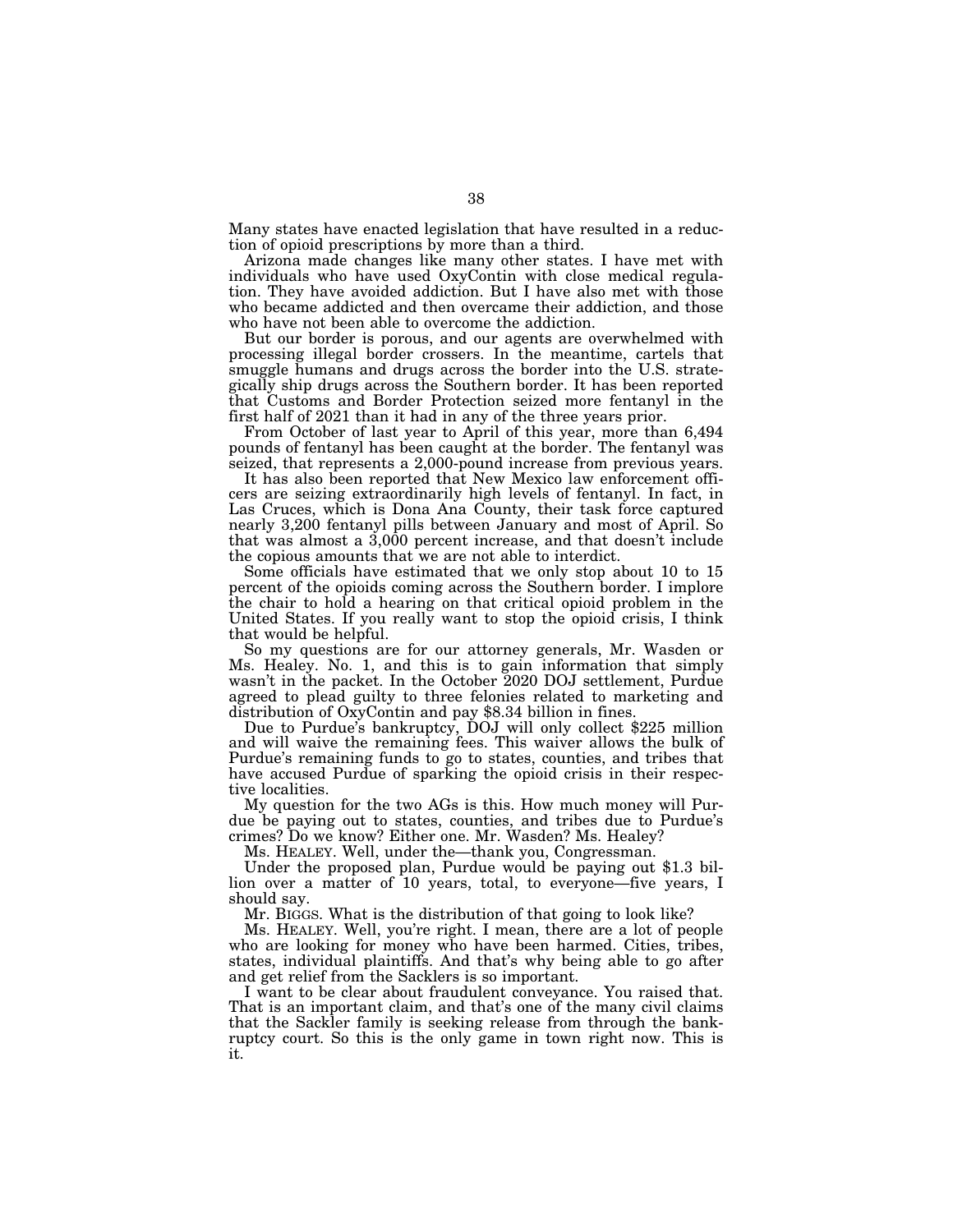This bankruptcy proceeding will decide whether or not the Sacklers are going to have to pay up for their wrongdoing. There's no do-over. And so I just want to mention that because it has come up, and it is certainly a legal theory. It's one that many AGs have already asserted, and the claim is before the bankruptcy court.

But this is exactly the problem if the bankruptcy code is going to be used to contort the process and allow the Sacklers to get off, which is essentially-

Mr. BIGGS. Well put.

Ms. HEALEY [continuing]. I think ending up richer after doing such wrong is-

Mr. BIGGS. Just reclaiming my time quickly.

Mr. DESAULNIER. Mr. Biggs, your time has expired.

Mr. BIGGS. OK, thank you, Mr. DeSaulnier.

Mr. DESAULNIER. I will allow the attorney general from Idaho to succinctly address your question, if that is OK?

Mr. WASDEN. Thank you very much.

The answer is we don't know what the distribution will be because that has not been resolved at this point. So, and I would echo the comments from my friend and colleague General Healey.

Mr. DESAULNIER. Thank you, Mr. Attorney General.

The chair will now recognize the gentlelady from Michigan, Representative Tlaib, for five minutes.

Ms. TLAIB. Thank you so much, Chairman. Thank you for holding this really important hearing.

Because I think it is hard, I think, for many colleagues to understand that we are talking about drug dealers here. They may have suits, they may be white, and they may have money, but they are still drug dealers. And that is exactly what they did. They are using our system right now to get away from thousands and thousands of families within all of our districts that were impacted by their drug pushing.

And so I want to talk about that because I think that is really important. It is not immigrants or China that are drug dealing here. It is these kinds of families that are profiting off of that. And how come we are not equally maybe committed to addressing that I think is really problematic here.

That is the focus of this committee hearing, and I think it is really important because you are just allowing more opportunities for the folks that you are supposedly trying to protect to get harmed by these folks.

The members of the Purdue's board of directors, their own board of directors, the Sackler family approved the company's marketing campaigns, right? And I remember David Sackler actually came before our committee, and I asked him about one high-value prescriber that was contacted by sales representatives at least 290 times between 2010 and 2018. That is more than three times a month for eight years, right?

And so Purdue's sales executives referred to this prescriber, you know, OK, Dr. Whatever-"Candyman," you all. That was the name of the prescriber. They were by no means the only one. He may have the nickname "Candyman," but that is who the Sackler family was pushing the drugs through.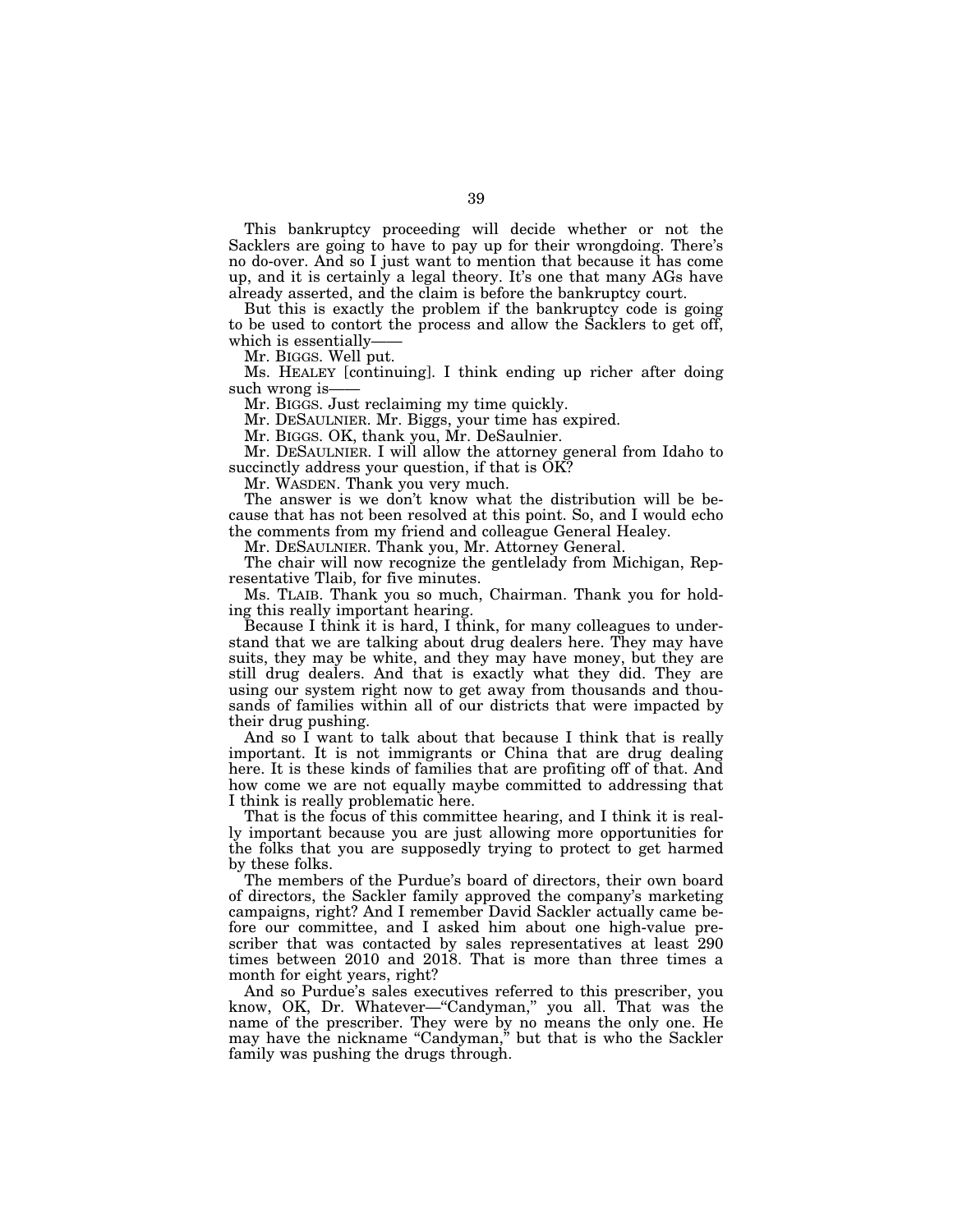And as part of the one campaign, the campaign that they were pushing for, I think they called it—and this is important for my colleagues to understand this. They called it the ''turbocharged sales.'' You hear that? It is called turbocharged sales. They can call it whatever they want.

But they literally used it to push out the drugs into our neighborhoods and through pharmacies. And then at one point, the representatives were required by Purdue, sales representatives were required to target what they call ''high-value prescribers'' like Candyman at least 24 times a year, to get them to ''commit to writing more OxyContin prescriptions.''

So, Attorney General Healey, I can sense your frustration. I am an attorney myself, and I am someone that I really want to put the bad guys and whoever it is behind—you have to focus on those that really profit off of the pain to really get to the chronic, I think, targeting of communities like mine. And that is exactly—they targeted communities that were vulnerable, that were already struggling with maybe poverty and some other issues, as you probably know.

And it is so unbelievable to me that they continue to be able to walk away with no harms, no sense of accountability. And so I want to hear from you, when you look at these kinds of cases and you see the drug pushing happening, I mean, what are things that we can be doing right now to push up against that? Because again it is our residents that are directly impacted by it.

Ms. HEALEY. Well, I thank you for your comment. And I'll just note that opioid overdoses and deaths are up nationally and up among communities of color.

In Massachusetts, where I am, there was a 69 percent increase in opioid deaths among black men last year alone. It is heartbreaking, and it's just yet another effect of this crisis.

I also want to be really clear. There's been a lot of discussion about China. There's been a lot of discussion about Mexico. There's been a lot of discussion about synthetics being made elsewhere brought here. Where did they learn that from? They learned that from the Sackler family.

Ms. TLAIB. And Ms. Healey-

Ms. HEALEY. It's manufactured in the labs. So what I think is important here in terms of what we need to do going forward, we need treatment big time. We need way more services for substance use disorder and behavioral health. We need it to be culturally competent. We need to meet people where they are.

We need to do the work that we're doing around education and prevention. I strongly believe in that. While we continue to hold those accountable who need to be held accountable. I've gone after doctors, pharmacists, pharmacy chains, and manufacturers and distributors, right? You've got to—you've got to sort of cover it all, but I think we need to recognize the humanity in this and be-

Ms. TLAIB. Well, Ms. Healey, we have to recognize there is two it seems like everybody is for justice and accountability unless it is somebody that looks like the Sackler family. I want to be honest here. I am really frustrated from hearing colleagues—it is not immigrants or China we are talking about here. We are talking about people right here in the United States, using our own systems and court systems to get away with hurting and killing our neighbors.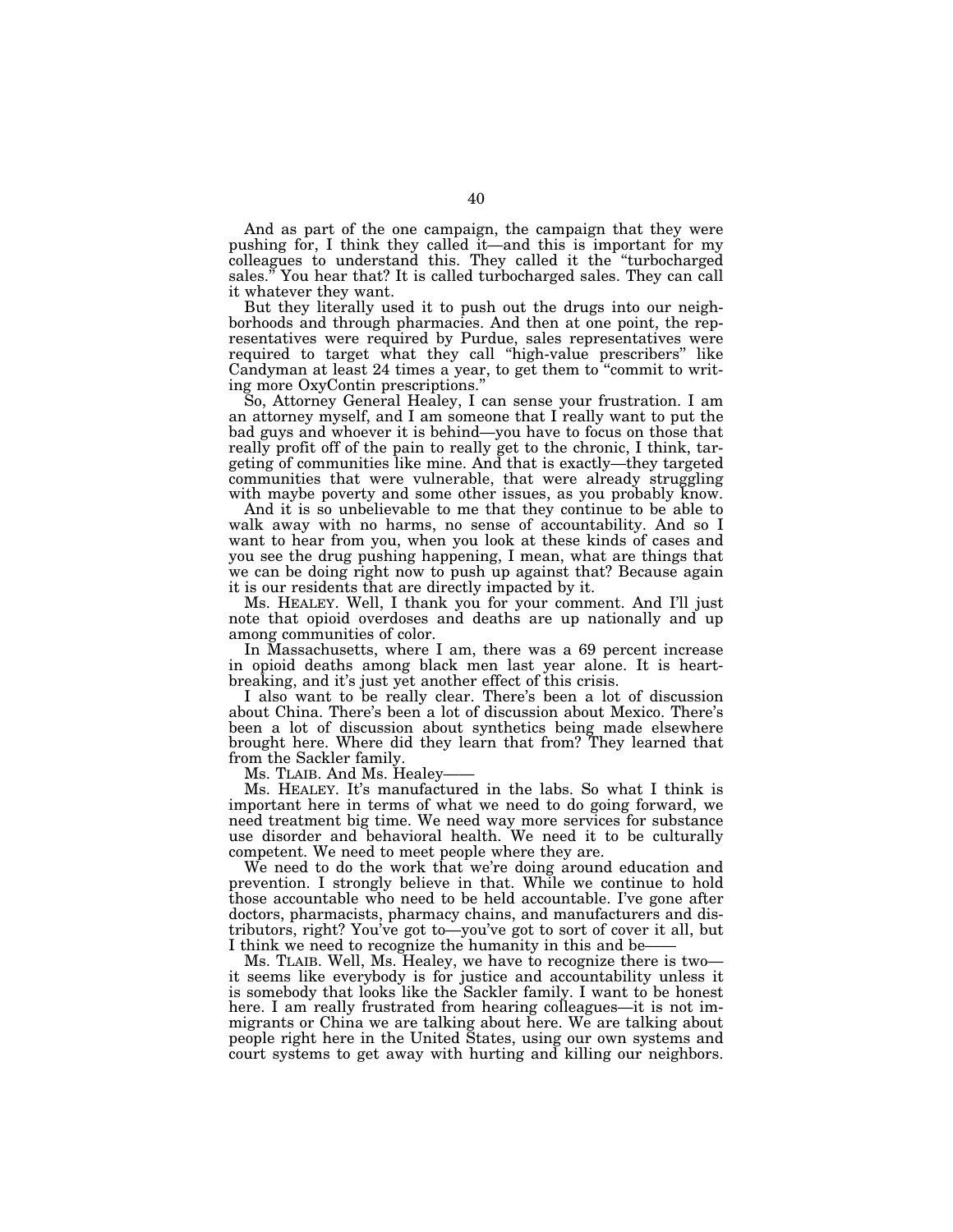And we are doing nothing about it. We are literally turning our heads and pretending like these private citizens, poor babies, they didn't do it. They have a sales campaign targeting. They might not have been on a street corner, you all, but they definitely have easier access into our pharmacies, into our homes, and we are turning our backs and saying it is OK. They are private citizens, and they are going to go through the court process.

Well, guess what? It is set up in a different way to treat somebody like the Sackler family versus some of our residents that unjustly get targeted. And so I just—you can hear my pain, but it is a long hearing of hearing people defending a family that hurt our neighbors, our residents. And this is generational trauma that they are continuing.

And Chairman, I will yield, but it is so important to understand families will be impacted for generations to come, generations, because we looked away.

And so, with that, I yield.

Chairwoman MALONEY. [Presiding.] The gentleman from Kansas, Mr. LaTurner, is recognized for five minutes. The gentleman from Kansas, Mr. LaTurner.

Mr. LATURNER. Madam Chairwoman, over the past 20 years, we have seen a dramatic and frightening increase in the number of drug overdose deaths due to opioid-related-

Chairwoman MALONEY. Could you speak up a little bit? Pull the mic closer to you. OK, thank you.

Mr. LATURNER. Yes, ma'am. Can you hear me now? Madam Chair?

Chairwoman MALONEY. Yes. Yes.

Mr. LATURNER. Thank you.

Over the past 20 years, we have seen a dramatic and frightening increase in the number of drug overdose deaths due to opioid-related substances, including prescription opioids. In 2000, we had roughly 10,000 drug overdose deaths involving any form of opioids. Last year, that number had increased to around 50,000.

However, prior to 2020 and the devastating impact of COVID, especially the consequences of the shutdown, progress was being made in the war against drug overdose deaths generally. So let me be very clear. While I believe it is critical for Congress to hold companies like Purdue Pharma responsible for any role they may have had in the misuse and abuse of prescription opioids, I believe it is equally important to look at the significant progress that was made during the Trump administration and for Congress to urge the Biden administration to buildupon those accomplishments.

HHS and DOJ both need to look at the opioid-related policies enacted during the last four years that are working and build and grow upon them. And not simply abandon them just because they were enacted by President Trump. The reality is that opioid-related deaths have been on a steady incline for the past two decades, with drug overdose deaths becoming the most common accidental cause of death in America.

But it didn't become a top national priority until 2017 when President Trump declared the opioid crisis a nationwide public health emergency, and HHS released a five-point strategy to defeat the opioid crisis. That five-point strategy, which included better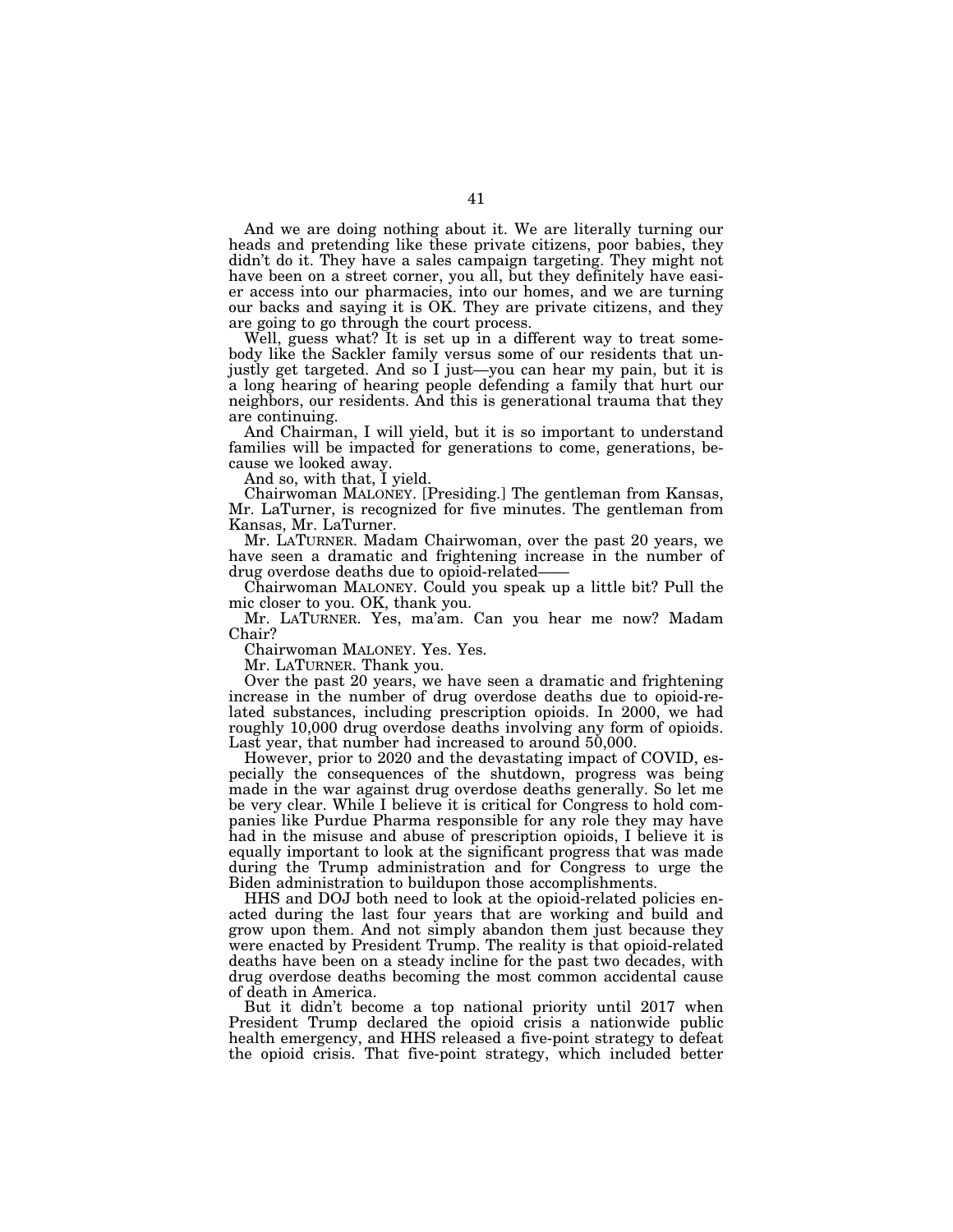treatment and prevention, better data and research, and better access to overdose-reversing drugs and pain management, resulted in significant progress in all five areas of focus.

Some of those accomplishments included reducing the total amount of opioid prescriptions in America by nearly one-third; increasing the number of Americans receiving medication-assisted treatment by nearly 40 percent; greatly expanding the access of overdose-reversing drugs, including naloxone, which experienced a 500 percent increase approving Medicaid demonstrations in the majority of states, which improved access to opioid use disorder treatment; and HHS awarding a record \$9 billion in state grants to expand access to prevention, treatment, and recovery.

The end result of these efforts and accomplishments were undeniable. More Americans seeking and receiving treatment for their dependency upon drugs, less opioids being prescribed, and the first recorded annual drop in drug overdose deaths in America in almost three decades.

Unfortunately, many of these gains were diminished or even reversed due to the COVID and more specifically to the Government shutdown response to the pandemic. Between the fall of 2019 and 2020, America experienced the highest number of overdose deaths ever on record, which represented a 23 percent increase in deaths from the previous year. And opioids accounted for nearly threefourths of those deaths.

The largest increase in deaths occurred during the spring of 2020 during the heart of the pandemic and when many states had completely shut down, throwing tens of millions of Americans out of work and into a full-blown crisis of financial and mental survival. The opioid crisis is one that we must take seriously and do all we can to solve this problem. I look forward to working with my colleagues to this end.

Mr. Carroll, in 2018, President Trump signed both the Comprehensive Abuse and Recovery Act, the 21st Century Cures Act, and the Substance Abuse Disorder Prevention That Promotes Opioid Recovery and Treatment for Patients and Communities Act, also known as the SUPPORT Act. What was the impact of these three bills? Please expand and give us your perspective on this.

Mr. CARROLL. What it really did was bring the entire Government, including Congress, together on a unified approach to try to make sure that we were doing all the key things to save lives. The only metric I believe that really matters is the number of Americans dying. That's the only way we can really judge if we're making a success. And so by bringing together both budget as well as policy, we were able to make a substantial difference.

You know, one thing I do want to talk about, if its OK, one of your colleagues, a member a few minutes ago talked about prevention. And I do want to say the importance of prevention. And when schools were closed, that's the primary place where so much prevention education was taking place and recognized that it's not just teachers and adults educating students, it's teaching students to be able to work with their peers to be able to stand up against whether it's illicit drug use or even sharing a pharmaceutical product that they were properly prescribed.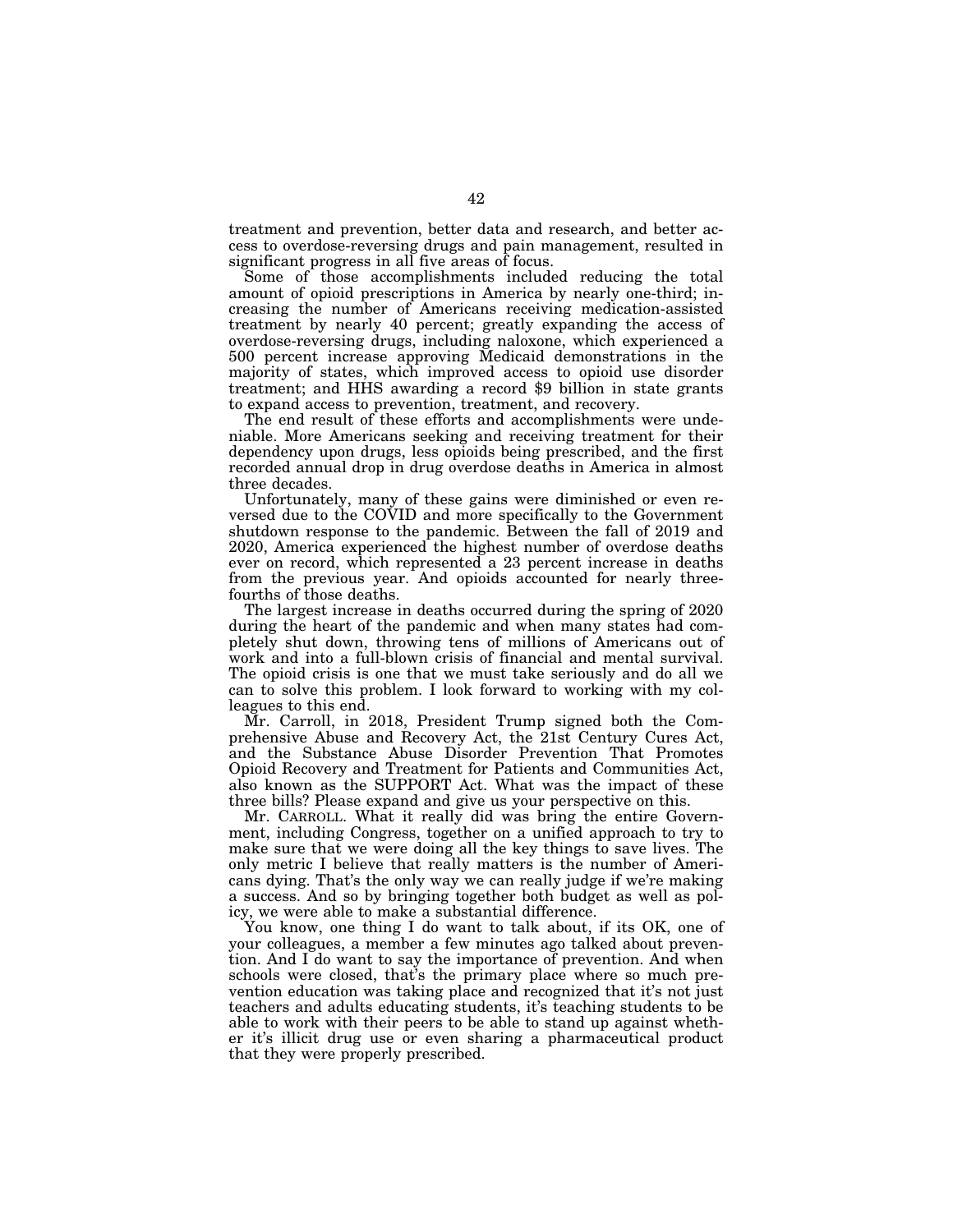And what we know is that for every dollar spent on prevention, there is a financial return on investment of what they guess would be \$15. And of course, that doesn't account for there's no financial dollar figure you can put on a loss of life. And so as these unjust enrichments are being stripped away from companies, and appropriately so, I really hope the Congress will look at the efforts to make sure that all of these issues are addressed properly of prevention, treatment, and additional research.

Mr. LATURNER. Thank you, Mr. Carroll.

Madam Chairwoman, I yield back.

Chairwoman MALONEY. The gentleman yields back. The gentlelady from Missouri, Ms. Bush, is now recognized for five minutes. Ms. Bush?

Ms. BUSH. St. Louis, and I thank you, Madam Chairwoman, for convening this all-important hearing, and to the ranking member.

For St. Louis, this hearing could not be more urgent. This is a crisis that has touched so many in my district, but its devastation has disproportionately been borne by black families. Missouri is second only to West Virginia in the rate of opioid-related overdose deaths for black people.

In Missouri, black men are more than three times as likely to die from an opioid overdose than white men, and black women, seven—we are seven times more likely to die than white women. Nearly 60 percent of all drug overdoses in the state occur in St. Louis, and this is a crisis that has only worsened during the COVID–19 pandemic.

For decades, this public crisis—public health crisis has been treated as a policing and incarceration crisis. People with substance and opioid use disorders have been criminalized. They have been locked up and cutoff from services and from treatment, and I have watched that myself. I am not telling a story that I have heard.

The ongoing and racist war on drugs has been waged on black and brown families like those in my district, all the while allowing people like the Sacklers to evade accountability. There should be no doubt that what the Sackler family has done is absolutely criminal. They are the chief architects of this crisis.

They knew how addictive these medications were, and rather than prioritizing the health and the well-being of others, they prioritized and enriched themselves, profiting off the pain and suffering of other people. Thousands of lives have been lost and devastated because of a crisis that they helped to fuel.

Ms. Pleus, thank you for sharing your story. I can only imagine how difficult it is to share your family's heartbreaking story and journey in such a public way, triggering the trauma of losing your son. Your strength and your resilience is something that no mother should ever have to carry. But you being here today is a testament to the families who have been harmed by this crisis, awaiting answers and demanding the accountability.

You mentioned to us that your son's 35th birthday is tomorrow, and I would like to honor his memory. So briefly, if you can, can you tell us what Jeff was like before his battle with opioids, and then how the substance use changed him? Just briefly.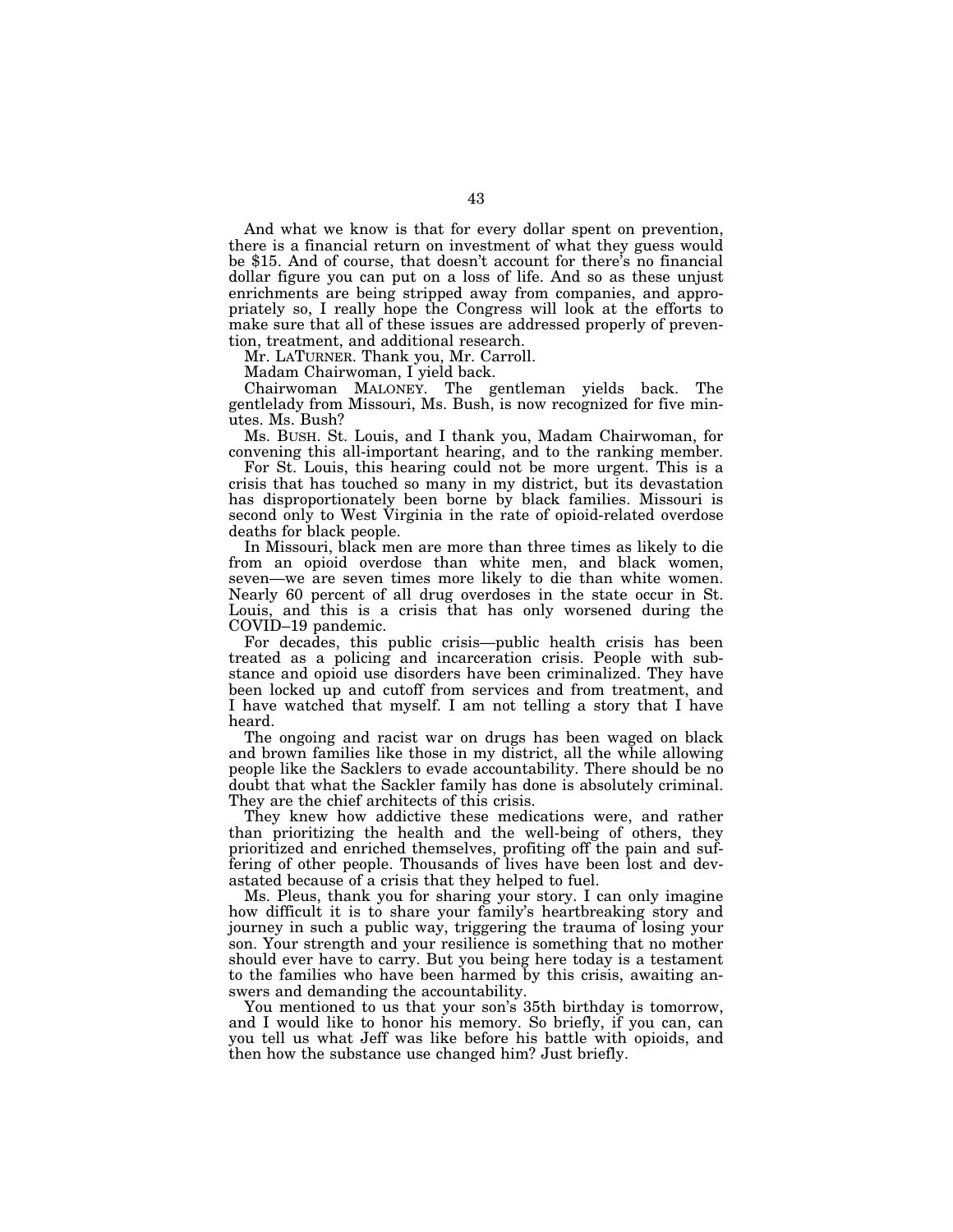Ms. PLEUS. Thank you so much. Yes, and I couldn't think of a better way to honor his birthday than being here today.

Jeff was a really amazing kid. He was known in high school as standing up for the underdog, and so he always had a flock of people around him and was very protective and caring of other people. He was outgoing, charismatic, just bigger than life, like he would fill an entire space even if there were other people around. He just took up the space with his charismatic ways.

And addiction changed him in so many ways. And as I mentioned, he was in and out of jail. One of the things that I would like to mention is Jeff's shortest stay in jail was longer than his longest stay in treatment. Despite having excellent insurance and despite our family advocating for him to get treatment and him wanting treatment, he could not get it.

You are exactly right. We are continuing to criminalize addiction in this country. The drug war is alive and well, and I would love if—I would love to address the racism and some of the issues that you brought up as well, but I just wanted to thank you first for the opportunity to talk about Jeff.

Ms. BUSH. Absolutely. And I have more for you because as a nurse, a community health nurse, where most of my patients were uninsured or underinsured, many of them transient or unhoused, I have seen firsthand how addiction harms our communities and not that those are the only people that are hit, but the targeting that happened in those communities is unbelievable.

And like so many others, Jeff was prescribed OxyContin after an injury. He was told to take the drug every four hours. I have seen it. I have been the one giving it because a doctor ordered it. Every four hours regardless of the pain. Don't let the pain get out of control. Take the medication. And he followed his doctor's instructions.

Do you believe that Purdue and the Sacklers are responsible for your son's death?

Ms. PLEUS. I do because that's where it all started. You know, over the course of the past 6 1/2 years after losing Jeff, I have questioned what might have saved him, what I could have done differently, what we all could have done differently. And the only thing that I know to come back to is if he hadn't gotten addicted in the first place, I know he would be here today.

Every other solution is a maybe. Maybe he would have survived. Maybe treatment would have helped. Maybe if he hadn't been incarcerated, he would have survived. But the fact that he was prescribed that medication. The doctors did not educate us on the risks of that prescription is what started it all.

Ms. BUSH. And I am very sorry for your loss. Thank you for sharing that because for far too long, too many all over our country, far too many in my local district and beyond have gone without—without adequate insurance, without access to treatment and services, without trust that our system will not further criminalize them and lock them up.

Far too often, those people are black and brown, and it is imperative that we hold the Sacklers accountable, but it is also imperative that we build systems that support black and brown people, systems that prioritize the needs of communities over the greed of corporations and just letting them get off like so many people that I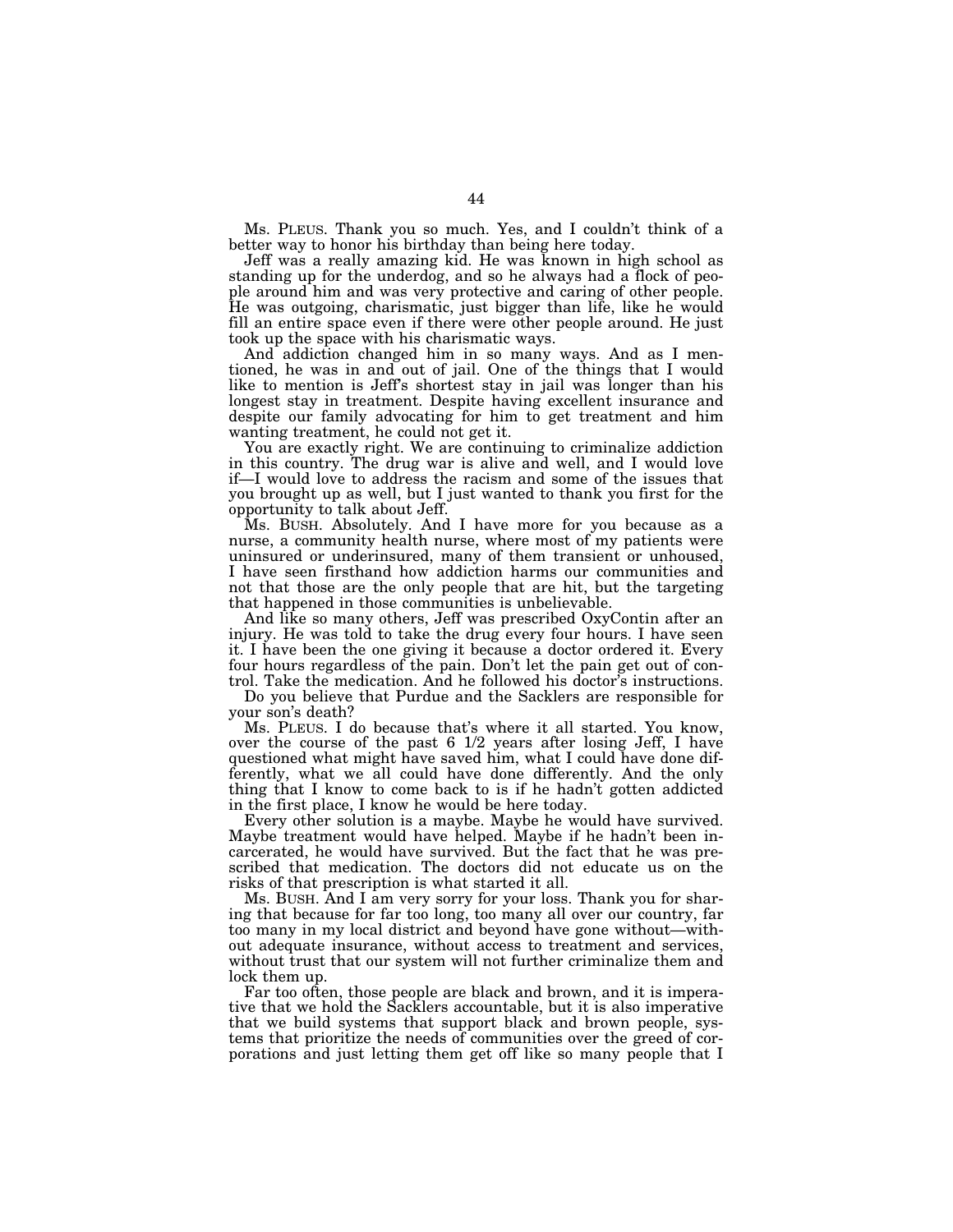have heard today. It is absolutely sad. We need systems that save lives. That is what our communities deserve.

Thank you, and I yield back.

Chairwoman MALONEY. The gentlelady yields back. The gentleman from Illinois, Mr. Davis, is now recognized for five minutes. Mr. Davis?

Mr. DAVIS. Thank you, Madam Chairman. And let me thank you for calling this very important hearing.

We have heard a great deal today about committee jurisdiction, what we ought to be discussing, what we ought to be talking about, and why aren't we doing this. Let me just tell you, Madam Chairman, as one member of this committee, your leadership has been absolutely outstanding. I think you have chosen the work for us to do. We have had the opportunity to deal with some of the most pernicious issues that face our country.

So, thank you.

I represent a large, inner-city, urban, poverty-stricken area. And when we talk about opiate use or the impact, last year, I had eight people to overdose on one block in a two-day period, eight individuals. So I can't think of anything that would be more important for us to be engaged in.

And what we have heard from the Sacklers, it is the most arrogant, cruel, and inhumane responses that I have ever heard individuals engaged in an activity come forth with.

Mr. Keefe, you have spent years documenting how the Sacklers have flooded American communities with OxyContin and misled patients on the dangers of the addictive pain killers. From your perspective, do you think that the Sacklers have been held accountable for these actions, and what more can we really do to deal with this vicious, vicious attempt and even without attempting to dismantle our communities by flooding them with these terrible, terrible instruments?

Mr. KEEFE. Thank you very much, sir, for that question.

I think it might be helpful, given the direction in which this hearing has gone, sort of two directions in which it's gone, to make clear that when we talk about the opioid crisis, we're talking about a hugely complex public health crisis that has unfolded over the course of 25 years. No lone actor gets you to half a million people dead. There are a lot of drivers in this issue, and it's a very urgent issue today.

And I would agree with some of those who have made the argument in terms of the actual source of overdoses and deaths today that it is largely at this point a heroin and fentanyl issue. Having said that, AG Healey talked about the drivers of this and demand. And it was my sense that today what we would be talking about is how did we get here?

And I believe that that's an important conversation for us to have in order to prevent this sort of thing from happening again. So were the Sacklers alone in helping cause this crisis? No. It really takes a village to get to half a million dead. There are a lot of bad actors in this story.

However, the Sacklers, OxyContin, Purdue were, in the words of one former employee from the company, the tip of the spear. There was a very conscious effort in the 1990's to change the way strong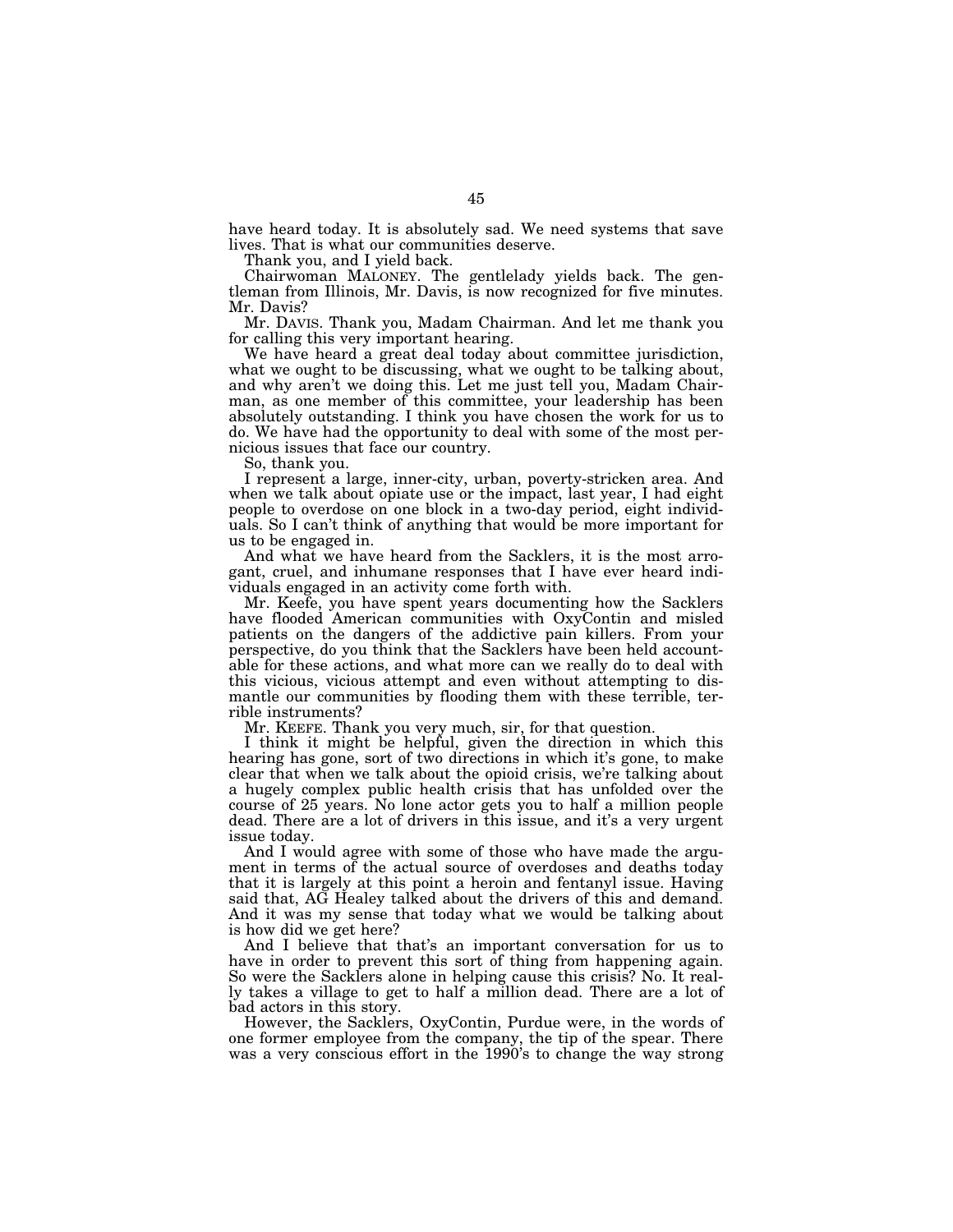opioids were prescribed. We know that a lot of people who today end up addicted to heroin and fentanyl had an on-ramp, which was prescription opioids that many, many people transition from one drug to another. I'll give you a statistic that should illustrate this.

In 2010, Purdue Pharma reformulated OxyContin to make the pills harder to crush, harder to abuse. And after that happened, sales nationwide of 80-milligram OxyContin pills—the biggest pills on the market—plummeted by 25 percent. Now on the one hand, that seems like good for them. They reformulated the pill. They've made it harder to abuse.

On the other hand, what that tells you is there was a huge market of people who were addicted to this drug, many of whom then transitioned to black market alternatives. So I think it's important for us to be clear not just about the risks that we face today, but about how we got here.

Mr. DAVIS. Thank you for your staying power. My time has ended.

But Madam Chairman, again, thank you for your leadership. You are our champion, and let us keep it moving.

Chairwoman MALONEY. Thank you. The gentleman yields back. And the gentleman from Vermont, Mr. Welch, is now recognized for five minutes. Mr. Welch?

Mr. WELCH. Thank you very much. And I do agree with my colleague Congressman Davis.

A couple of things, No. 1, I just want to say that I really appreciated the comments of my colleagues Rashida Tlaib and Jim Cooper, who expressed, I think, the outrage all of us feel about this. And I want to thank Congresswoman Bush for her empathy for Ms. Pleus. I think all of us feel that, and I want to thank her for coming and talking so wonderfully about her beloved son.

I want to ask a couple of questions to the attorney generals. It is really heartening to me to see our frontline top law enforcement officers, one a Republican and one a Democrat, taking such an active role in protecting consumers and fighting for justice when at the Federal level we were asleep at the switch for too long.

So a question I will ask each of you, starting with Attorney General Wasden, this bankruptcy settlement, where a couple of dozen attorneys generals from around the country and the league have opposed it, is there any precedent for a family as wealthy as the Sacklers, as culpable as the Sacklers, whose company has admitted to criminal liability, who paid a traffic fine, as Congressman Cooper put it, \$600 million, having the benefit of bankruptcy protection without the burden of filing for bankruptcy?

I would like you to address that, and then I would ask Attorney General Healey to do that as well.

Mr. WASDEN. Thank you very much for the question.

What I can tell you is from my perspective here in the Ninth Circuit Court of Appeals that would not be allowed. The discharge of liabilities for a non-bankrupt would not be allowed. That actually is part of the issue is that the Constitution requires a uniform law on bankruptcy throughout the country, and the law currently is not uniform. This was forum shopping by Purdue and by the Sacklers in order to take advantage of this disuniform provision of bankruptcy law that allows a non-bankrupt to be discharged.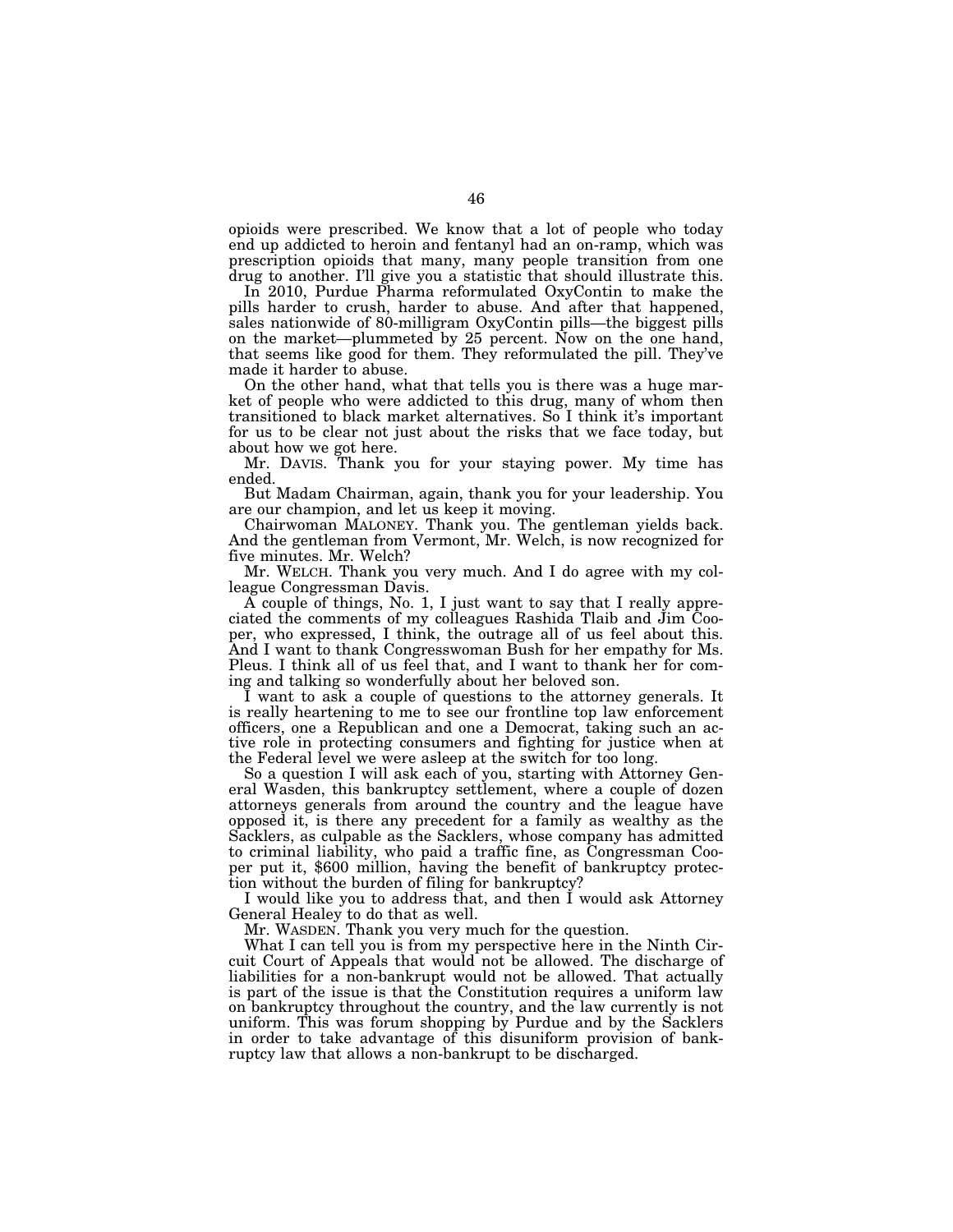And so I am not aware of precedent that would say that this goes on, but I will tell you that could not occur here. We believe that in Idaho, we should be able to go forward with our lawsuits. We're being prevented by this disunified bankruptcy provision.

Mr. WELCH. Thank you. And thank you for your work.

Attorney General Healey, could you comment?

Ms. HEALEY. Thank you. And I agree with everything my terrific friend and colleague General Wasden just said.

I will add that it would be unprecedented. Never before have we seen a family get relief in this way, through bankruptcy court. And so not only do we have something that is so unprecedented in terms of the extent of greed and the efforts of a wealthy family to just buy power and buy immunity and escape liability, I mean, for a crisis that has been unprecedented.

This would—in fact, to answer your question, Congressman, this would be first of its kind, absent action like the SACKLER Act, which would keep that from happening.

Mr. WELCH. Thank you very much.

And just a last comment, the chair and the ranking member, Mr. Comer, I know just share a horror what has happened to so many of our citizens. And I believe all of us would detest the notion that a wrongdoer would be able to escape free. So my hope is that despite other differences that many of us have on this committee, we may be able to get behind the efforts of these two outstanding attorneys general, one a Republican and one a Democrat.

I yield back.

Chairwoman MALONEY. The gentleman yields back. The gentleman from Georgia, Mr. Johnson, is recognized for five minutes. Mr. Johnson?

Mr. JOHNSON. I thank the gentlelady.

Ms. Pleus, my deepest condolences to you and your family for the loss of your dear son Jeff, and I thank you for your courage in coming to testify today.

Mr. Keene, the Sackler family founded, controls, and actually owns the corporation known as Purdue Pharma. Correct?

Mr. KEEFE. Yes. They own it indirectly, I believe, through a series of trusts. But, yes.

Mr. JOHNSON. And Dr. Richard Sackler, a member of the family that controls Purdue Pharma, controls the patent on OxyContin. Correct?

Mr. KEEFE. I couldn't say whether he does personally. He was not the inventor of OxyContin, but it was employees certainly of Dr. Richard Sackler who were, I believe, the named inventors of the drug. So the company controls that.

Mr. JOHNSON. And he controls the company. Now, so Attorney General Healey, the Sackler family, and especially Dr. Richard Sackler, misrepresented the addictive qualities of OxyContin to physicians and then pushed those same physicians to overprescribe OxyContin to unwitting patients wracked by chronic pain. Correct?

Ms. HEALEY. That's correct.

Mr. JOHNSON. The actions of Purdue Pharma and the Sackler family are blamed justly for fueling the U.S. opioid crisis. Isn't that correct?

Ms. HEALEY. Absolutely.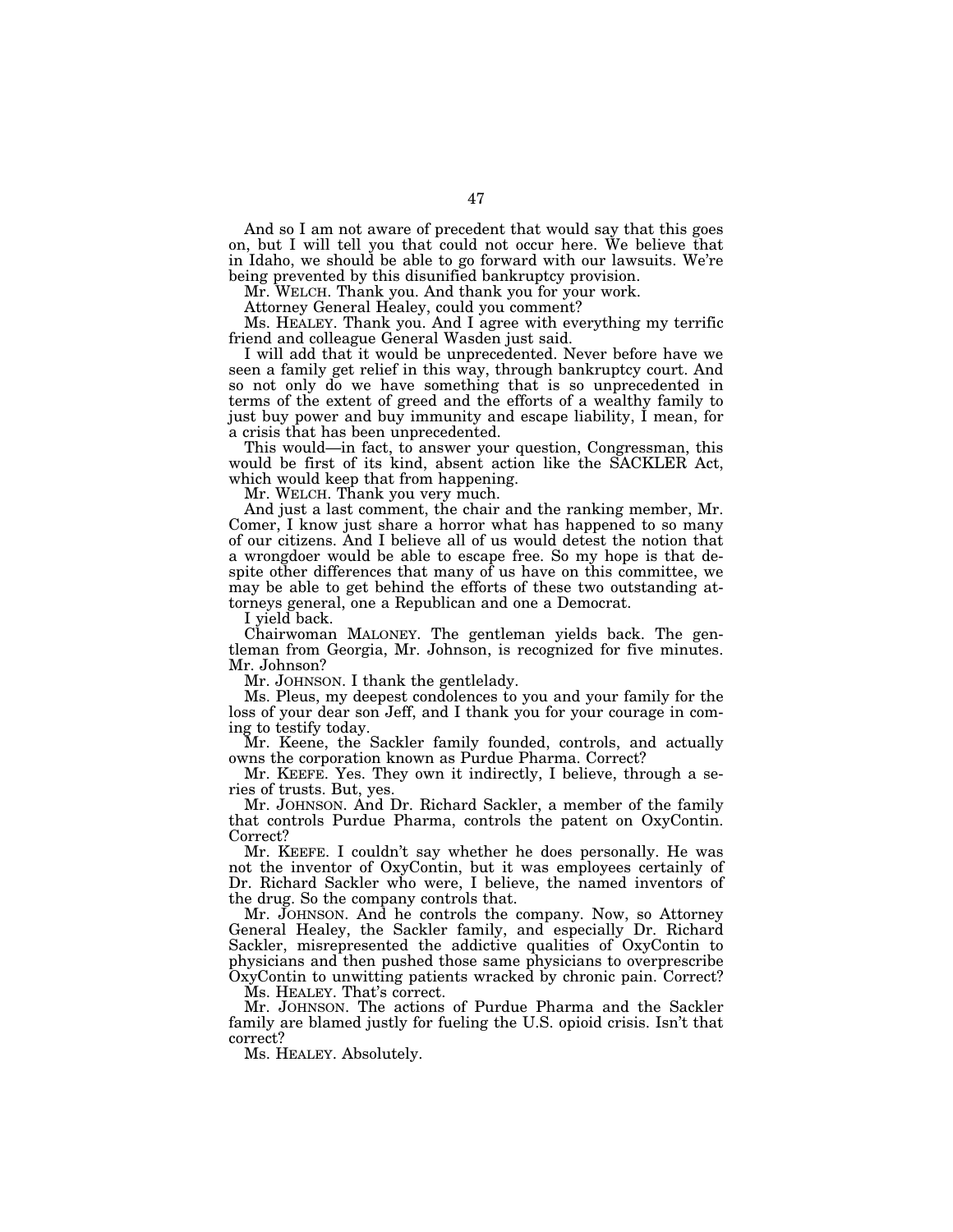Mr. JOHNSON. And since 1999, almost half a million people have died from opioid overdoses in this country. Isn't that correct?

Ms. HEALEY. Sadly, yes.

Mr. JOHNSON. And Mr. Keefe, is it true that in 2018 Dr. Richard Sackler, the same doctor whose family owns Purdue Pharma, the company behind the notorious pain killer OxyContin, was granted a patent for a drug that is used to wean addicts off of OxyContin? Isn't that correct?

Mr. KEEFE. He was one of the people named on the patent I believe you are referring to, yes.

Mr. JOHNSON. So the same family, and Dr. Richard Sackler in particular, who are largely responsible for creating the opioid epidemic are now poised to rake in billions of dollars for a new drug that they say will wean people off of OxyContin. Correct?

Mr. KEEFE. It's not clear to me that Purdue has necessarily moved forward with that as a particular product in mind-

Mr. JOHNSON. But they potentially—potentially are going to make a ton of money off of the death and destruction that they caused.

Attorney General Wasden, Purdue Pharma, which the Sacklers control, took in \$35 billion in revenue and claims that it is threatened with insolvency and has now filed for bankruptcy protection. Correct?

Mr. WASDEN. That is my understanding. Correct.

Mr. JOHNSON. And that same multibillionaire family, the Sacklers, who control Purdue Pharma, used Purdue Pharma to shield their personal assets from those seeking to hold them accountable for their immoral and illegal misconduct. Correct?

Mr. WASDEN. Absolutely.

Mr. JOHNSON. And it is a known fact that the Sackler family has drained Purdue Pharma of at least \$10 billion, putting that money into their personal accounts. Correct?

Mr. WASDEN. That is my understanding. It's in the \$10 billion range, yes.

Mr. JOHNSON. And now the Sacklers are using Purdue Pharma's bankruptcy to prevent the victims of their drug dealing from holding them personally accountable for the death and destruction that they perpetrated. Is that right?

Mr. WASDEN. That is absolutely correct.

Mr. JOHNSON. So, Attorney General Healey, how would a common sense reform like the SACKLER Act ensure that the Sackler family is finally held responsible for its role in fueling the opioid epidemic?

Ms. HEALEY. Thank you, Congressman.

I think what's important here is for the committee to know that we are not asking you to find or judge the Sackler family liable. What we're asking for you is to allow us as state AGs to have our day in court.

Because absent action through the SACKLER Act, a bankruptcy judge will be allowed to wipe free all claims, civil claims against the Sackler family. They will be able to go along with the deal that we think is a lousy deal that the Sackler family wants the court to endorse a deal that would leave them richer than it does today.

So that's what we're asking for is this positive correction.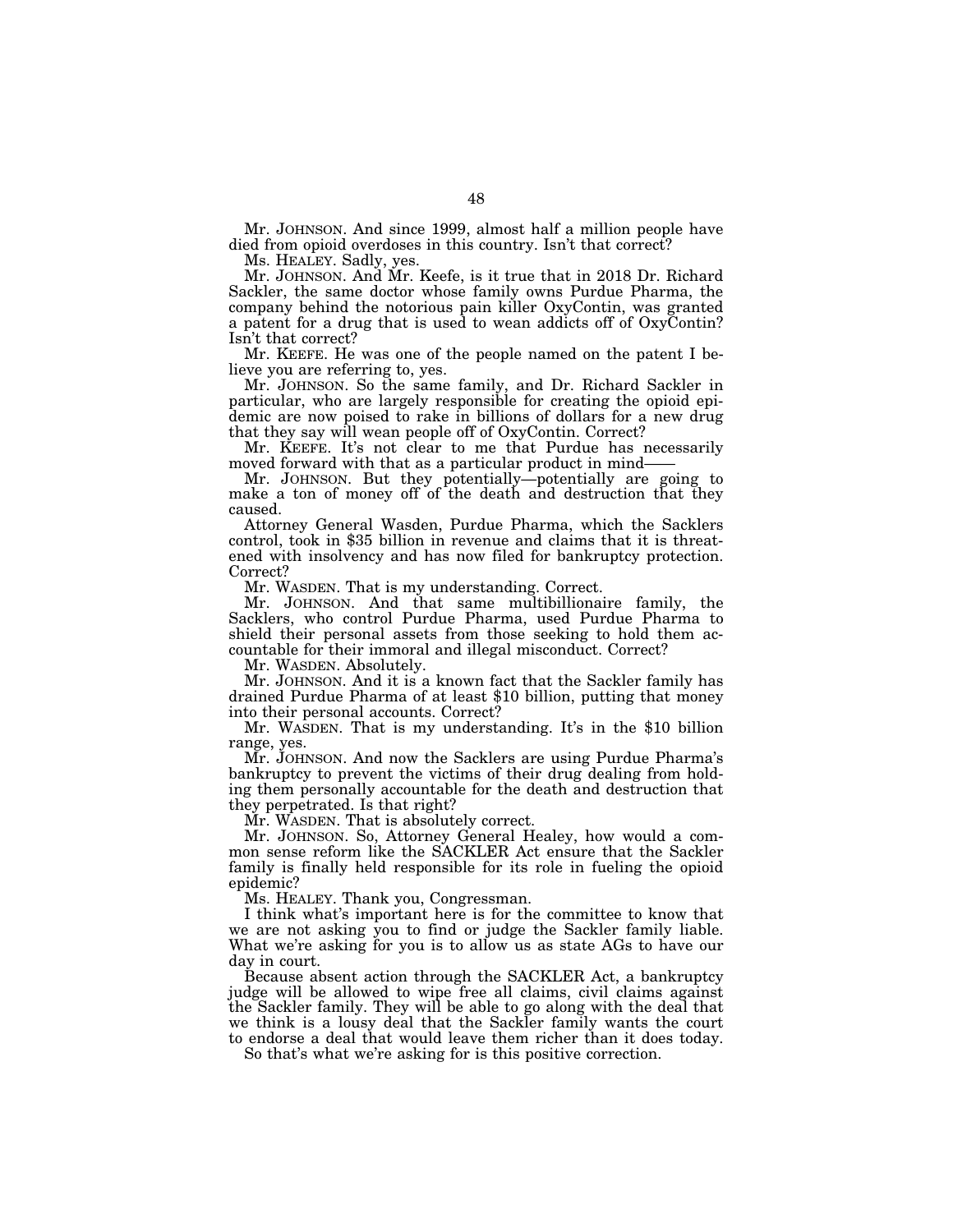Mr. JOHNSON. Passage of the SACKLER Act would actually accomplish that objective. Correct?

Ms. HEALEY. Correct.

Mr. JOHNSON. OK, and with that, Madam Chair, my time has expired, and I yield back.

Chairwoman MALONEY. Thank you for raising so many important points.

The gentleman from Kentucky, Mr. Comer, is recognized for as much time as he may consume.

Mr. COMER. Well, thank you, Madam Chair.

And let me be very clear. Every Republican on this committee wants to hold the Sackler family accountable. Every Republican on this committee has stated today and in the previous committee hearing that the Sacklers are bad actors. Purdue Pharma should be held accountable, and the Sackler family should be held accountable. Every one of us agree with that.

I have been sitting here trying to understand the purpose of this committee hearing today. I have listened to many Democrat members on this committee chastise Republicans and imply that they didn't want to hold anyone accountable. We want to hold everyone accountable.

And I have heard many Democrats say that we need to pass the SACKLER bill that you referenced countless times today. So I have looked that bill up. That bill has been assigned to the Judiciary Committee, not the Oversight Committee.

So my question is since—to the Democrats, since you all are in power, you have complete power. You have the presidency. You have the House. And by virtue of the Vice President, you have the Senate. If you want to pass the SACKLER Act, bring it up for a vote.

Why are you yelling at Republicans? We agree that the Sackler family should be held accountable. I come from a banking background. I understand the bankruptcy laws. I am detested by the bankruptcy laws. I see people like the Sacklers get out of debt all the time.

I am all about changing the bankruptcy laws. I would work with any Democrat on that. We want to work with legislation to hold the Sackler family accountable, but that is not what we are doing here today.

And it is troubling listening to a witness that bring in that we have sympathy for the family. I represent Kentucky. I represent Appalachia. I understand. I know people personally. I have relatives. I know a lot of people have lost their lives and their families have been torn apart because of opioids. And I—no one is more interested in holding people accountable than I am.

But this committee hearing is just show. This is just show. If you want to bring the bill up, bring it up. But it is not this committee. So if the Democrats are trying to create a narrative here, that is fake news because the Republicans support holding the Sackler family accountable.

What we have stated in this committee hearing that you have tried to take out of context is that we have a crisis on the Southern border. We are talking about the drug problem today when as we speak, people are crossing that border with illegal drugs, and the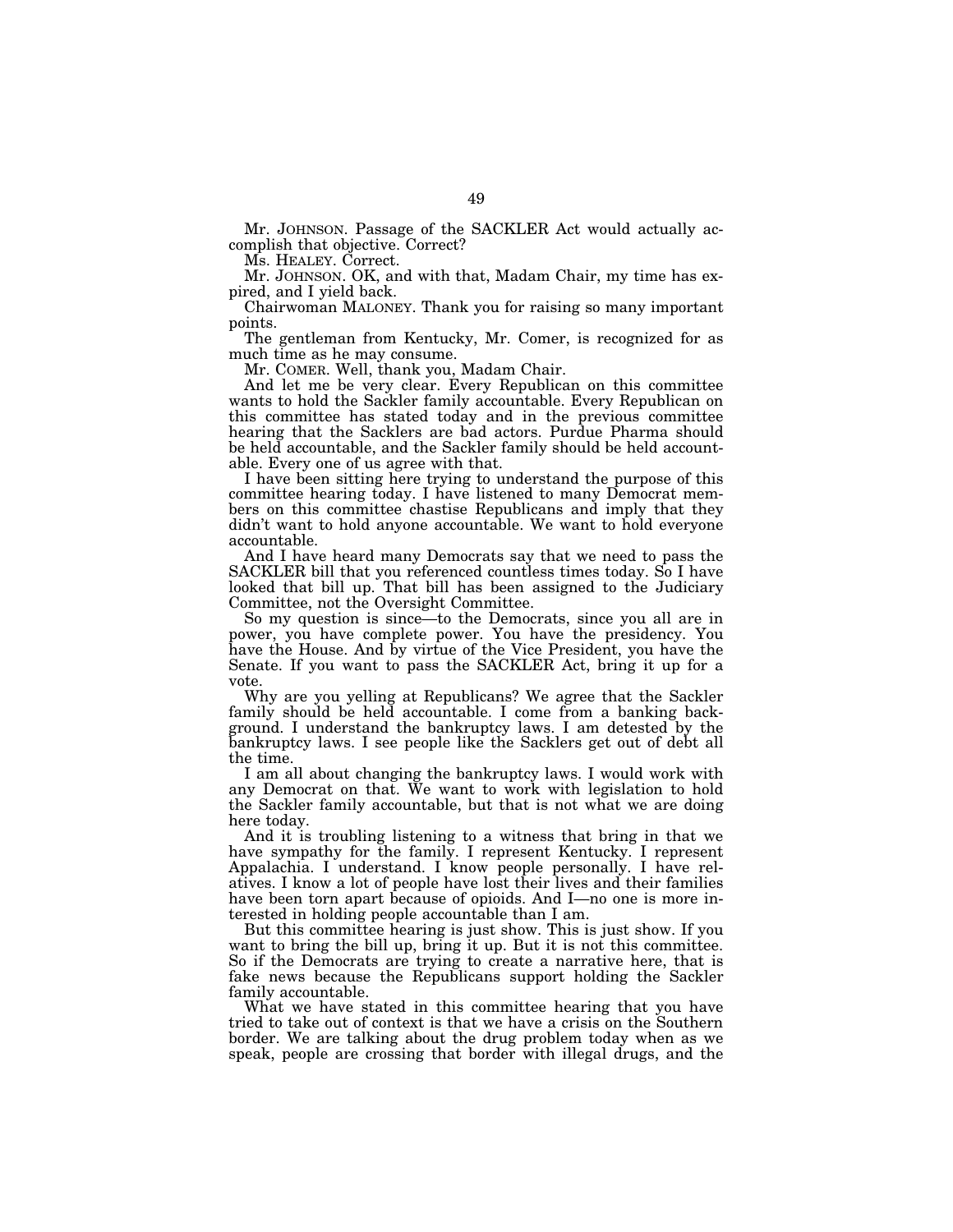Biden administration is doing nothing about it. Even worse, the Democrats on the Oversight Committee are doing nothing about it.

We have had so many committee hearings since this border crisis has escalated. We have heard from so many across America in law enforcement that are pleading for help on the border because the drugs, the fentanyl is crossing the border every day.

We have asked this committee for anything pertaining to a committee hearing. We have asked three times, requested three different times, every single member of this committee, to hold a hearing on the Biden border crisis. We are having a hearing today, and we agree with you. We agree the Sackler family is terrible. They should be held accountable. But you have the ability to do that, not the minority.

So instead of arguing with Republicans, I think you need to argue with Jerry Nadler, the chairman of the Judiciary Committee, and you need to argue with Nancy Pelosi, the Speaker of the House, or Steny Hoyer, the majority leader, who controls the flow of legislation. Not the Republicans on the Oversight Committee because we agree with you. We just want to be productive.

We want to hold people together. We want to do something about the drug problem. And to do something about the drug problem that is to get the border under control, which you all refuse to do, and I think part of the reason is what people like Tlaib and Representative Bush have said and imply that that is some kind of racist act to secure the border. That is not a racist act.

If you want to get the drug problem under control, one thing you could do is take the border crisis seriously, and the fact that the President and Vice President haven't even set foot on the border, that says a lot. So I am going to turn the question to the one witness here today who is fighting and has fought the war on drugs on the border, and that is Mr. Carroll. Good to have you back, Mr. Carroll.

Mr. CARROLL. Thank you, sir.

Mr. COMER. You know, we have heard from many Democrats on this committee about defunding the police. Negative comments after negative comments by Tlaib, by Bush, on law enforcement. I wonder, have the Democrat efforts to defund the police led to less resources at the border and more illicit fentanyl crossing the border, in your opinion?

Mr. CARROLL. I think when you talk to almost any, if not all, law enforcement officers today, they're the first ones to pound the table and say the last thing that we want to do is incarcerate someone with an addiction. The police are usually the first ones able to respond to the scene of an overdose, and they're all carrying naloxone, and they all have the ability to reverse an overdose on the scene. And thankfully, there is even more powerful reversal drugs that are being developed because the fentanyl is so out there.

So we need to defend the police, not defund the police. There's a lot of national organizations for police that are teaching de-escalation techniques to make sure that law enforcement have the best techniques and the ability to make sure that a situation is not getting worse, that they're keeping it under control.

And certainly, as we've been saying, we have essentially a narco state in Mexico, and I would respectfully argue that probably more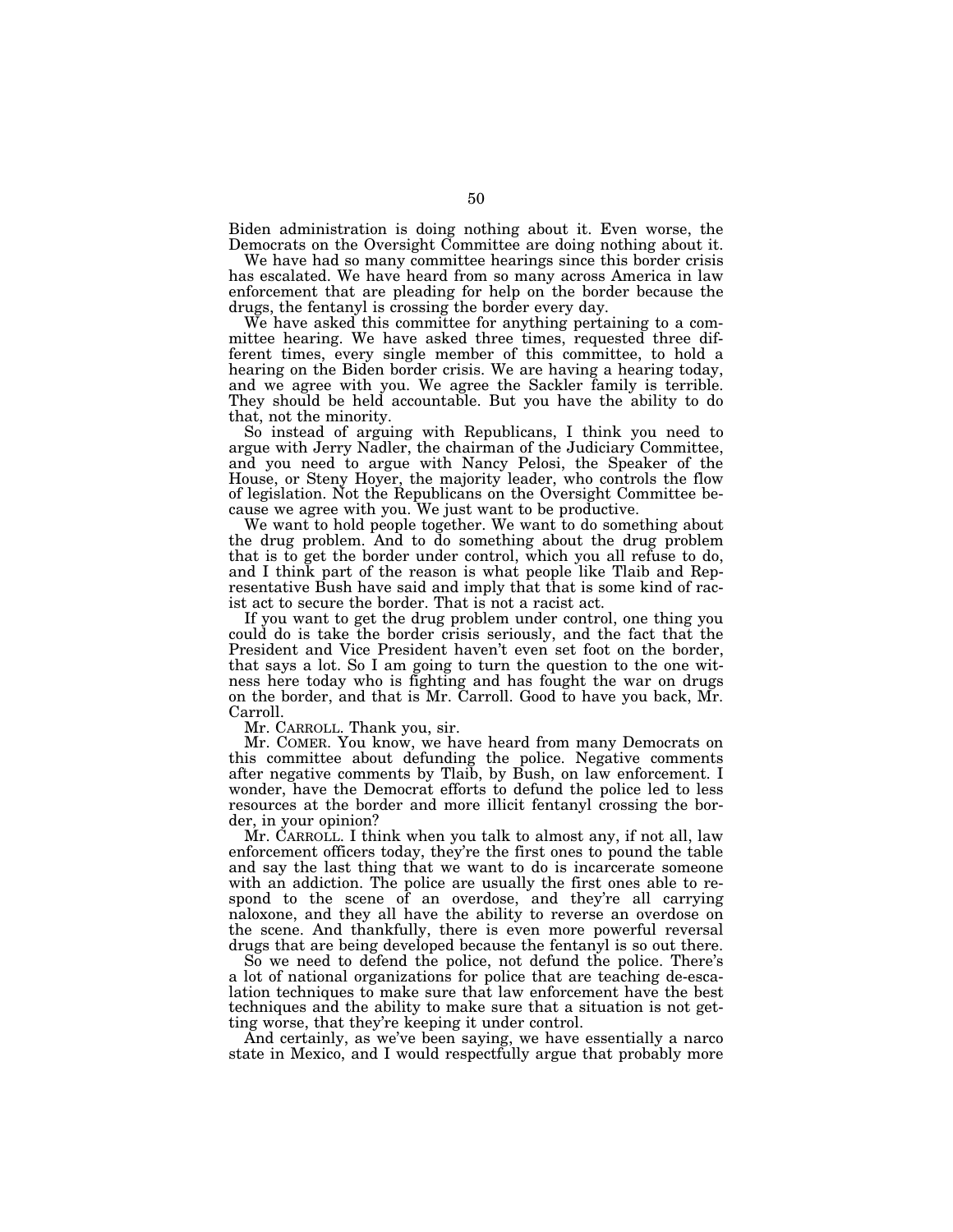than the terrorists, the drug cartels of Mexico control the government more so than some of the elected leaders down there. And so, as we assign responsibility to pharmaceutical companies in the U.S., we want to make sure that law enforcement who are trying to do the right thing that they want to be there and help individuals, that they have our support as well.

Certainly everyone is—can benefit from training. I think the police are the first one to say that, and so we want to make sure that they have all the tools necessary, not only de-escalation but also the intelligence to be able to do this.

I also hope the committee, the committee should be being briefed later this month from the White House on heroin production in Mexico. And as you get those numbers, I think that will be very telling in terms of the shift from heroin to fentanyl as well as we're trying to attack the synthetic drugs. And so thank you for allowing me to address that issue.

Mr. COMER. One last question, Madam Chair, if I may, to Mr. Carroll, and that is, Mr. Carroll, you have been in my district. You have seen—we have talked to drug task force people. We know that crystal meth is being manufactured in Mexico and crossing the border. We know fentanyl is coming from China through Mexico across the border. Now you mentioned heroin in Mexico across the border.

I wonder, in your opinion as a law enforcement official, do you believe that if either Joe Biden or the border crisis czar Kamala Harris went down to the border and had a press conference with law enforcement standing behind them or the military standing behind them and said we are going to get tough on this border. We are going to secure the border, and if you cross this border, you are going to be held accountable in the worst possible way. Do you, sir, think that that would make a difference in all of the drugs that are crossing this border right now?

Mr. CARROLL. It's absolutely one of the things that we need to do, among the others that we've talked about today. It is one of the things that we need to do to be able to save lives and reduce the tragic rise of overdoses that we've seen since the advent of COVID.

You can't imagine the border until you've been down there. I've been down there maybe a dozen times by air. Multiple times, you know, on four-wheelers, and it's a very difficult situation. We just need to know what is coming into our country.

You all can decide who is coming in. We just need to know what is coming in and make sure that it's not the drugs that are killing our children.

Mr. COMER. Well, I will wrap up with this, Madam Chair. The Republicans on the committee, my opinion, every one of us have been to the border at least one time. I challenge the Democrats to go to the border to see the problem on the border with the illicit drugs and the human trafficking that is happening every day on the border.

And I will say this. We will work with any Democrat on this committee to hold the Sackler family accountable. We agree with that. So don't create a narrative that we don't. We do agree with that. We have already said that. We will continue to say that.

But let us go a step further and let us do something about this crisis on the border. Let us have a hearing on that, and let us get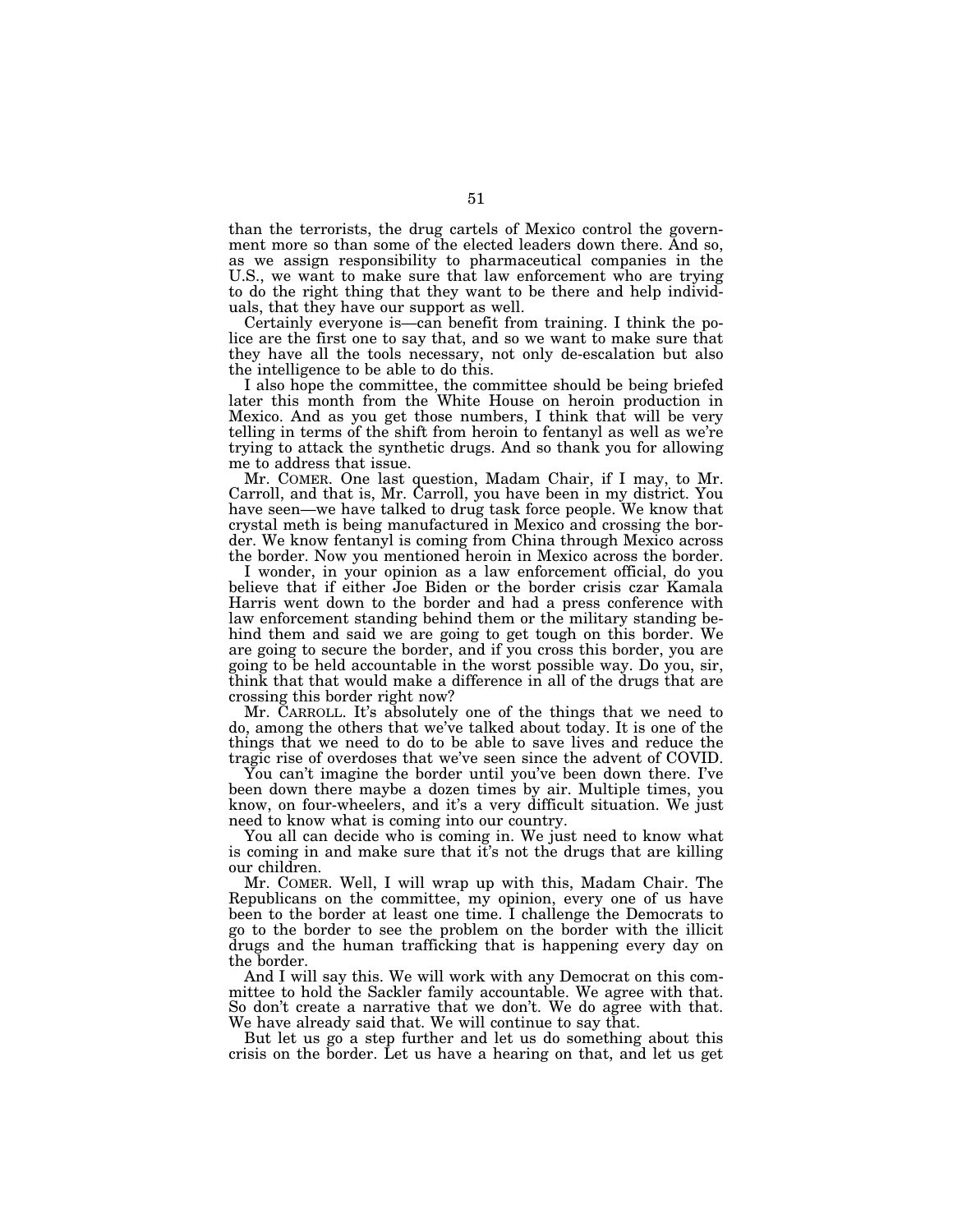serious about that and try to hold people accountable for all the drugs crossing the border that are affecting our population every single day.

Madam Chair, thank you. And I——

Mr. RASKIN. Would the gentleman yield?

Mr. COMER. I will yield. Yes, absolutely.

Mr. RASKIN. OK. Mr. Comer, thank you very much for your enlightening comments there.

My quick question is this. Are we hearing you to say that you would support the SACKLER Act?

Mr. COMER. I haven't read the SACKLER Act. This is a committee hearing. This isn't a markup. The committee was assigned to Judiciary. If it was assigned to Oversight, I would have already looked over it. But we will look over it and see what is in the bill.

But I think that what needs to happen is you need to have a markup and a hearing on the bill, and that has got to happen in the Judiciary Committee, I assume. You are on the Judiciary Committee, Mr. Raskin?

Mr. RASKIN. Yes, indeed. I would love to be able to take your endorsement of the bill with me-

Mr. COMER. I am not endorsing it until I read it.

Mr. RASKIN. I got it.

Mr. COMER. I have to read the bill first, but we want to hold the Sackler family accountable.

Mr. RASKIN. Thank you.

Mr. COMER. And I yield back, Madam Chair.

Chairwoman MALONEY. Time has expired. We have given the bill to your staff.

The gentleman from Maryland, Mr. Sarbanes, is recognized for five minutes.

Mr. SARBANES. Thanks very much, Madam Chair.

I just want to point out that this hearing isn't only about addressing the SACKLER Act, which has been introduced. It is trying to offer some measure of justice. This is a public hearing. It is important for us to let the victims of this opioid crisis know that Members of Congress are paying attention to this, that we are listening to them, that we want to get justice for them. So that this committee hearing serves a number of different, but very important purposes, and I want to thank you for convening it.

I am going to come back and talk a little bit about the prescription, that the marketing to physicians in particular and how that drove the opioid crisis. In 2017, the President and the CEO of Purdue Pharma, Dr. Landau, wrote the following notes regarding the crisis, the opioid crisis.

''There are too many prescriptions being written, too high a dose, for too long for conditions that often don't require them by doctors who lack the requisite training in how to use them appropriately." That pretty encapsulates the problem right there.

Attorney General Wasden, did Dr. Landau's notes summarize the factors, in your opinion, that created and fueled America's opioid epidemic?

Mr. WASDEN. Yes, in a short word. The marketing campaign created by Purdue Pharma was intended to deceive doctors, have longer prescriptions, higher doses of prescriptions. The answer to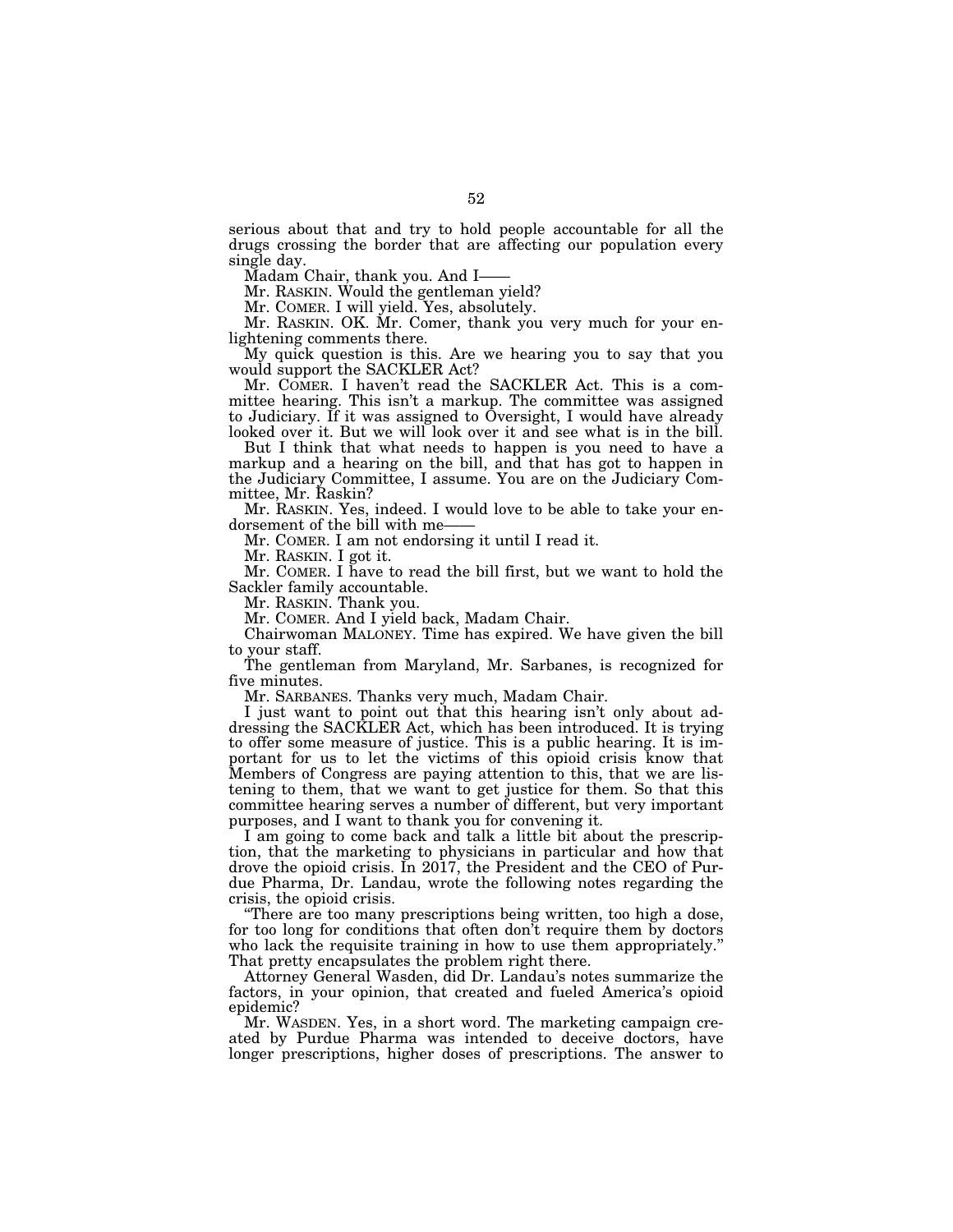the concept of addiction was well, it's really their fault. They're the bad people. It was intended clearly too just sustain long-term demand for their product and, therefore, enrich them. That was the process.

Mr. SARBANES. Thank you.

Mr. Keefe, let me turn to you, and this can be just yes or no answers. Let me just say thank you to you for your good work, for bringing this to light, assembling it in one place so the public and so we can understand better exactly what happened with the Sackler family driving this crisis.

Did the Sackler family, in their capacity as board members and executives, order Purdue to hire hundreds more sales representatives?

Mr. KEEFE. Yes.

Mr. SARBANES. Were they involved in directing those sales representatives to target the highest volume prescribers of OxyContin? Mr. KEEFE. Yes.

Mr. SARBANES. Did they participate in Purdue's efforts to push the highest-strength dosage of OxyContin?

Mr. KEEFE. Yes.

Mr. SARBANES. As board members and executives, the Sackler family also approved OxyContin's marketing materials and incentive structures for sales reps. Attorney General Healey, Purdue's sales reps were incentivized through their compensation structure, were they not? And can you tell me how that compensation structure basically gave them all the wrong incentives when it came to treating patients properly?

Ms. HEALEY. Yes. The answer to that is absolutely they were incentivized. They were incentivized to visit as many offices as possible, talk to as many doctors as possible. Talk to them and give them misleading, inaccurate information, including representations that were specifically aimed at getting doctors to prescribe more opioids to more people at higher doses for longer periods of time.

And the way the Sacklers—the way the Sacklers incentivized that was through compensation.

Mr. SARBANES. According to internal documents obtained by the committee and by Attorney General Healey, the Sacklers, as board members and executives, rewarded employees for selling more prescription opioids at higher strengths, as you just described.

Mr. Keefe, as board members and executives, did the Sacklers push dangerous sales tactics, yes or no?

Mr. KEEFE. Yes.

Mr. SARBANES. Would you agree that the purpose of these sales tactics was for the Sacklers and Purdue to maximize their profits? Mr. KEEFE. Absolutely.

Mr. SARBANES. So, basically, we have an opioid epidemic of epic and tragic proportions across the country. And it is relatively unusual that you would be able to trace so much of that back to one place, to one point source. We talk about point source and nonpoint source pollution. In this instance, we can trace back to one source, one family, the Sackler family, responsibility for fueling this opioid epidemic across the country.

There has to be justice in this case. That is what we are seeking with the SACKLER Act. I want to thank the sponsors of that. I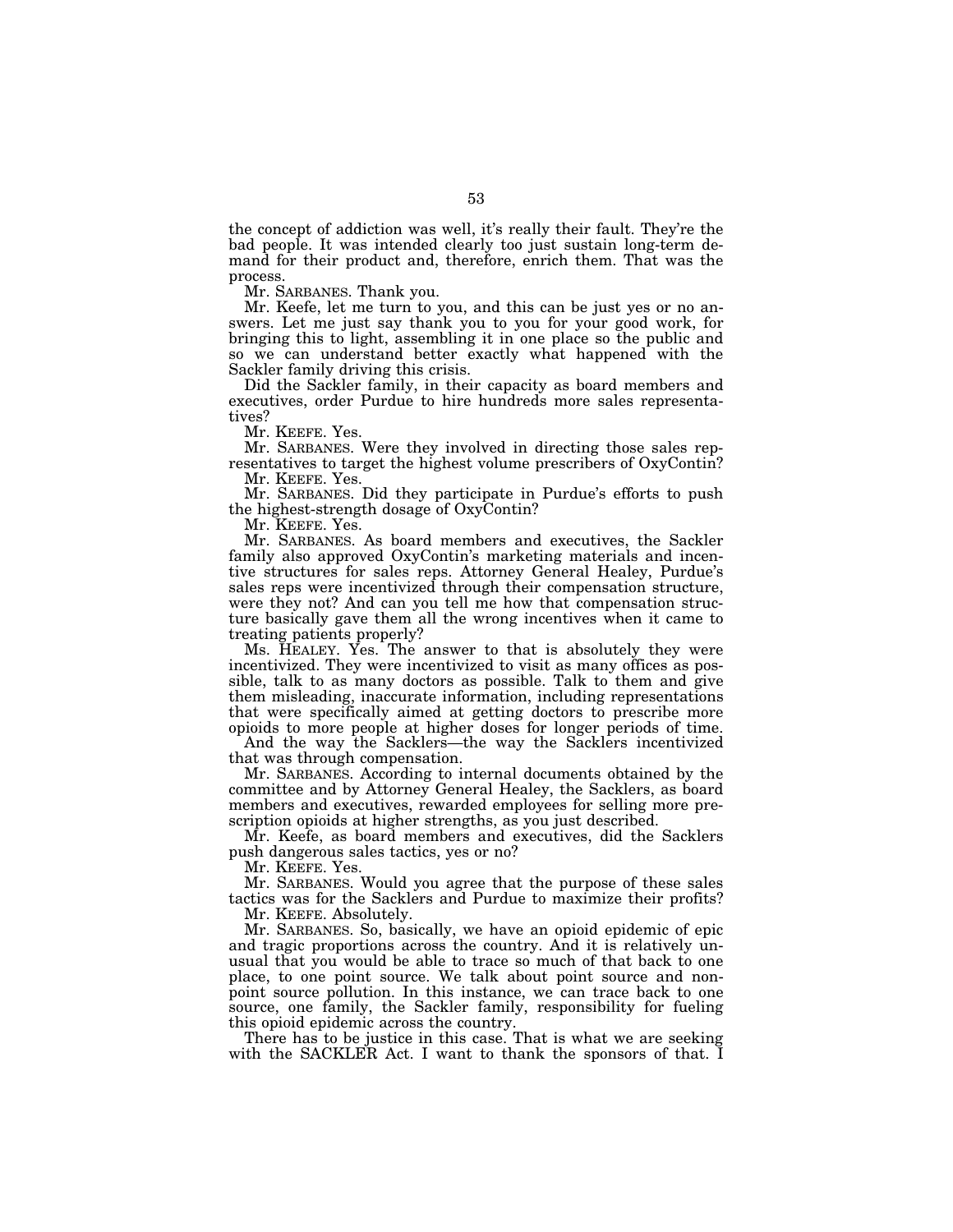want to thank you, Madam Chair, for this hearing and again an opportunity to bring some measure of justice for what families have suffered, and I yield back my time.

Chairwoman MALONEY. The gentleman yields back. The gentlelady from Illinois, Ms. Kelly, is recognized for five minutes. Ms. KELLY. Thank you, Madam Chair.

First of all, I just want to say I would appreciate if one broad brush wasn't put on Democrats. We are definitely not monolithic. I don't agree with defunding the police. I think there should be some reallocation of funds, and a lot of police in my area think that also, for therapists, social workers, and things like that. So please don't say we all are saying that.

And also we can talk about the border, but if there wasn't the appetite for drugs, it wouldn't matter what was brought across the border. And the appetite was started in many different ways, as our witness talked about her son.

During our December hearing, David Sackler told the committee, and I quote, "I have no problem with transparency with everything that is relevant to Purdue as it relates to the Sacklers, none at all.''

Mr. Keefe, you have done extensive research into the Sacklers and the multibillion dollar empire they built through the sale of OxyContin. Have the Sacklers been transparent with the public about their involvement in the day-to-day operations of Purdue Pharma?

Mr. KEEFE. Thank you for the question.

No, and in my experience, they've been the opposite of transparent. I think part of the way that we got here is that there was a decades-long campaign to suppress the truth, both about the company and what it was doing and about the family's active role in guiding the company during some of the most critical decisionmaking periods in this story.

Ms. KELLY. The Sackler family has repeatedly and intentionally avoided public accountability and has fought hard to keep any information from reaching the public. I would like to ask you about a few of these instances, Mr. Keefe.

In 2004, the West Virginia attorney general sued Purdue and charged the company with deceptive marketing. Did this case ever go to trial with public testimony?

Mr. KEEFE. No, it did not. There have been many cases initiated, and to date, none of them have gone to trial because-

Ms. KELLY. Mr. Keefe? OK.

Mr. KEEFE. No, it did not.

Ms. KELLY. OK. In 2007, Purdue was sued by the attorney general of Kentucky for misleading claims about OxyContin's addictive potential. Did that case go to trial?

Mr. KEEFE. The Kentucky case did not. It was settled.

Ms. KELLY. And Dr. Richard Sackler was deposed as part of that lawsuit. During this deposition, he was asked about the illegal marketing of OxyContin and what his family knew about it. That deposition was sealed by the court. Correct?

Mr. KEEFE. That's correct. The family and the company went to great lengths to keep that deposition sealed and secret.

Ms. KELLY. And then, in 2016, a news outlet staff filed a motion asking a judge to unseal Dr. Sackler's deposition. In granting the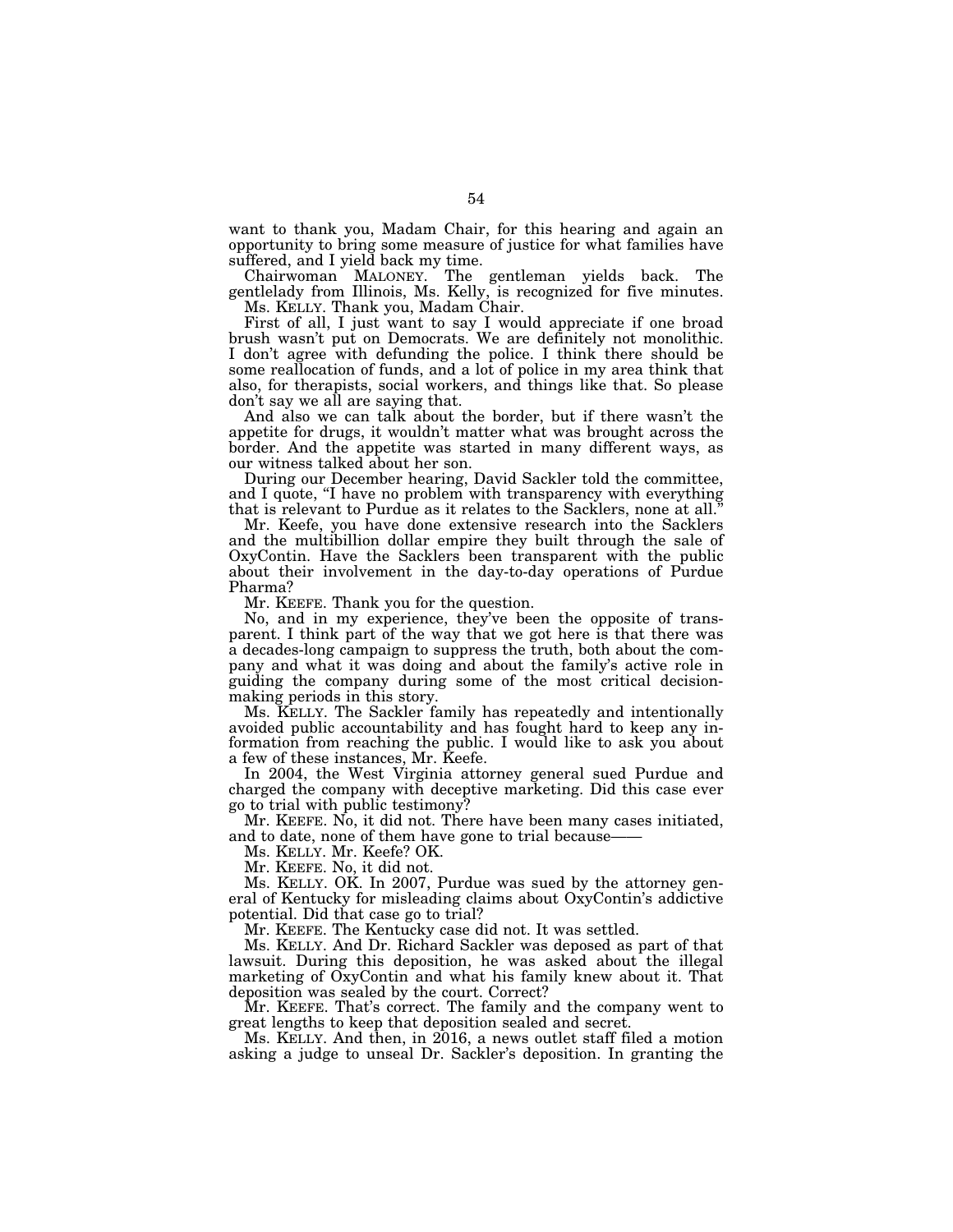motion, the judge stated, "The court sees no higher value than the public, via the media, having access to these discovery materials and that the public can see the facts for themselves.''

So the Sackler family appealed this decision, a decision that promoted transparency into your family's actions. Isn't that right?

Mr. KEEFE. That's correct. Yes, I think as a general rule, the truth has not been their friend. Transparency has not been something that has been particularly beneficial to them.

Ms. KELLY. Has litigation against the Sackler family gone to trial at any time?

Mr. KEEFE. No.

Ms. KELLY. And then, Attorney General Healey, why is it so problematic that the Sacklers have been able to obscure transparency into their role in managing Purdue?

Ms. HEALEY. Congresswoman, because I don't think you get justice without transparency. You don't get accountability without knowing what's going on and then holding those who did the wrong accountable. And that's what happened here, and it's happened because they're an incredibly wealthy family that's been able to buy off lobbyists and lawyers and PR campaigns and now is trying to buy relief by offering up something in a bankruptcy proceeding in a totally unprecedented way.

Ms. KELLY. And it is such a shame because for thousands of families shattered by these drugs and addiction, there is no backroom deal to bring back their loved ones, and we deserve better.

Thank you so much, and I yield back.

Chairwoman MALONEY. The gentlelady yields back. The gentleman from California, Mr. DeSaulnier, is recognized for five minutes.

Mr. DESAULNIER. Thank you, Madam Chair, and thank you again for this hearing and your partnership and your tenacity. And it is all about justice.

And I really want to thank the witnesses, all of you, for your passion and tenacity and your compassion. And like Mr. Lynch and others, I have got a long history in this as it was brought to me by parents of constituents when I was in the state senate here in California who had lost children tragically because of the Sackler family's greed and avarice.

And for me, quite frankly, I can't—they are a family of sociopaths. They will use anything they can do to avoid responsibility for the horror that they have put upon this country, and it is a horror that if we allow it to continue and we don't pass this act—and ask my colleagues across the aisle—I think I have a reputation for being open, I am happy to work with you. Let us do what is in front of us and hold these people accountable and stop this horrible, horrible culture.

Again, Madam Chair, thanks. And as we discuss points to bring the Sackler family to justice, I can't help but continue to reflect on the devastation wrought by their crisis. Nearly 500,000 American deaths from 1999 to today, 1,000 emergency room visits every day, and a total economic burden, as I have said before, according to the CDC, \$78.5 billion, almost \$80 billion every year.

More deaths than the entire Vietnam War, and a family that has withdrawn over \$10 billion from their privately held company at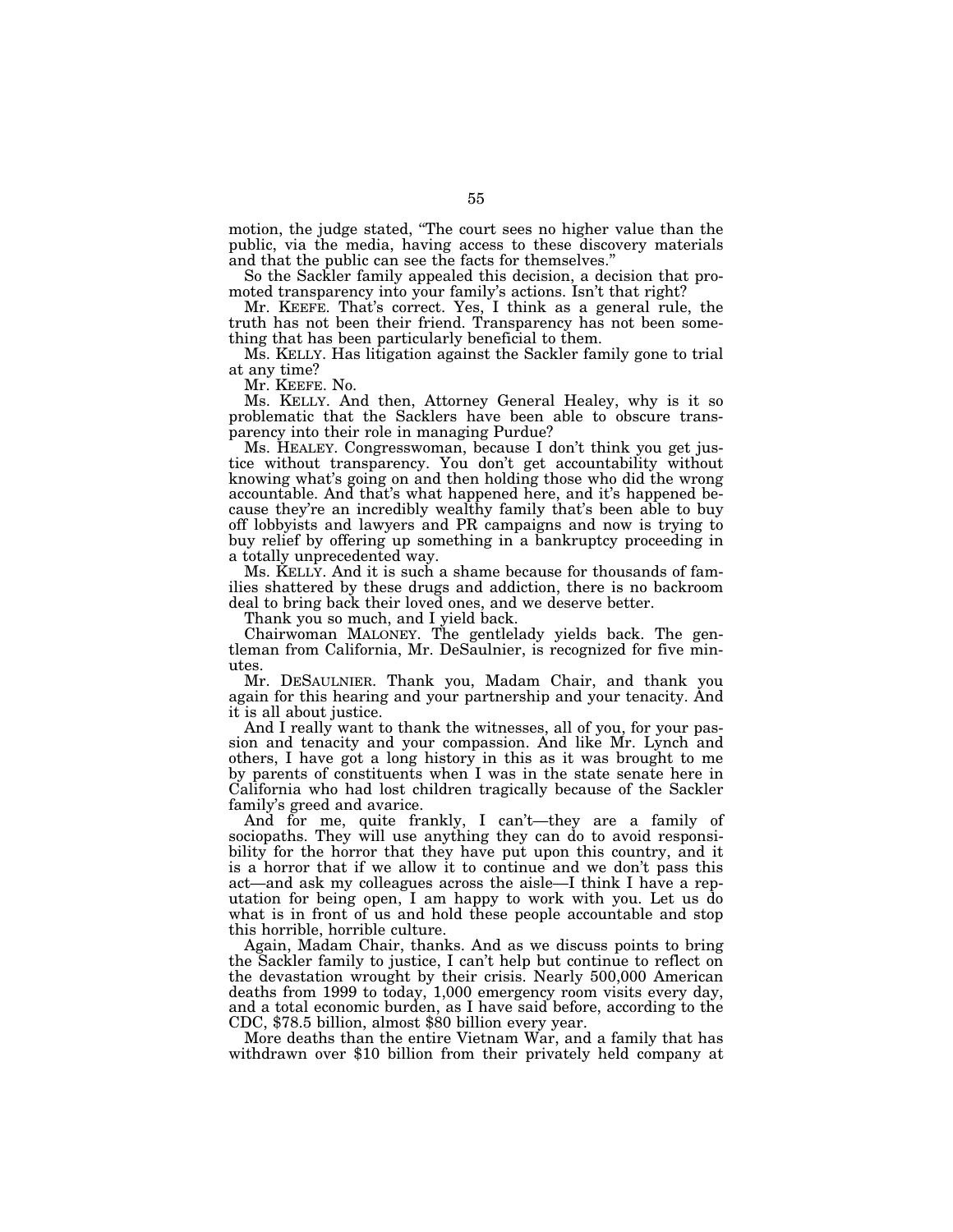the center of this crisis. The greed and the lack of remorse from the family highlight the need for further personal, personal accountability if we are going to stop this kind of thing.

Two weeks ago, a Federal judge allowed a restructuring plan that would grant legal immunity to members of the Sackler family to move forward for a final vote. While this action does not yet release the Sacklers from lawsuits—the plan needs to be confirmed first—it underscores why this bill, Representative Maloney and my bill, the SACKLER Act, must be passed immediately.

Attorney General Wasden, thank you so much for your actions. You stated in your written testimony that by exploring the bankruptcy, the Sacklers have ''kept my case away from an Idaho judge and an Idaho jury.'' If Purdue Pharma's plan is confirmed, how would that impact your ability to bring the Sacklers to accountability?

Mr. WASDEN. Thank you very much.

The answer is I would not be able to bring the action. We would—it would gut our ability to hold them accountable. Mr. DESAULNIER. Thank you.

In our December hearing, David Sackler stated, and I quote, ''It is my belief that the bankruptcy process offers the best and most transparent and most equitable way to address the opioid epidemic.''

Attorney General Healey, you were the first public official to sue members of the family for wrongdoing, and you have been a really great leader—thank you—in pushing back against injustices by the Sacklers and the bankruptcy proceeding. Do you agree with David Sackler's description of the bankruptcy process as transparent and equitable?

Ms. HEALEY. It's the best deal for David Sackler and members

of the Sackler family. It's not the best deal for families. Mr. DESAULNIER. Thank you. Thank you, Madam Attorney General. As a native of Massachusetts, I am proud of you. And I can understand you, which I cannot always understand Mr. Lynch.

A few circuit courts do not permit courts to release claims against those who have not filed for bankruptcy themselves. But the Sackler family secured a judge who was sympathetic to their legal arguments, and now he has advanced a plan to grant them immunity that would not be accepted in other courts.

Attorney General Healey, what message does it send if Congress continues to let this loophole exist?

Ms. HEALEY. It sends a horrible message. It sends a message that if you're the perpetrator, if you're the architect, if you're the orchestrator, if you're the implementer, and you have boatloads of money, you're going to get away with whatever you want to get away with, no matter how many people were harmed, no matter how many people died.

And so I just find it absolutely untenable that we would allow this to happen, and it's why we really call upon Congress to act. There's one opportunity to get this right and bring justice for families across districts and across states in this country, and the time is coming up really short, given the state of the bankruptcy proceeding. That's just the way it is.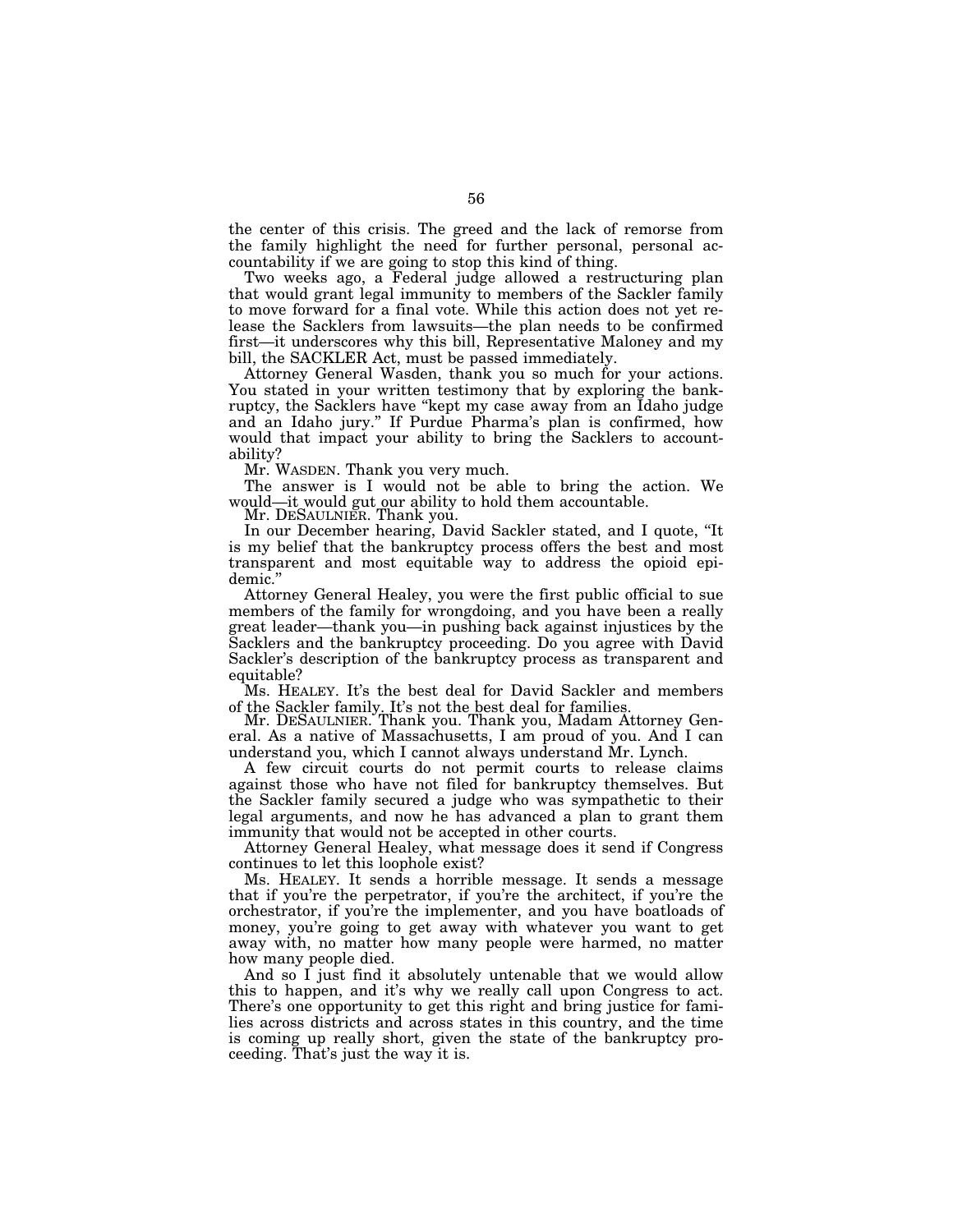Mr. DESAULNIER. AG Healey, you have said that this bankruptcy is an example of bankruptcy for billionaires. Could you just explore a little bit more about Purdue's bankruptcy process and their strategy?

Ms. HEALEY. Well, their strategy has been to game the system to their advantage, which has been the Sackler MO from the very beginning. So Purdue, which they put into bankruptcy by siphoning off billions and billions of dollars of OxyContin profits and revenues over the years, so they put the company into bankruptcy. Company goes into bankruptcy, and then they, themselves, as billionaires, to the tune of tens of billions that the company has recovered that have now gone to the Sacklers, they then run to bankruptcy court.

And I think you don't have to be a lawyer to know that bankruptcy court is for people who are supposed to be bankrupt, corporations who are supposed to be bankrupt. It's a way the system builds in a mechanism for us to go forward. Instead, incredibly, but maybe not so incredibly because the Sacklers know no end in terms of looking after themselves, go to court and say, hey, court, give us the relief. We're going to throw a little bit of money your way and give us relief and release all our claims. And deny states like mine the opportunity to proceed in state court, to have a trial, to be heard, and to let a judge and jury decide and assess accountability.

That's what they've done, and it's very unfortunate. And I'm sorry that we're before you having to take your time with this matter. But we know. I've heard all of you say how important it is to districts and to families in your districts. But the fact of the matter is the Sacklers are not going to be held accountable in the way that they should, absent action, corrective action by Congress.

Mr. DESAULNIER. Thank you.

Chairwoman MALONEY. The gentleman's time has expired.

Mr. DESAULNIER. Thank you, Madam Chair.

Chairwoman MALONEY. The gentlelady from California, Ms. Speier, is recognized for five minutes.

Ms. SPEIER. Thank you, Madam Chair.

Let me just say to Ranking Member Comer, I, too, do not support defunding the police. I, too, have spent many visits to the border and have actually gone to Mexico City and met with our intelligence community. And let me make something clear.

The drugs are coming across our border in drones and are coming across our border in container semis that are filled with watermelons that have been carved out with the drugs. So the issue is, are we willing to slow commerce at the border and put X-rays in place that can detect these drugs?

It is not simple, and furthermore, it is not the humanitarian crisis, which is at the border, of people who are seeking a life without persecution.

Now to the two attorney generals, thank you so much for your leadership. Let me ask you, General Healey, you have made it pretty clear that if we don't pass this act, the Sacklers will not be held accountable. You also said we have a very short window of time.

Can you give us some timeframe? If our colleagues want to hold the Sacklers accountable, and I heard Ranking Member Comer say that, then this is the only vehicle by which they will be held ac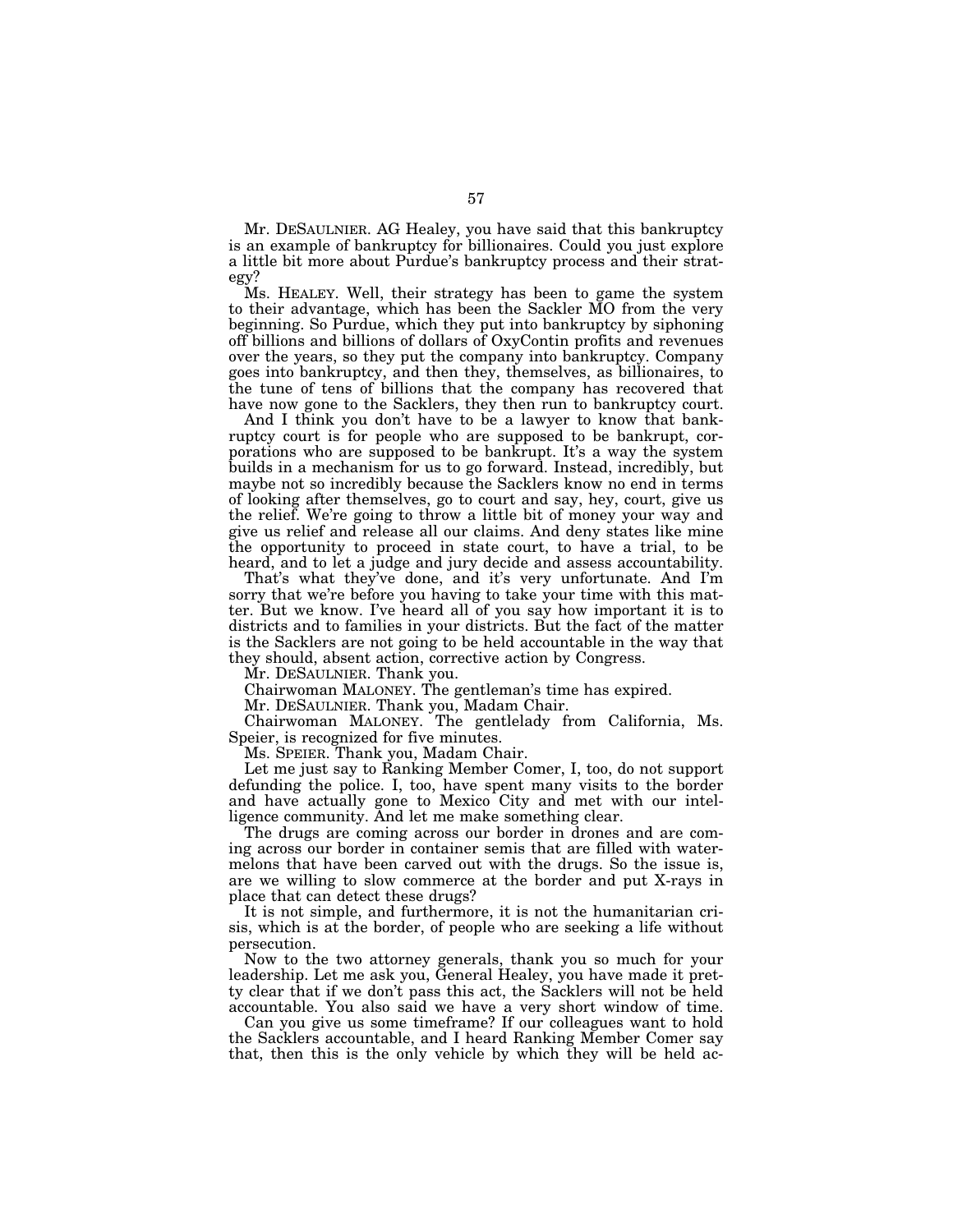countable, and I want to know how much time we have in order to move this through the legislative process.

Ms. HEALEY. Thank you, Congresswoman.

I'd say the date is August 9. August 9 is the date when the bankruptcy judge is going to bring everybody together and have what's called a confirmation hearing, either approve or disapprove the pro-

posed plan. Now Purdue and the Sacklers have until July 7 to file a new plan. Make no mistake, it's not going to be an improvement. And so I think our view is we have this very short window until August 9 because at that point, a Federal bankruptcy judge is going to act, and the actions that he takes will have serious implications and ramifications on our states and families.

Ms. SPEIER. Thank you. There hasn't been a lot of time today spent on the FDA and whether or not they have an obligation to determine whether a drug is addictive in nature, which I am told they do have a responsibility to do that. But Curtis Wright was the person who actually was one of the authors of the 11-month process, a very quick process by which OxyContin was, in fact, made available through the FDA. And yet, a year later, he leaves and goes to work for Purdue.

Do either of the attorney generals have an opinion on what we should be doing about the revolving door at the FDA as it relates to a circumstance like this? General Wasden?

Mr. WASDEN. That's really a policy call for Congress to make. I have my concerns about how that happens, but that's kind of beyond the level of what I do. My job really concentrates on dealing with the consumer protection violations at my level.

Ms. SPEIER. All right. General Healey, any comment?

Ms. HEALEY. My job is to enforce the law that others make.

Ms. SPEIER. All right, thank you.

Mr. Keefe, did Purdue know whether OxyContin was more potent than morphine, and did they share that information with doctors when marketing the drug?

Mr. KEEFE. Yes, they were aware that OxyContin was more potent than morphine. And no, they had discussions about how, if they were to inform doctors of that fact, doctors who believed the opposite about the actual facts in terms of the potency of the drugs, that that would reduce their market. And so they made a specific decision not to do anything to inform doctors that they had that wrong in order to grow the market for the drug.

Ms. SPEIER. And did they inform the FDA about the knowledge they had that it was more potent and more addictive than mor-

phine?<br>Mr. KEEFE. Well, I think the FDA would have known, but broadly speaking, the idea at Purdue Pharma, when they were launching OxyContin, was that they wanted to expand the use of this drug beyond the cancer pain market. They wanted to promote it for nonmalignant pain in a way that nobody ever had with strong opioids up to that point. And so everything in their interactions with the FDA was driven by that marketing incentive.

Ms. SPEIER. All right. My time has expired. I yield back.

Chairwoman MALONEY. The gentlelady's time has expired, and the gentlelady from Massachusetts, Ms. Pressley, is recognized for five minutes.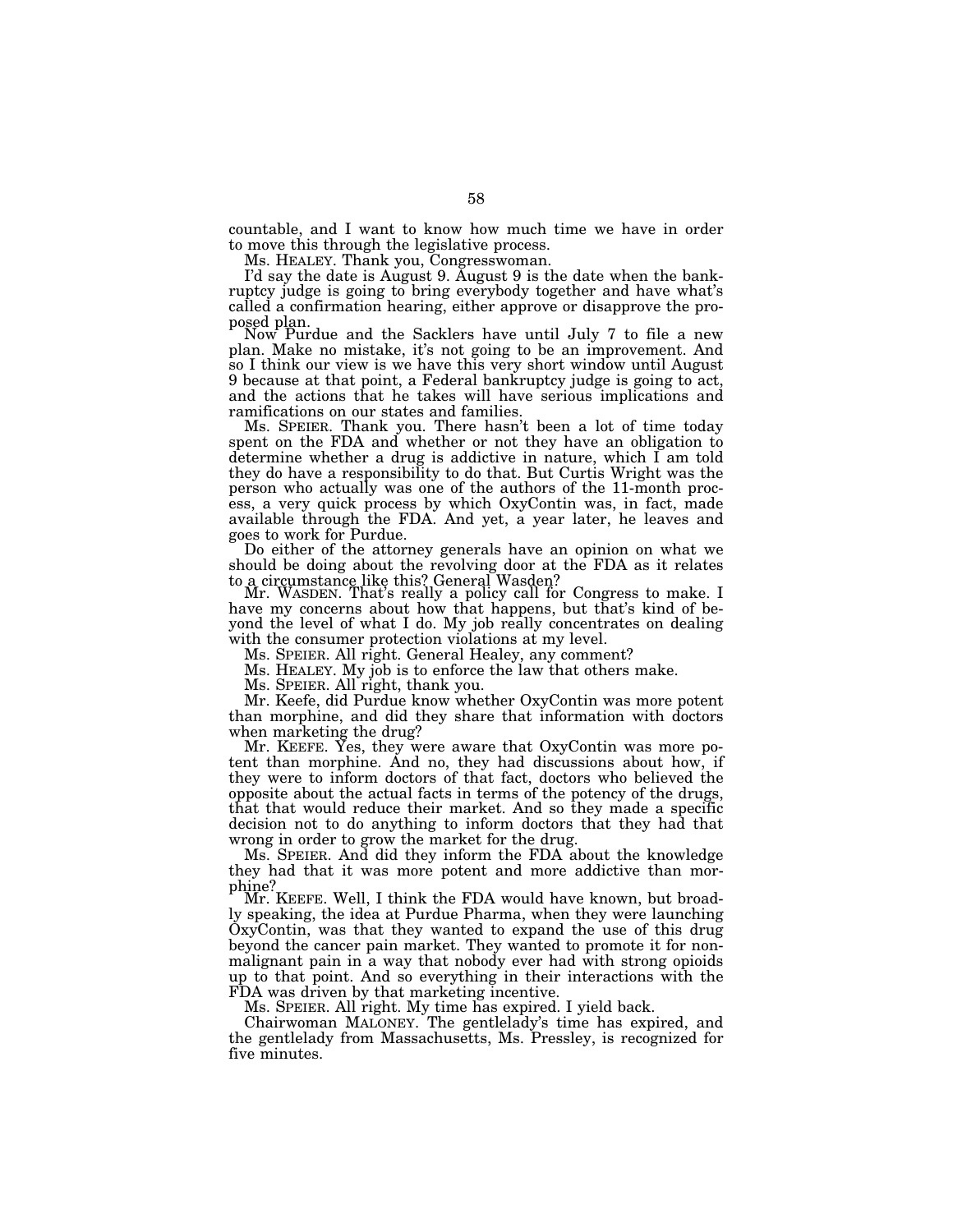Ms. PRESSLEY. Thank you, Madam Chair, and thank you to our witnesses, everyone, but especially Ms. Pleus. You demonstrate that which Chairman Cummings often said, and that is to turn your pain into purpose, and thank you for that.

I especially want to thank Attorney General Maura Healey, my AG from Massachusetts. Thank you for being a pacesetter. Thank you for your leadership in this fight to hold the Sackler family accountable. You have been a beacon of hope for so many in our district and throughout the country.

This is a personal issue for millions of families. It does not just affect the person battling this substance use disorder. The destabilization, the pain, the trauma is pervasive. It affects whole families and entire communities. And it's just simply not enough for the Sackler family to offer empty apologies while their pockets are full. The billions of dollars they raked in by exploiting opioid addiction should be reinvested in those whose lives were decimated by their precise intentional and immoral actions.

As we discuss reforms to exact accountability for America's opioid crisis, we must remember that the work of restorative justice and healing is critical. Now as has been recounted throughout this hearing, unfortunately, the Sacklers are using produced bankruptcy to shield themselves from liability. They are predators. They are cowards, plain and simple. And if successful, their shameful efforts will deprive communities of billions of dollars in much-needed relief and recourse.

Now I want to just pick up on that, the need for restoration, Attorney General Healey. In the Commonwealth of Massachusetts, you have launched a number of initiatives to address the hurt and harm caused by the opioid epidemic, including the Opioid Recovery and Remediation Fund, which benefits community organizations in Roxbury and other parts of my district.

And I will elevate in my recent visit at the Dimock Community Health Center, which I know you have been to many times, we were going over the state's numbers. And in fact, there has been a 69 percent increase in opioid overdose among black men. Devastating.

So could you just speak, how could the Sacklers' withdrawal of funds affect the Commonwealth's ability to invest in services that would address the harm caused by the opioid crisis?

Ms. HEALEY. Well, it's wonderful to see you, Congresswoman, and I thank you for your advocacy. I thank you for always standing strong for the families and for the services that they need.

And one of the things you were very supportive of was this idea that here in Massachusetts any recoveries we get from our investigations or litigations we're going to put right into treatment. Because we don't have the treatment resources that we need right now to deal with what has been a growing crisis.

You're right. The numbers are worse this year than last year, and disproportionately so for populations of color. Black men in particular, you cited here in Massachusetts. That's a trend nationwide. So I thank you for that support, and I want you to know that my colleagues and I share the view that if we are going to get the resources and take from the Sacklers what they profit, pocketed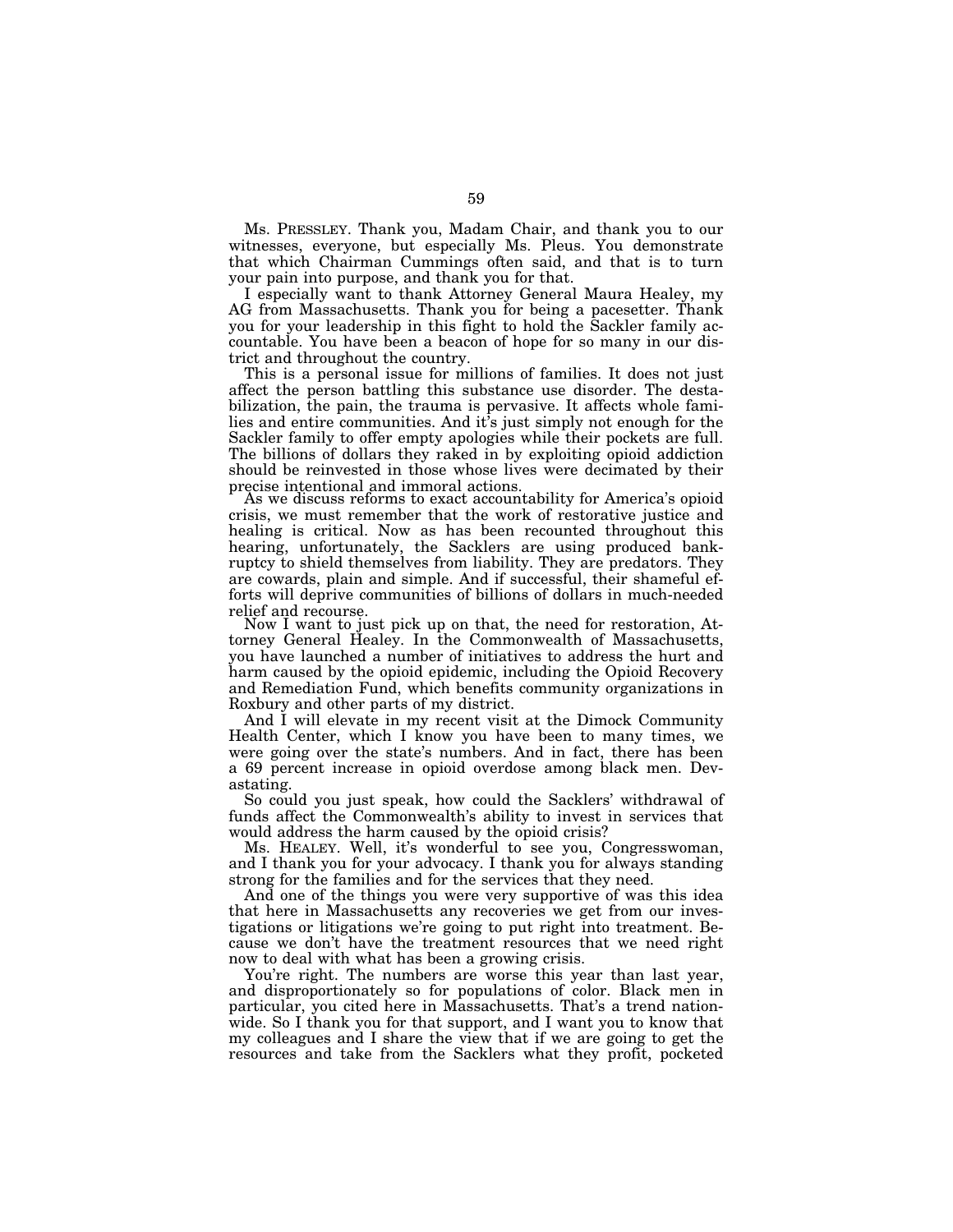through what we in the business say ill-gotten gains, right? That's how they made their money.

We get that money, it's going to go toward treatment. It's going to go toward treatment in our communities for our families, and it's going to be done equitably and also addressing the real racial disparities, too, that we see now growing exponentially in our communities that are very concerning.

But that's from the heart. That's where—that's where all the that's where all the AGs are in terms of how this money would be used because we know that we don't have the treatment options right now for people who are currently diseased and sick and dying in our communities. We need to save lives as we hold more people

accountable. Ms. PRESSLEY. Thank you, Madam Attorney General. Thank you for getting it. Thank you for launching the Opioid Recovery and Remediation Fund.

The Sackler family, again, their apologies are empty. Their pockets remain full. They have prioritized profit over people, and we thank you and your cohorts for your commitment, both in ensuring accountability, but in making the necessary investments that will support the recovery and the healing for the many who were exploited and have lost their lives and continue to struggle.

Thank you, and I yield back.

Chairwoman MALONEY. Yields back.

Before we close, I would like to offer the ranking member an opportunity to offer any closing remarks he may have. Ranking Member Comer, you are recognized.

Mr. COMER. Well, thank you, Madam Chair.

And I think one thing that we have gotten out of this hearing is that Republicans and Democrats both agree that the Sackler family should be held accountable. We agree that the bankruptcy rules are probably in their favor, and that is a terrible thing to have on their side, the courts with that.<br>We pledge to work with Democrats on any type of legislation to

hold them accountable, although I think that the way you hold people accountable is through the court system, and I certainly don't want to do anything to hinder the plaintiffs and everyone who is trying to do just that by holding the Sackler family accountable<br>with ongoing court proceedings.

But we also, Madam Chair, respectfully, want to hold a hearing on border security because of when we talk about the drug problem in America, we can't overlook the fact that there are drugs crossing the border illegally every day. If that requires, as Congresswoman Speier implied, that we need more X-rays on the border, then that is something that we may have to make that investment. But we have to take it seriously.<br>We strongly urge President Biden and Vice President Harris to

actually visit the border, just as the Republicans on the House Oversight Committee have done, and listen to the Border Patrol agents and listen to the local residents and local law enforcement officials talk about the drugs that are crossing the border, the human trafficking that is crossing the border, and the humanitarian crisis at the border, seeing all these young kids and young girls walking across the border. We have got to do something about that. And that is in our hands. That is something that we can do.